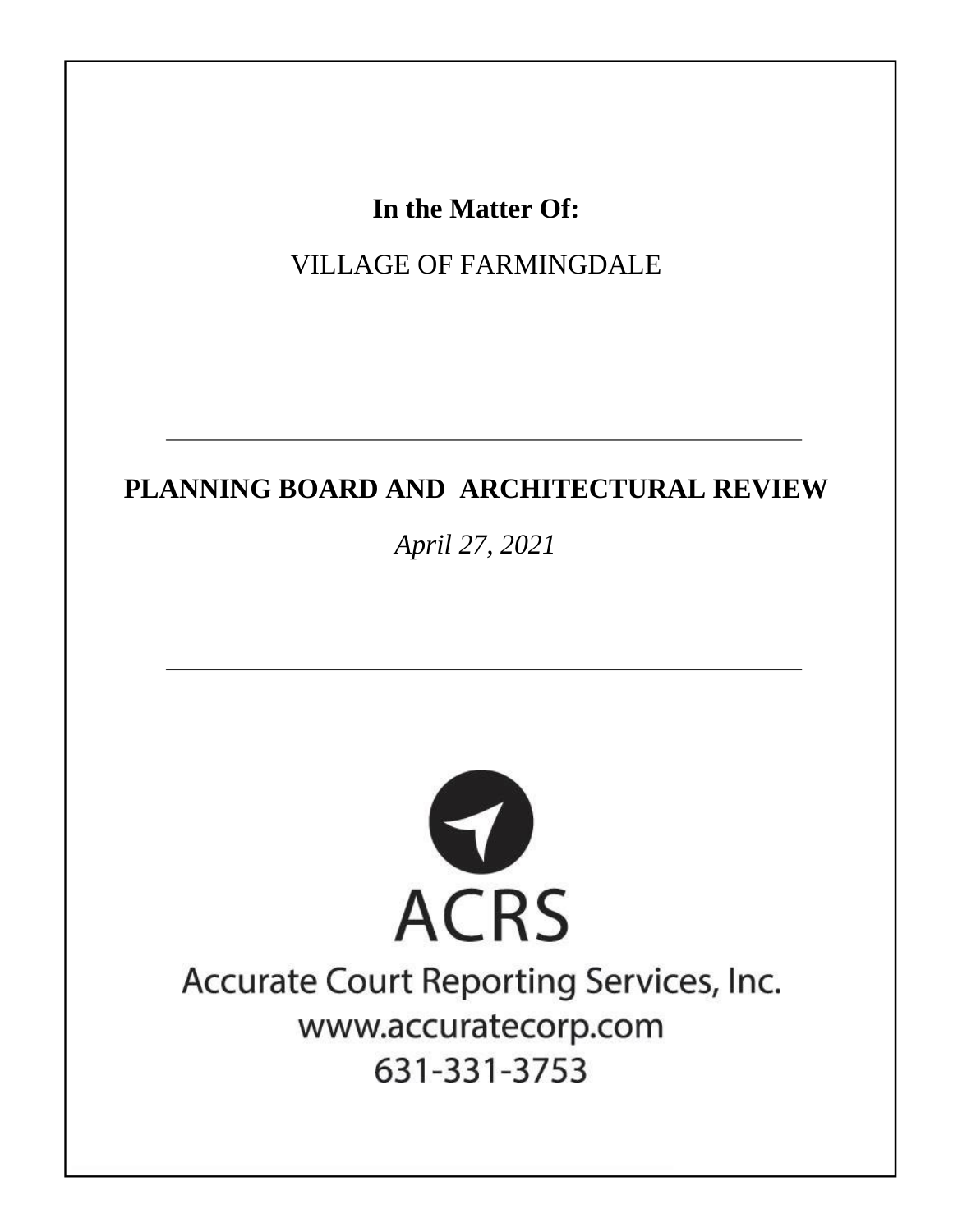| $\mathbf{2}$            |                                                                                              |
|-------------------------|----------------------------------------------------------------------------------------------|
| 3                       |                                                                                              |
| $\overline{\mathbf{4}}$ |                                                                                              |
| 5                       |                                                                                              |
| 6                       | VILLAGE OF FARMINGDALE                                                                       |
| 7                       | PLANNING BOARD                                                                               |
| 8                       | <b>AND</b>                                                                                   |
| 9                       | ARCHITECTURAL REVIEW BOARD MEETING                                                           |
| 10                      |                                                                                              |
| 11                      |                                                                                              |
| 12                      | April 27, 2021                                                                               |
| 13                      | $7:00$ $P.M.$                                                                                |
| 14                      |                                                                                              |
| 15                      |                                                                                              |
| 16                      | Due to the Novel Coronavirus Pandemic,                                                       |
| 17                      | Emergency State bans on large meetings or                                                    |
| 18                      | gathers, and pursuant to Governor Cuomo's                                                    |
| 19                      | Executive Orders suspending the Open                                                         |
| 20                      | Meetings Law, this meeting will be held                                                      |
| 21                      | electronically via live stream instead of                                                    |
| 22                      | an in-person public meeting.                                                                 |
| 23                      |                                                                                              |
| 24                      |                                                                                              |
| 25                      | ACCURATE COURT REPORTING SERVICE, INC.<br>866-388-2277<br>info@accuratecorp.com 631-331-3753 |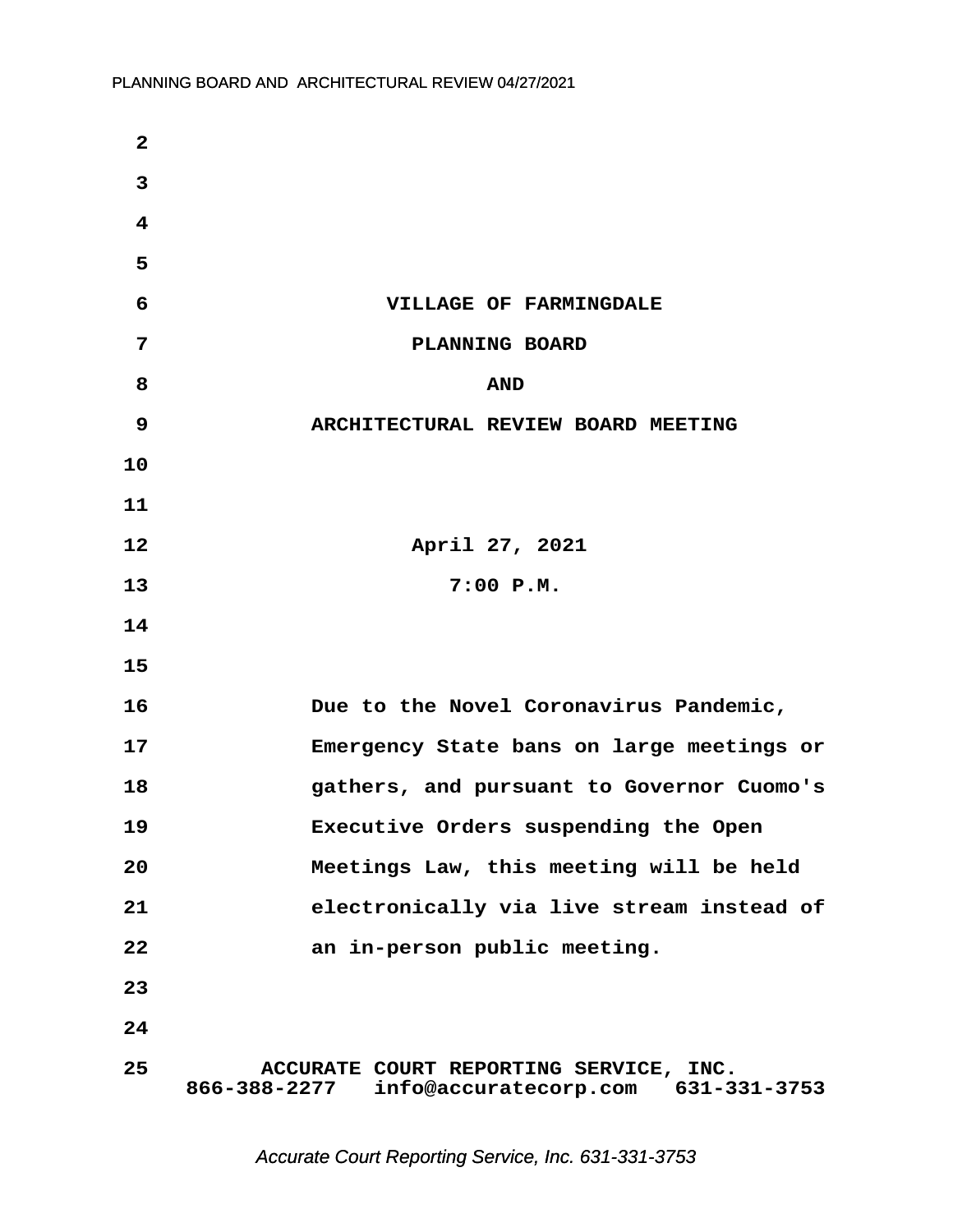| CRAIG ROSASCO - Chairman<br>$\mathbf{3}$<br>THOMAS RYAN - Board member<br>$\overline{\mathbf{4}}$<br>5<br>CHARLES GOSLINE - Board member<br>6<br>Village of Farmingdale<br>7<br>KEVIN WOOD - Zoom Moderator<br>8<br>9<br>10<br>11<br>12<br>13<br>14<br>15<br>16<br>17<br>18<br>19<br>20<br>21<br>22<br>23<br>24<br>25 | $\mathbf{2}$ | APPEARANCES :                                    |
|-----------------------------------------------------------------------------------------------------------------------------------------------------------------------------------------------------------------------------------------------------------------------------------------------------------------------|--------------|--------------------------------------------------|
|                                                                                                                                                                                                                                                                                                                       |              |                                                  |
|                                                                                                                                                                                                                                                                                                                       |              |                                                  |
|                                                                                                                                                                                                                                                                                                                       |              |                                                  |
|                                                                                                                                                                                                                                                                                                                       |              | STEVE FELLMAN - Building Inspector, Incorporated |
|                                                                                                                                                                                                                                                                                                                       |              |                                                  |
|                                                                                                                                                                                                                                                                                                                       |              |                                                  |
|                                                                                                                                                                                                                                                                                                                       |              |                                                  |
|                                                                                                                                                                                                                                                                                                                       |              |                                                  |
|                                                                                                                                                                                                                                                                                                                       |              |                                                  |
|                                                                                                                                                                                                                                                                                                                       |              |                                                  |
|                                                                                                                                                                                                                                                                                                                       |              |                                                  |
|                                                                                                                                                                                                                                                                                                                       |              |                                                  |
|                                                                                                                                                                                                                                                                                                                       |              |                                                  |
|                                                                                                                                                                                                                                                                                                                       |              |                                                  |
|                                                                                                                                                                                                                                                                                                                       |              |                                                  |
|                                                                                                                                                                                                                                                                                                                       |              |                                                  |
|                                                                                                                                                                                                                                                                                                                       |              |                                                  |
|                                                                                                                                                                                                                                                                                                                       |              |                                                  |
|                                                                                                                                                                                                                                                                                                                       |              |                                                  |
|                                                                                                                                                                                                                                                                                                                       |              |                                                  |
|                                                                                                                                                                                                                                                                                                                       |              |                                                  |
|                                                                                                                                                                                                                                                                                                                       |              |                                                  |
|                                                                                                                                                                                                                                                                                                                       |              |                                                  |
|                                                                                                                                                                                                                                                                                                                       |              |                                                  |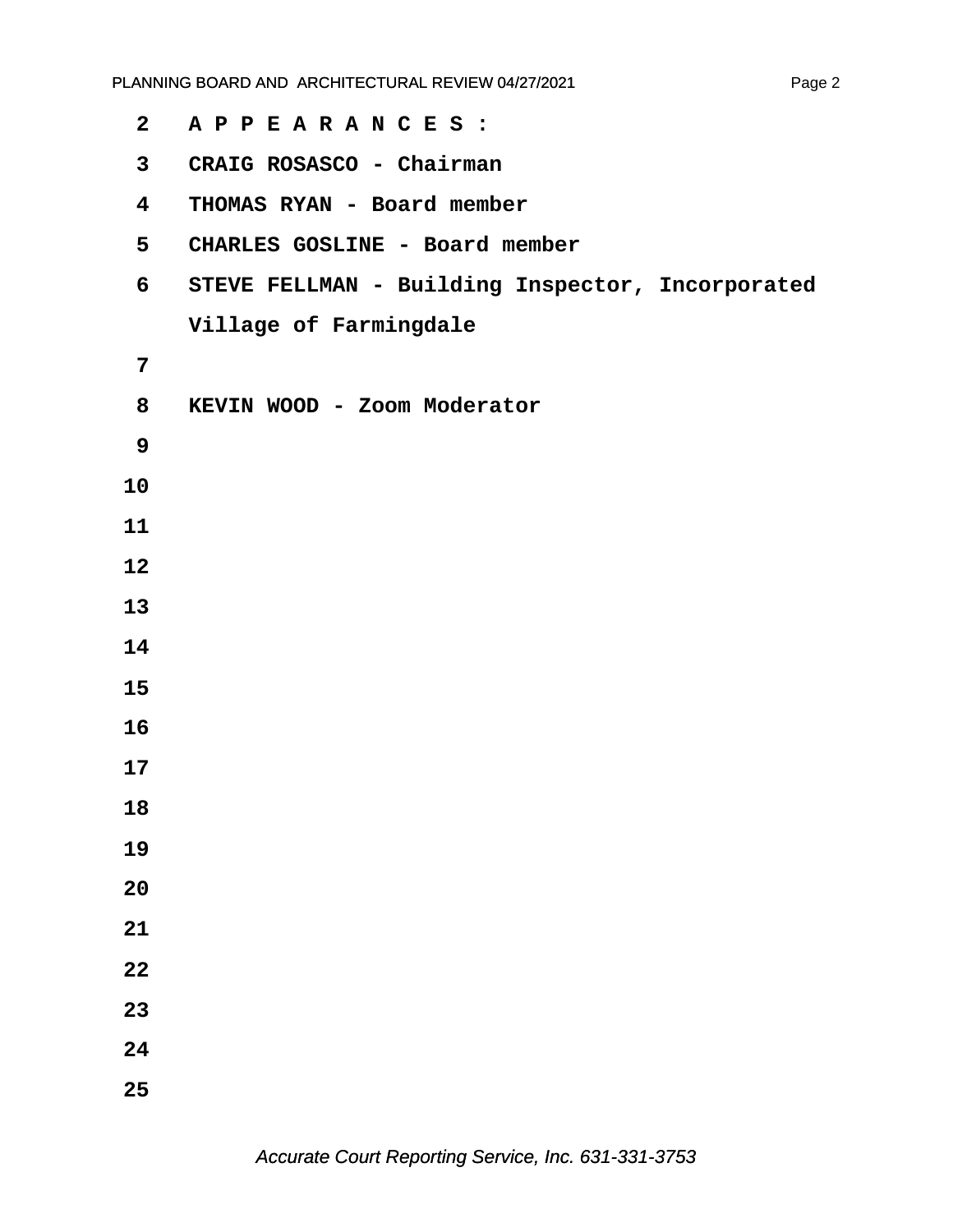<span id="page-3-0"></span>

| 1            | $4 - 27 - 21$                              |
|--------------|--------------------------------------------|
| $\mathbf{2}$ | CRAIG ROSASCO: Good evening,               |
| 3            | everybody, and welcome to the Village of   |
| 4            | Farmingdale. This is the Planning Board    |
| 5            | and Architectural Review Board meeting for |
| 6            | Tuesday, April 27th of the year 2021.      |
| 7            | With me tonight is fellow members          |
| 8            | Chuck Gosline and a new member --          |
| 9            | everybody give a warm welcome to Tom Ryan, |
| 10           | former Village Board of Trustee member for |
| 11           | many years. He brings a wealth of          |
| 12           | knowledge to the Planning Board and we     |
| 13           | welcome him with open arms.                |
| 14           | THOMAS RYAN: Happy to be here.             |
| 15           | Thank you.                                 |
| 16           | CRAIG ROSASCO: Absolutely. Thank           |
| 17           | you, Tom.                                  |
| 18           | On tonight's agenda we do have two         |
| 19           | site plan reviews; one for 85 Conklin      |
| 20           | Street and another one for 497 Main        |
| 21           | Street.                                    |
| 22           | Before we get into that, we are            |
| 23           | going to, briefly, do the Pledge of        |
| 24           | Allegiance. We always start with the       |
| $25\,$       | Pledge of Allegiance.                      |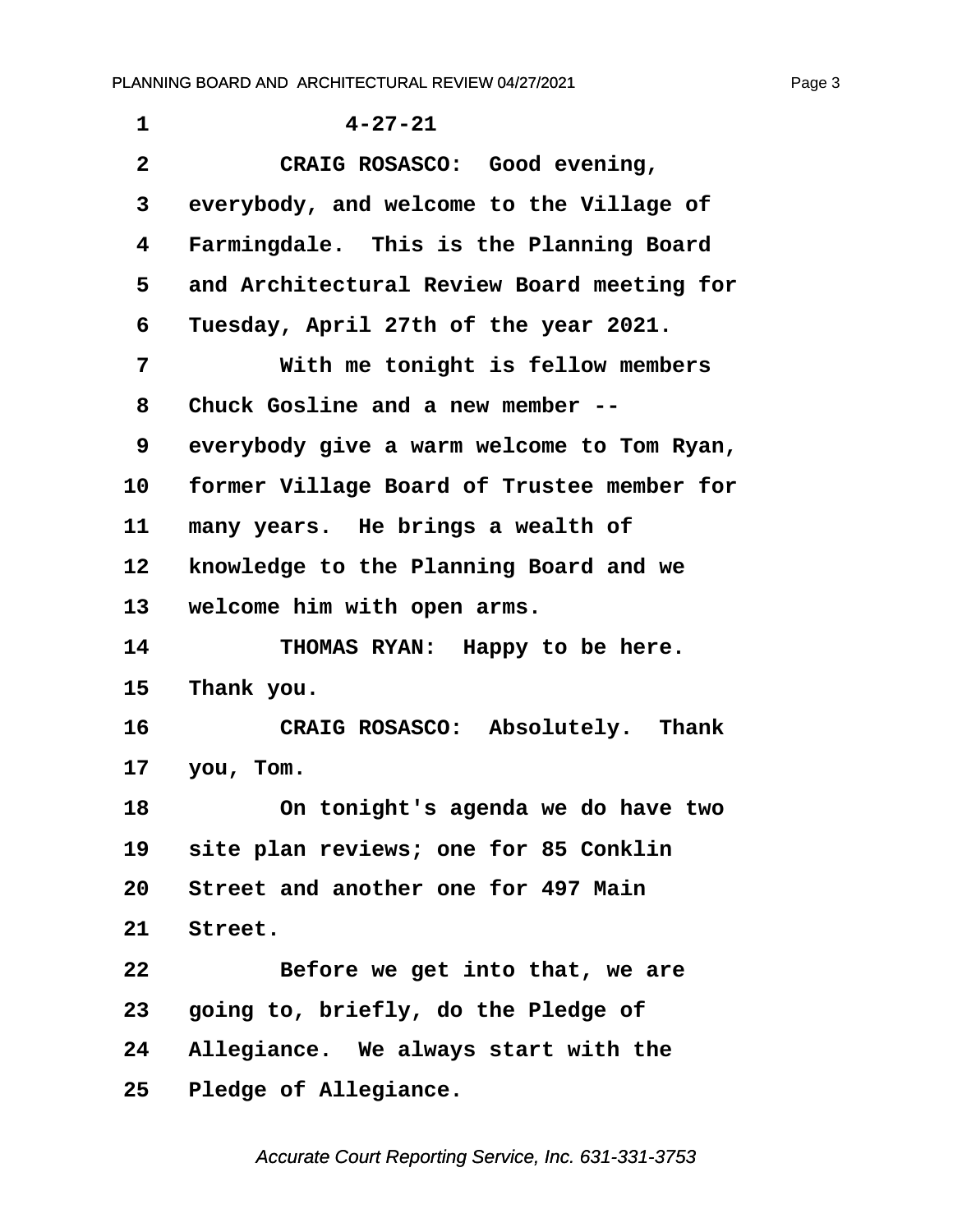<span id="page-4-0"></span>

| 1            | 4-27-21 - PLANNING BOARD                     |
|--------------|----------------------------------------------|
| $\mathbf{2}$ | Kevin, you can bring up the flag.            |
| 3            | That would be fantastic. And in the          |
| 4            | absence of Michael Manchin, who typically    |
| 5            | reads and does the Pledge of Allegiance,     |
| 6            | tonight I will do it on his behalf.          |
| 7            | (WHEREUPON, the assemblage recited           |
| 8            | the Pledge of Allegiance, after which the    |
| 9            | following transpired:)                       |
| 10           | CRAIG ROSASCO: And once again, in            |
| 11           | honor of Michael Manchin, former Nassau      |
| 12           | County Police Officer, take a moment of      |
| 13           | silence in honor of all our fallen heroes    |
| 14           | who provide us protection and provide us     |
| 15           | with the peace and liberties that we         |
| 16           | afford ourselves to everyday.                |
| 17           | (WHEREUPON, the assemblage observed          |
| 18           | a moment of silence, after which the         |
| 19           | following transpired:)                       |
| 20           | CRAIG ROSASCO: Thank you very                |
| 21           | much.                                        |
| 22           | So there are two items on the                |
| 23           | agenda for this evening. We're going to      |
|              | 24 take them in order: 85 Conklin Street and |
| 25           | also 497 Main Street. If there are people    |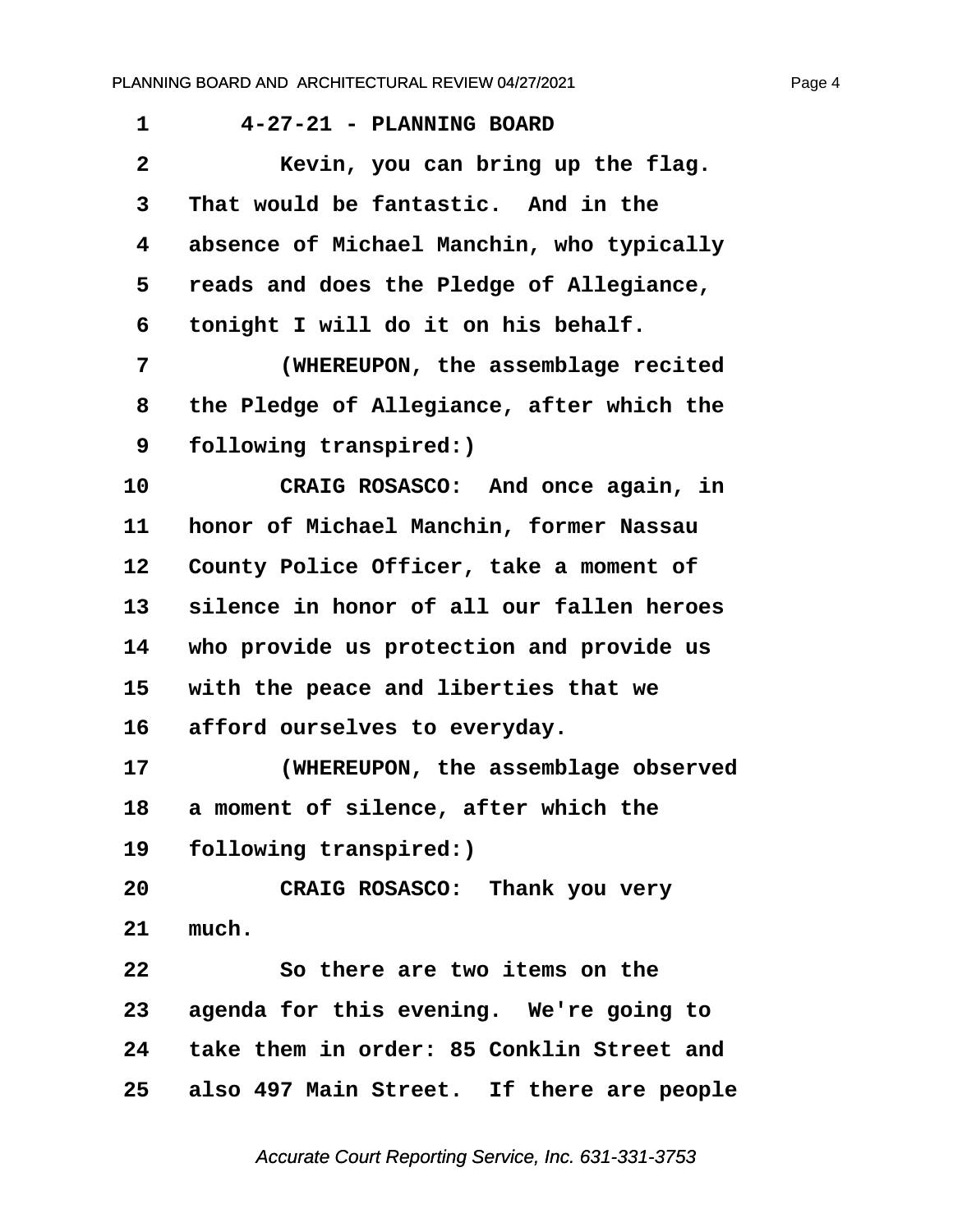<span id="page-5-0"></span>**·1· · · ·4-27-21 - PLANNING BOARD ·2· ·that are planning on making the ·3· ·presentation in regards to the site plan ·4· ·review, you need to raise your Zoom hand ·5· ·and Kevin will bring you live into the ·6· ·meeting. ·7· · · · · Kevin, do you have anybody present ·8· ·on the 85 Conklin Street which is being ·9· ·made by the Priestley family? 10· · · · · KEVIN WOOD:· Just call out that 11· ·exact first case again, because I want to** 12 make sure the right people are raising 13 their hands. **14· · · · · CRAIG ROSASCO:· 85 Conklin Street:** 15 The applicant is Lauri Priestley. It 16 could also be her husband, Walter 17 **Priestley. 18· · · · · KEVIN WOOD:· I see neither, but I** 19 see a Harry N. So here come Harry. **20· · · · · CRAIG ROSASCO:· Okay, let's bring 21· ·him in. 22· · · · · KEVIN WOOD:· Harry, please unmute. 23· ·We do see you.· Thanks for joining us. 24· · · · · FRANK GENESE:· Hi.· I'm actually** 25 Frank Genese, Harry's partner. For some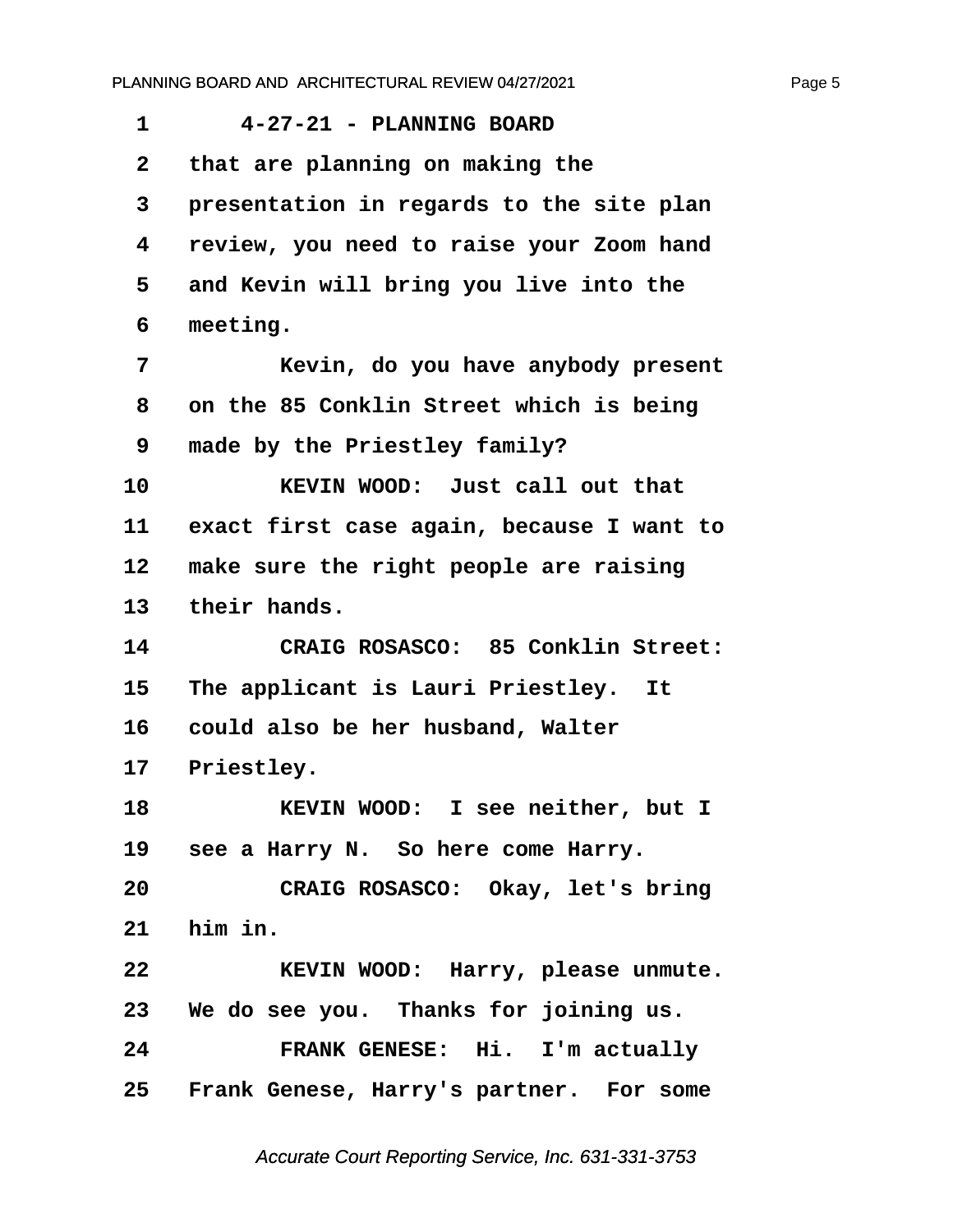<span id="page-6-0"></span>

| 1            | 4-27-21 - PLANNING BOARD                   |
|--------------|--------------------------------------------|
| $\mathbf{2}$ | reason it's coming up as Harry on here.    |
| 3            | KEVIN WOOD: I can change that, but         |
| 4            | is this the right case?                    |
| 5            | FRANK GENESE: Yeah, we're 497              |
| 6            | Main.                                      |
| 7            | KEVIN WOOD: All right, I'm going           |
| 8            | to put you back in just to check on this   |
| 9            | one more time.                             |
| 10           | FRANK GENESE: Sure.                        |
| 11           | KEVIN WOOD: Please standby.                |
| 12           | CRAIG ROSASCO: Tom, you                    |
| 13           | inadvertently muted yourself. If you want  |
| 14           | to add any input -- there you go.          |
| 15           | THOMAS RYAN: No, I just figured --         |
| 16           | my dog was barking in the background, so I |
| 17           | can come in and out when necessary. Thank  |
| 18           | you.                                       |
| 19           | KEVIN WOOD: All right. So you can          |
|              | 20 see that the attendee for the next      |
|              | 21 applicant has been renamed.             |
| 22           | I have Elissa Kyle on. We all know         |
| 23           | Elissa. I just don't know if anybody is    |
| 24           | here for the Priestley application.        |
| 25           | CRAIG ROSASCO: Okay, in the                |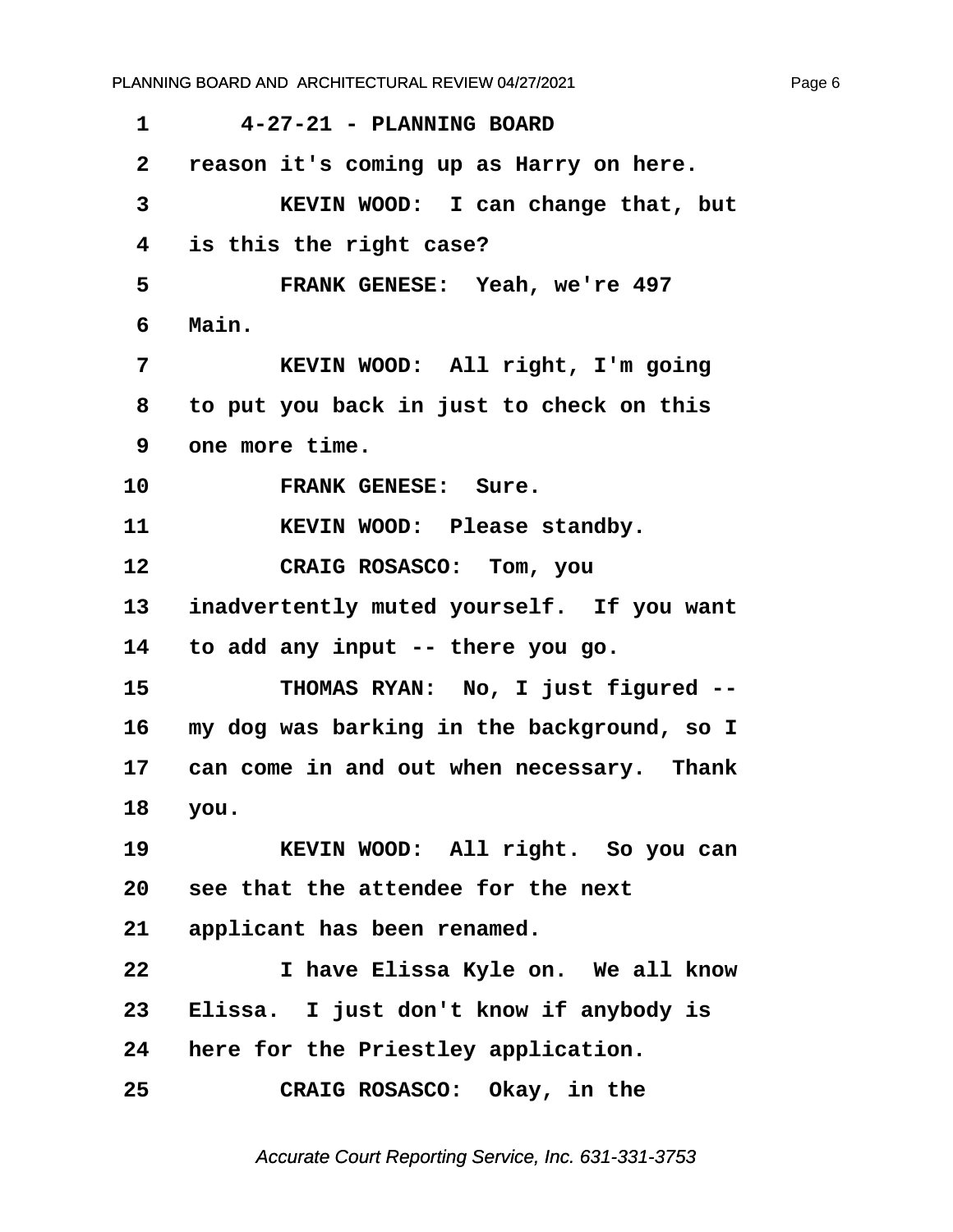<span id="page-7-0"></span>

| 1               | 4-27-21 - PLANNING BOARD                 |
|-----------------|------------------------------------------|
| $\mathbf{2}$    | absence of anybody here in regards to 85 |
| 3               | Conklin Street, we can voluntarily jump  |
| 4               | over to 497 Main Street, and I believe   |
| 5               | maybe Frank can identify himself, bring  |
| 6               | him in and just a site plan review.      |
| 7               | KEVIN WOOD: Frank, welcome back          |
| 8               | again. I'm asking you to start your      |
| 9               | video, which I know you know how to do   |
| 10              | because we've seen it. Unmute, please,   |
| 11              | Frank. Thank you.                        |
| 12              | CRAIG ROSASCO: Frank, can you hear       |
| 13              | us?                                      |
| 14              | HARRY NICOLAIDES: Can you                |
| 15 <sub>2</sub> | gentlemen hear me?                       |
| 16              | <b>CRAIG ROSASCO:</b><br>Now.            |
| 17              | HARRY NICOLAIDES: There's two of         |
| 18              | us. My name is Harry Nicolaides. I'm     |
| 19              | also a principal at N2design, and Frank  |
| 20              | Genese is the other principal. So we're  |
| 21              | both trying to get on the --             |
| 22              | KEVIN WOOD: You're both in.              |
| 23              | HARRY NICOLAIDES: Thank you.             |
| 24              | KEVIN WOOD: Slowly spell your last       |
| 25              | name, Harry, please.                     |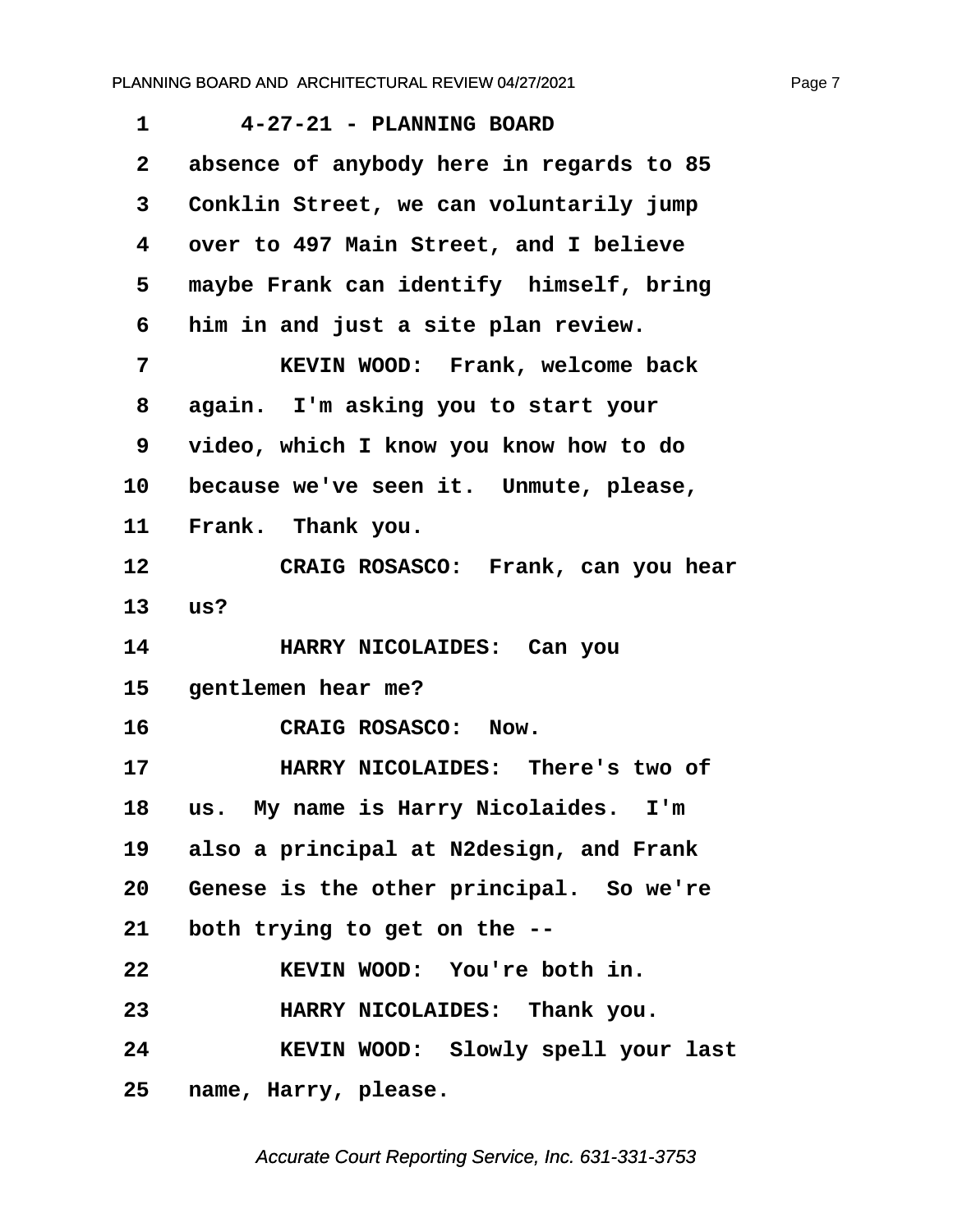<span id="page-8-0"></span>

| 1            | 4-27-21 - PLANNING BOARD                 |
|--------------|------------------------------------------|
| $\mathbf{2}$ | HARRY NICOLAIDES: Sure.                  |
| 3            | $N-i-c-o-1-a-i-d-e-s.$                   |
| 4            | KEVIN WOOD: Okay, fantastic.             |
| 5            | Frank, is your name spelled              |
| 6            | correctly? And if you'd unmute and just  |
| 7            | spell you name. I want to make sure the  |
| 8            | spelling of your last name is correct,   |
| 9            | Frank, please.                           |
| 10           | FRANK GENESE: G-e-n-e-s-e.               |
| 11           | KEVIN WOOD: Perfect. Thank you.          |
| 12           | CRAIG ROSASCO: Okay, Frank and           |
| 13           | Harry, welcome to the Planning Board     |
| 14           | meeting. If you'd both please state your |
| 15           | name and your business address           |
| 16           | Obviously, you're here in regards        |
| 17 -         | to the 497 Main Street application;      |
| 18           | correct?                                 |
| 19           | FRANK GENESE: Correct. So my name        |
|              | 20 is Frank Genese. I am a principal at  |
| 21           | N2design and Architecture, P.C. We're    |
|              | 22 located at 315 Main Street, in Port   |
|              | 23 Washington, New York.                 |
| 24           | CRAIG ROSASCO: Excellent. Thank          |
|              | 25 you, Frank.                           |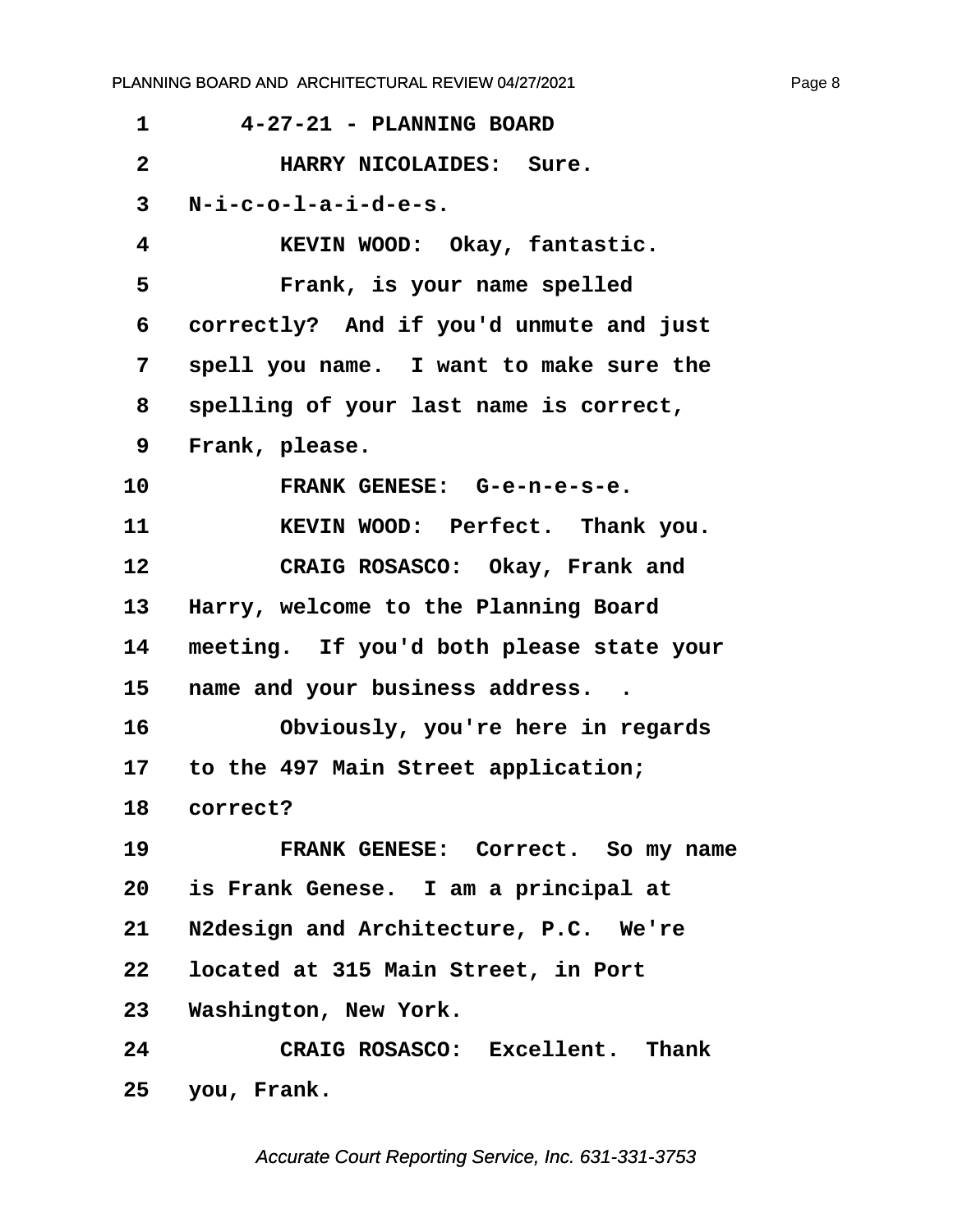<span id="page-9-0"></span>**·1· · · ·4-27-21 - PLANNING BOARD ·2· · · · · HARRY NICOLAIDES:· And I'm Harry ·3· ·Nicolaides, also principal of N2design and ·4· ·Architecture, P.C., 315 Main Street, Port** 5 Washington, New York. **·6· · · · · CRAIG ROSASCO:· Thank you, ·7· ·gentlemen. ·8· · · · · This application tonight is being ·9· ·made in accordance with Section 600.195** 10 for a site plan review and the floor is **11· ·yours.· You can tell us what it is that 12· ·Cascone and Kluepfel are planning on doing** 13 with this property. 14 **FRANK GENESE:** Sure. Do you want **15· ·me to share the screen and put up a** 16 **presentation for you guys? 17· · · · · KEVIN WOOD:· You certainly can do** 18 that, Frank. 19 **· · FRANK GENESE:** I am ready. Can you 20 guys see that? 21 **KEVIN WOOD:** Yup. **22· · · · · FRANK GENESE:· Okay, so I'm sure 23· ·you're all familiar with this building.** 24 It's the existing furniture factory **25· ·located on Richard and Main, right off**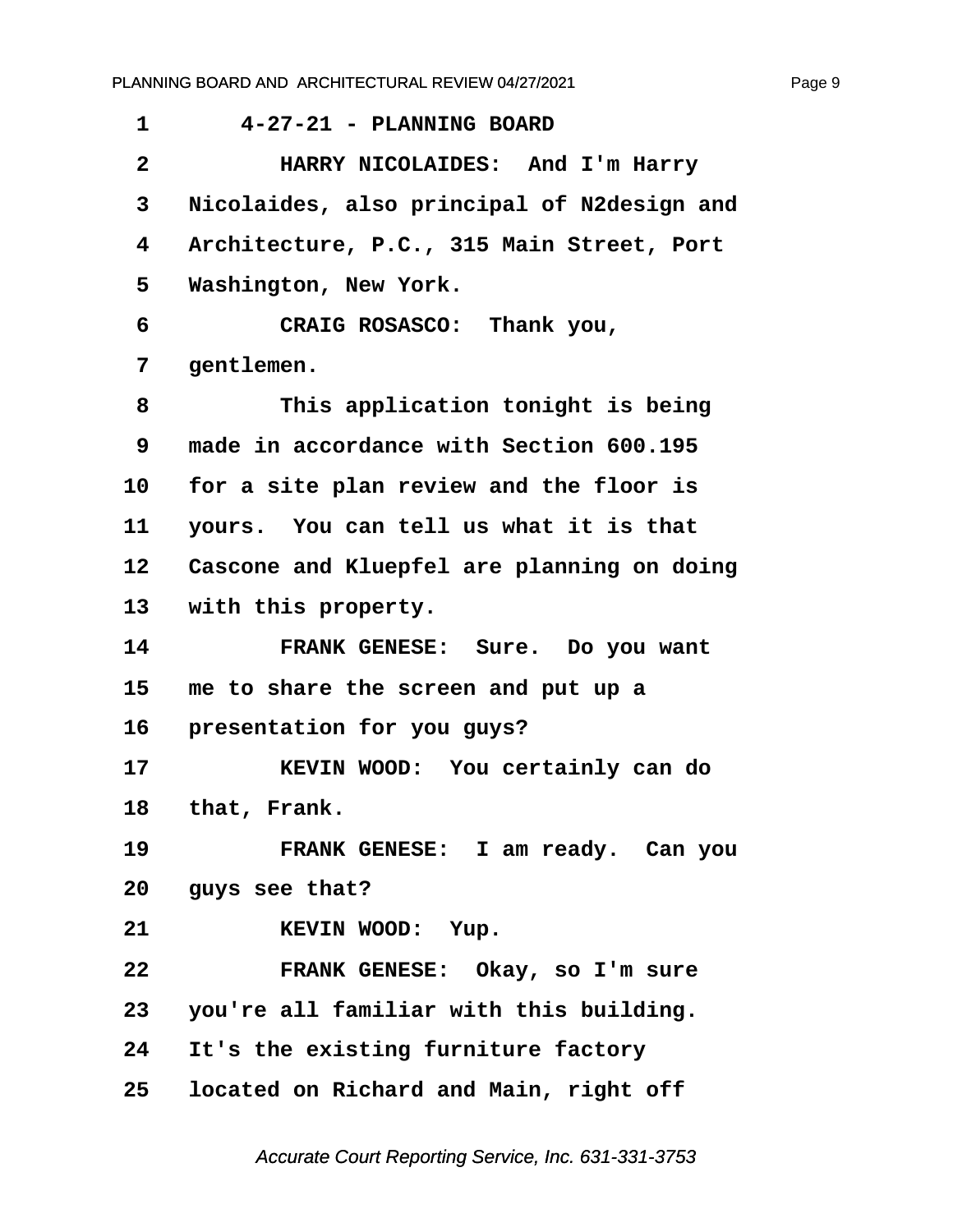<span id="page-10-0"></span>

| 4-27-21 - PLANNING BOARD                   |
|--------------------------------------------|
| 109. So kind of in a sense the gateway to  |
| the Main Street redevelopment area.        |
| The building currently is right            |
| here (indicating), obviously. In the rear  |
| section is a somewhat undeveloped parking  |
| area that has been kind of left in some    |
| bit of disrepair over the years. They've   |
| stored vehicles there. The grass has       |
| grown through the concrete. So the site    |
| definitely is in need of serious           |
| improvement.                               |
| So looking at the site plan, you           |
| can see the main building here, and we do  |
| have a lighted out image of what the       |
| inside will be, even though that's not     |
| really of concern tonight. But what we've  |
| done is, we've tried to soften the parking |
| lot area and screen it from the existing   |
| homes on Rose Street. So what we've done   |
| is, to meet the requirement of the         |
| Village, the parking requirement, which is |
| 23 spots, we've located effectively 19 of  |
| those spots and we've land banked four of  |
|                                            |

**25· ·them.· One here, one here, one here, and**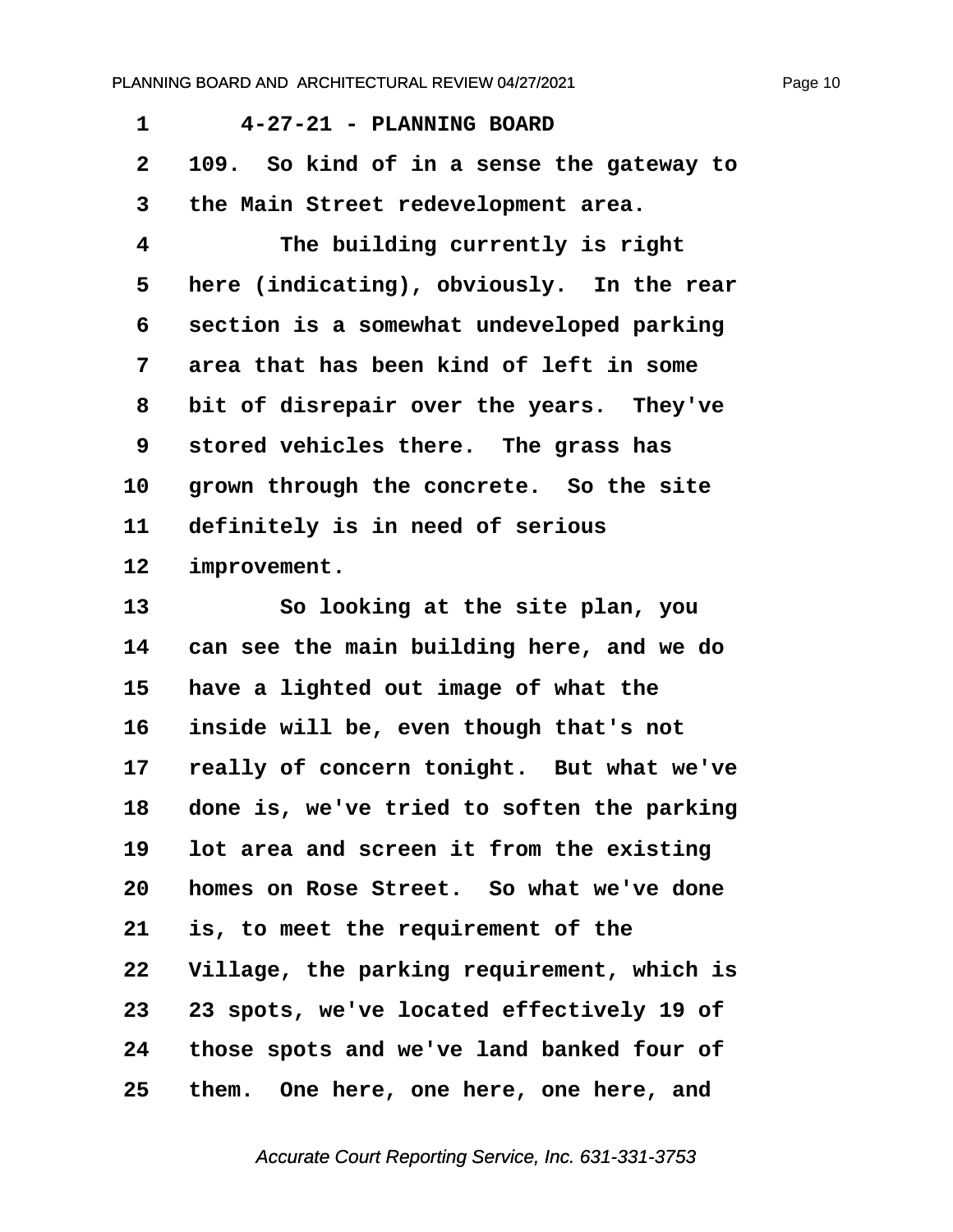<span id="page-11-0"></span>**·1· · · ·4-27-21 - PLANNING BOARD** 2 one here (indicating). The purpose of the **·3· ·land banking is that we wanted to create a ·4· ·larger landscape screen behind the ·5· ·building so it would give the residents ·6· ·that live on Rose Street less of a view ·7· ·toward the parking lot. ·8· · · · · What we also planned on doing is to ·9· ·kind of beautify the front and the side of** 10 the building. We are proposing installing 11 **planters.** As you know, the current 12 streetscape here is a red brick, which we 13 are going to leave. We'll see some closer 14 images of it in a few minutes. 15 **We have met the requirements for** 16 **handicap parking.** We did provide a **17· ·loading area.· There's two exits,** 18 entrances in the rear. These would 19 **primarily be for ADA access through here. 20· ·The main entrance, of course, is off the** 21 **intersection of Richard and Main. 22· · · · · So this is the current Avanti** 23 Furniture building right now. Definitely 24 has seen better days. There's a number of **25· ·issues with the facade that will require**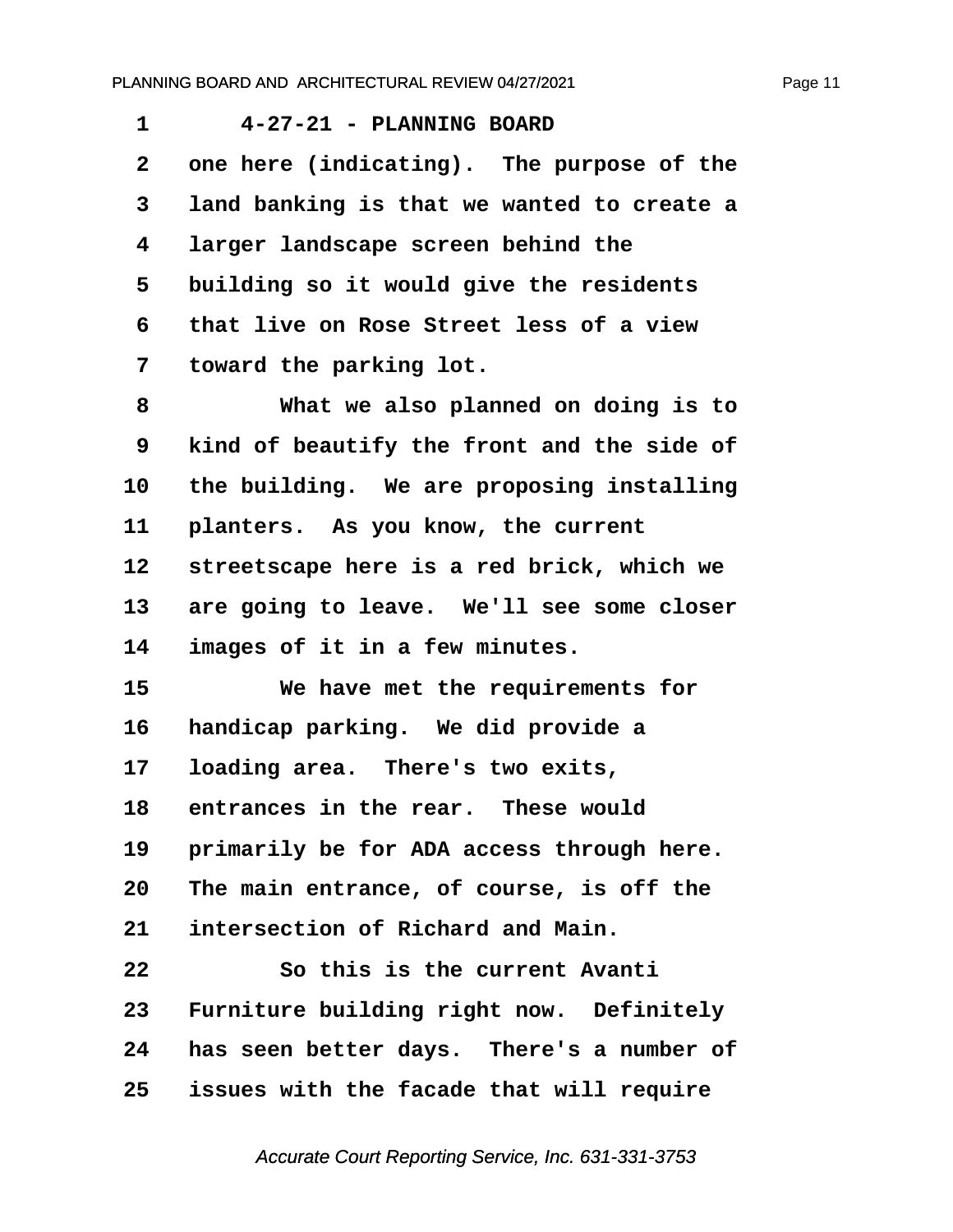<span id="page-12-0"></span>**·1· · · ·4-27-21 - PLANNING BOARD ·2· ·some repair, particularly repointing of ·3· ·bricks.· There's also going to be some ·4· ·changes in the fenestrations which I'll ·5· ·show you in a few minutes.· As you can see ·6· ·now, there are two existing doors here. ·7· ·Those will be removed.· We have a fairily ·8· ·nice street tree on Main Street.· We are ·9· ·proposing additional street trees around 10· ·the building.· So this is what we proposed** 11 for the building.

**12· · · · · The signage, I believe, has already** 13 **gone to you guys and was approved. There 14· ·is -- we were kind of asked that a meeting 15· ·-- I believe, Steve, you were there that 16· ·day with the Mayor and with Brian to** 17 **possibly put a big 497 on the corner of 18· ·the building, which we thought was a great 19· ·idea.· So that's the only modification to 20· ·the existing approved signage plan. This** 21 would be the Richard Street side. What **22· ·we're going to do is close the two doors 23· ·on that side and replace them with 24· ·windows.· All of these window will be new 25· ·windows, with the exception of the**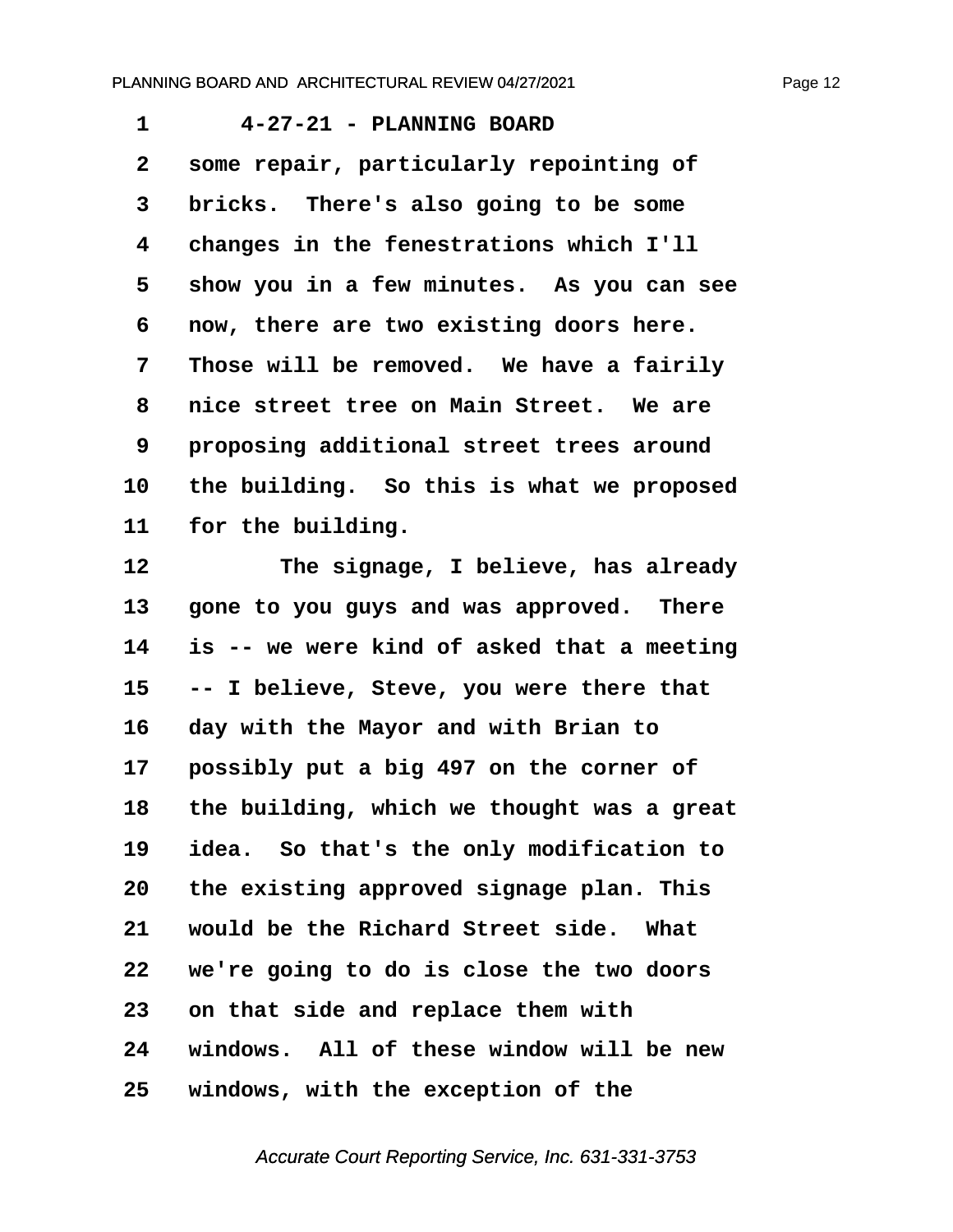<span id="page-13-0"></span>

| 1            | 4-27-21 - PLANNING BOARD                   |
|--------------|--------------------------------------------|
| $\mathbf{2}$ | storefront on the corner of Richard and    |
| 3            | along the face of Main Street.             |
| 4            | CRAIG ROSASCO: In fact there's             |
| 5            | some doors on that side of that property,  |
| 6            | currently; correct?                        |
| 7            | FRANK GENESE: There's two doors            |
| 8            | right now. Two pink doors. Those are       |
| 9            | going to be eliminated.                    |
| 10           | There's also a large loading dock          |
| 11           | in the back which we're going to fill in.  |
| 12           | This is the Main Street facade             |
| 13           | (indicating). Again, you know, this is     |
| 14           | the brick -- red brick paving which we     |
| 15           | feel is very attractive and certainly is   |
| 16           | in very good shape. Most of the brick      |
| $17 \,$      | work on the building is in some state of   |
| 18           | disrepair, however, it is salvageable. We  |
| 19           | considered sandblasting the existing beige |
| 20           | paint off of it. However, upon further     |
| 21           | investigation, we determined that any kind |
| 22           | of invasive procedure on the exterior of   |
| 23           | this building is going to cause some       |
| 24           | serious damage to the grout and some of    |
| 25           | the brick. So we decided against that and  |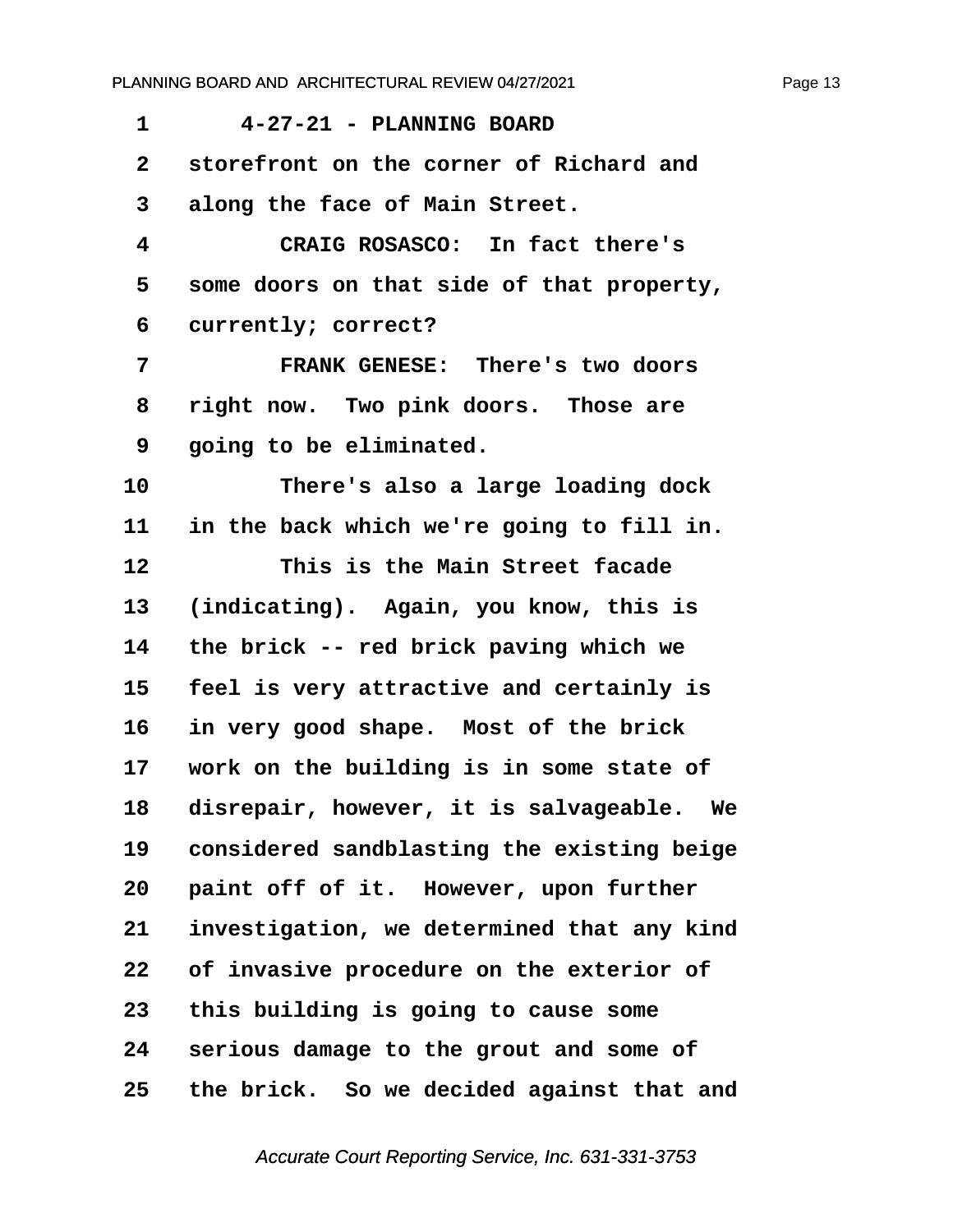<span id="page-14-0"></span>**·1· · · ·4-27-21 - PLANNING BOARD ·2· ·decided to go with a painted finish. ·3· · · · · These are elevations of the north ·4· ·side and the east side, so this is the ·5· ·side that faces (indicating) -- I'll go ·6· ·back quickly -- that would be this side ·7· ·here (indicating).· There are three** 8 existing windows here. We're going to **·9· ·close those in.· Then on the rear facade,** 10 there's a large loading dock area here 11 now. That is going to be infilled and 12 replaced with a door and a window. We're **13· ·also going to eliminate a window here 14· ·(indicating).· This is an existing door 15· ·that's going to be replaced with a new** 16 door (indicating). **17· · · · · And that's kind of what we** 18 envisioned the building to look like upon **19· ·completion.· So you can kind of see a** 20 dramatic change in, you know, what's there **21· ·now to what we feel can be there.· We've 22· ·included some additional details.· Some of 23· ·the light fixtures that exist further down 24· ·on Main Street.· I know those are 25· ·something the Village is in the process of**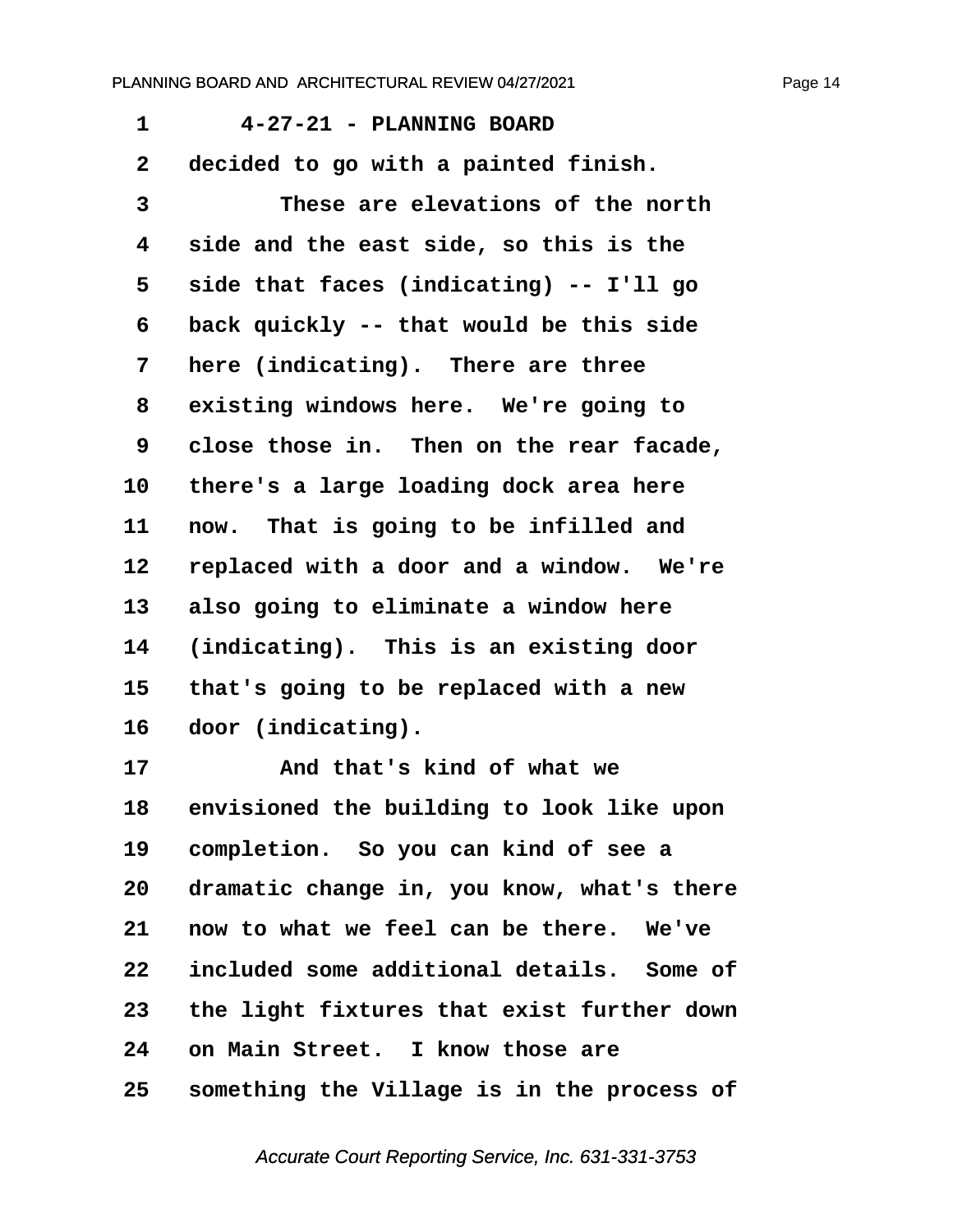<span id="page-15-0"></span>**·1· · · ·4-27-21 - PLANNING BOARD ·2· ·looking into installing.· We feel that ·3· ·something like that would make a big ·4· ·difference on the facade.· We're also** 5 **proposing some benches.** And we really see **·6· ·this as kind of the gateway now to ·7· ·Farmingdale.· Upon entering Farmingdale, ·8· ·you're going to see an attractive ·9· ·building.· The owners, or the future** 10 owners of the building are very committed **11· ·to the Village and very committed to** 12 beautifying the area. So they are very **13· ·interested in doing all they can to make 14· ·this building as attractive as possible. 15· · · · · This is one more image -- you can** 16 see some of the infill (indicating). 17 These existing storefront windows will 18 remain. They're sufficient for now. They **19· ·may be replaced in the future, but we feel 20· ·since they're in decent condition, we** 21 should be able to salvage them. **22· · · · · So this is again the site plan 23· ·(indicating).· We have been talking about 24· ·placing additional street trees along this 25· ·street -- along the sidewalk on Richard.**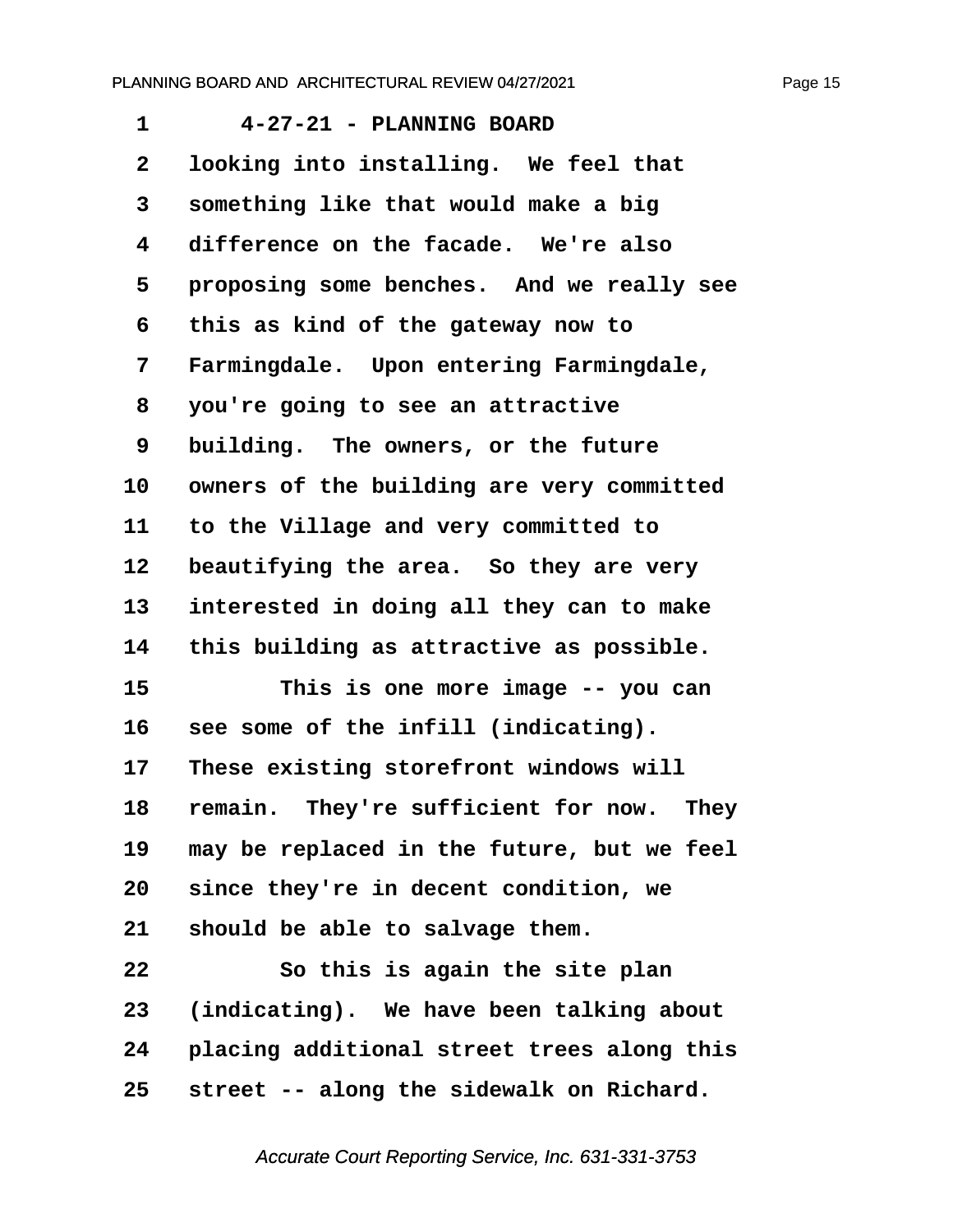<span id="page-16-0"></span>

| 1                       | 4-27-21 - PLANNING BOARD                   |
|-------------------------|--------------------------------------------|
| $\overline{\mathbf{2}}$ | I believe our conversation with the        |
| 3                       | Village was that will be up for discussion |
| 4                       | as far as what the Village's planting      |
| 5                       | program is going to be, but the client     |
| 6                       | here definitely is willing to plant a      |
| 7                       | couple of deciduous trees along the curb   |
| 8                       | to further enhance the landscape appeal of |
| 9                       | this building.                             |
| 10                      | And that is just to give you --            |
| 11                      | just to give you a little more detail.     |
| 12                      | This is the particular type of             |
| 13                      | planter we see going in along the building |
| 14                      | (indicating. It's going to be a weathered  |
| 15                      | gray planter. The plantings can be         |
| 16                      | various types, depending on season. So we  |
| 17                      | can have flowering plants in the spring;   |
| 18                      | we can have kind of replacement plants in  |
| 19                      | the fall; mums. And that'll give the       |
| 20                      | building a kind of an ever changing        |
| 21                      | dynamic look to it as the seasons move.    |
| 22                      | And that's really -- I do have a           |
| 23                      | three-D image of the building. This is     |
| 24                      | the way it will look (indicating). So you  |
| 25                      | can see in the rear we have eliminated the |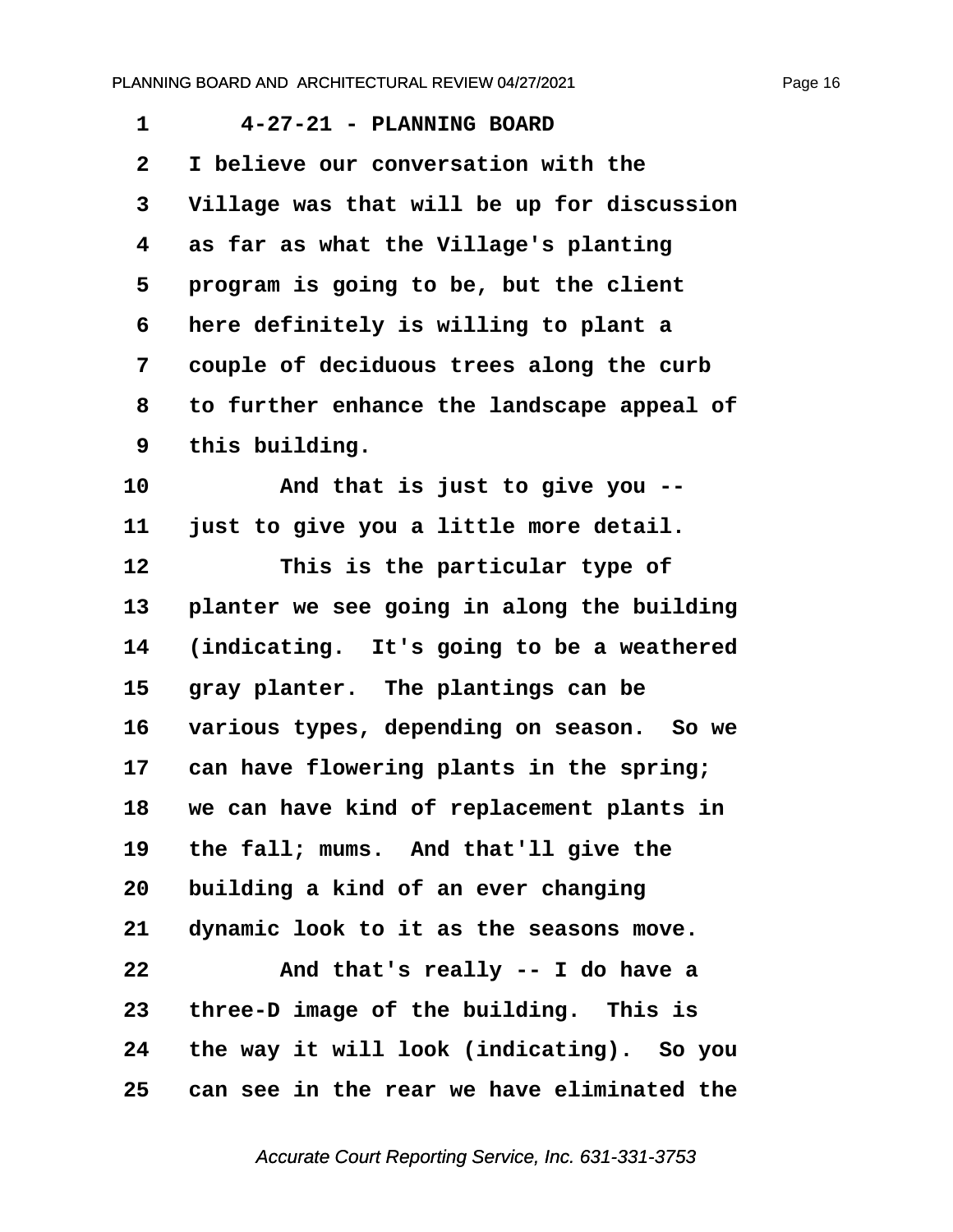<span id="page-17-0"></span>**·1· · · ·4-27-21 - PLANNING BOARD ·2· ·large roll-up door along this facade which ·3· ·is a shared lot line with the building ·4· ·next door.· We've eliminated a couple of ·5· ·windows.· All these windows are new ·6· ·replacement windows.· We chose a patten ·7· ·that we feel is reflective of some of the ·8· ·other windows in some of the other ·9· ·buildings on Main Street.· That, 10· ·obviously, is up for discussion as far as 11· ·how the division of the windows will be.** 12 But that's effectively our building. We 13 do have an area here, a planting strip **14· ·where we can put additional trees, and 15· ·like I said if the Village requests it, 16· ·the owner would be more than happy to** 17 **plant street trees here.** We don't have **18· ·the width that we do on this side.· This 19· ·side is a little bit deeper and as you can 20· ·see the property line runs actually out to** 21 the middle of the sidewalk here **22· ·(indicating).· So we do have a little more 23· ·flexibility on this side to do some** 24 **planting.** We've removed the plants from **25· ·this particular rendering because, oddly**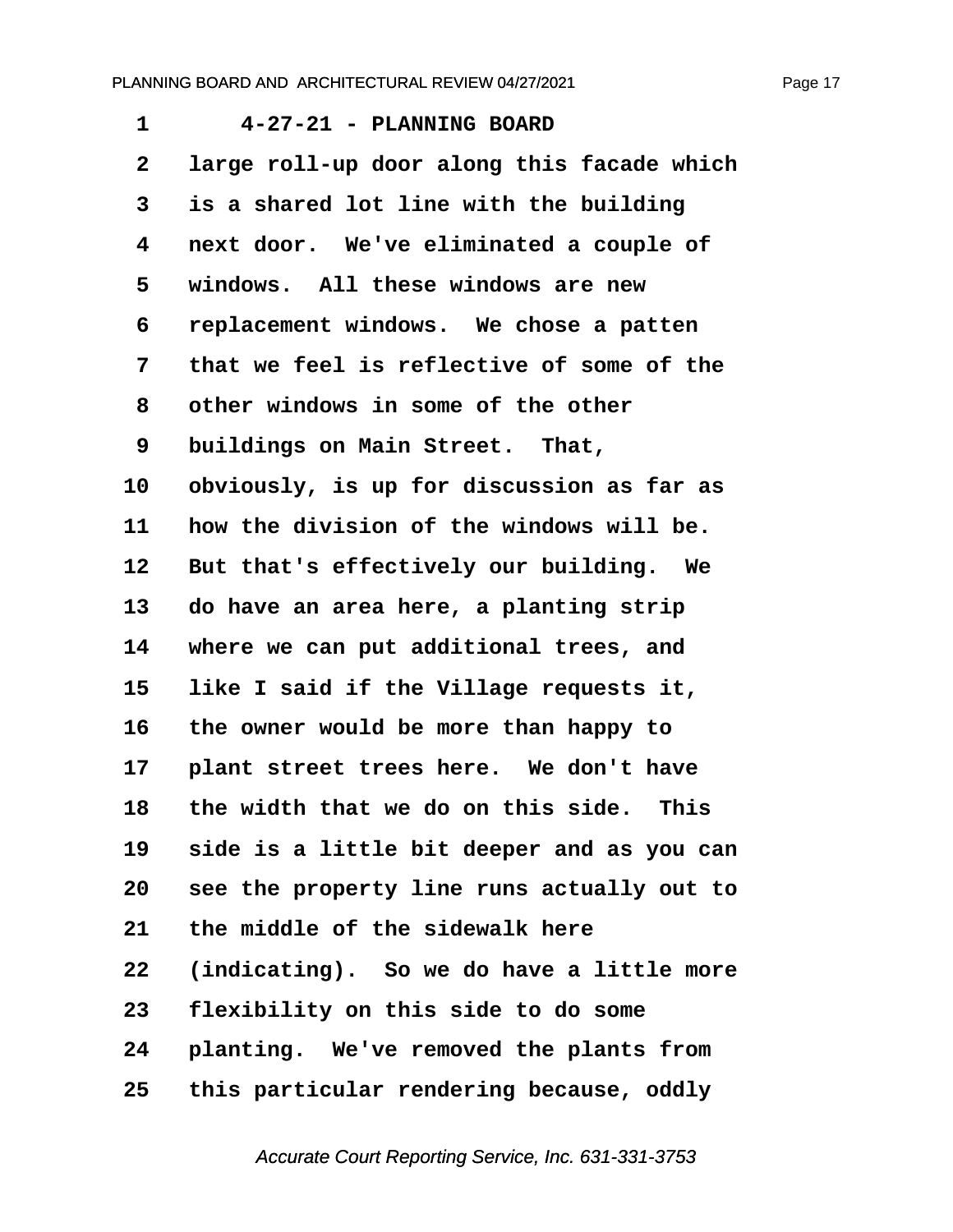<span id="page-18-0"></span>**·1· · · ·4-27-21 - PLANNING BOARD ·2· ·enough, when the plants are in there, it ·3· ·freezes up the image because the plants ·4· ·are so graphic intensive.· And that is it ·5· ·for out building at 497 Main Street. ·6· · · · · Harry, do you want to step in and ·7· ·say anything? ·8· · · · · HARRY NICOLAIDES:· Again, I believe ·9· ·you had mentioned that the lighting, the** 10 signage and the awnings were approved 11 already and reviewed. **12· · · · · FRANK GENESE:· Yeah, the -- from** 13 what I understand, through Elissa, the 14 signage and these gooseneck lights were 15 approved. The 497 was not on that 16 original plan. The only comment that came **17· ·back from the client is that their 18· ·graphics is -- and I'll kind of give you 19· ·-- so their graphic has a gold "K" but it 20· ·also has a gold ampersand, and he was** 21 asking me if we would be able to stay **22· ·consistent with their marketing trademark 23· ·and include that ampersand in yellow, and 24· ·I said I would address that at the 25· ·meeting.**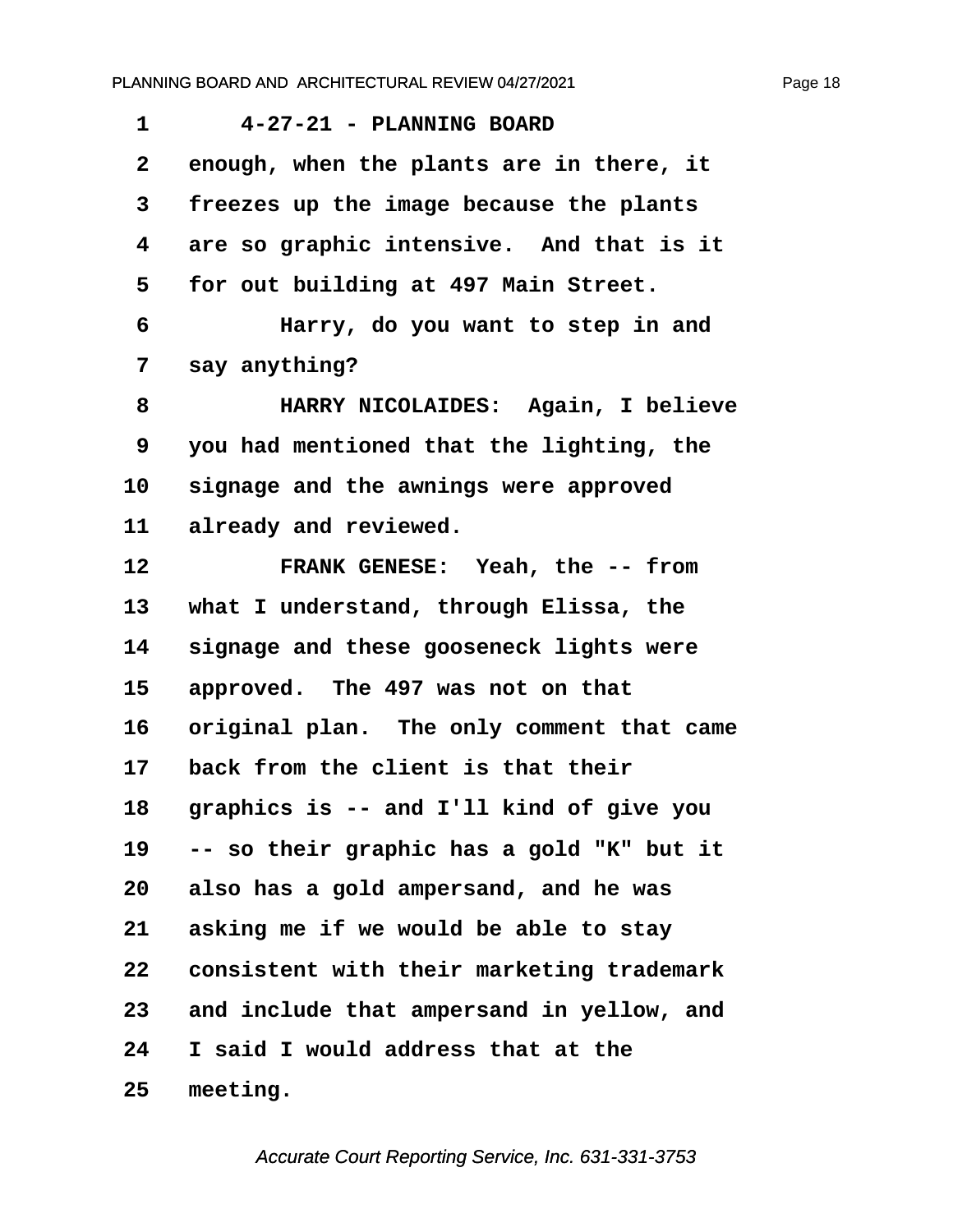<span id="page-19-0"></span>**·1· · · ·4-27-21 - PLANNING BOARD**

**·2· · · · · CRAIG ROSASCO:· That's fine. ·3· · · · · Thank you, Frank and Harry for the ·4· ·very thorough presentation.· In my eyes, I ·5· ·think that, cosmetically, the building ·6· ·looks fantastic and you both did a great ·7· ·job. ·8· · · · · HARRY NICOLAIDES:· Thank you. ·9· · · · · FRANK GENESE:· Thank you.** 10 **CRAIG ROSASCO:** I certainly have 11 some questions regarding the plantings in 12 the back because as the Planning Board and 13 Architectural Review Board probably our **14· ·biggest concern is the neighbors that are 15· ·on Rose Street behind the building. 16· · · · · What are the plantings plan in the 17· ·two land banked areas that you have there? 18· · · · · FRANK GENESE:· We're looking at 19· ·deciduous trees that will be kind of full 20· ·bloom.· We discussed the possibility of 21· ·Arborvitae which would create much more of 22· ·a dense hedge.· That also would be a** 23 **practical solution; very low maintenance. 24· ·The issue with Arborvitae is -- if anybody 25· ·has them, which I do, they eventually will**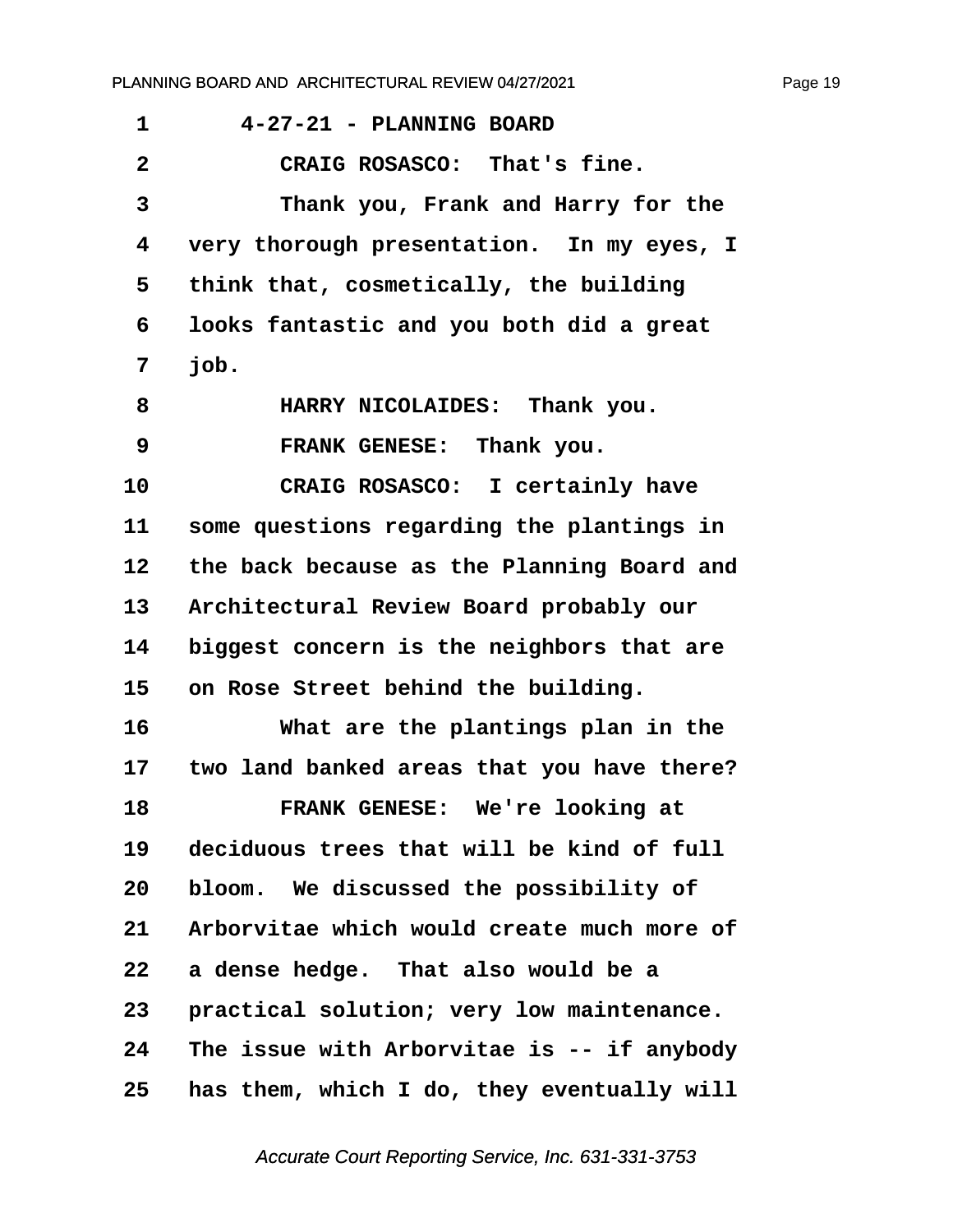<span id="page-20-0"></span>**·1· · · ·4-27-21 - PLANNING BOARD ·2· ·grow to 40 feet tall, which is terrific, ·3· ·but, you know, I don't know if that's the ·4· ·feeling that we want to have, literally a ·5· ·30 or 40 foot green wall.· So I think with ·6· ·a number of closely planted trees, we ·7· ·would be able to develop a nice screening ·8· ·where it wouldn't be a hundred percent, ·9· ·but it will definitely remove that direct** 10 view of cars. The parking lot will likely 11 not be full of cars most of the time. 12 They really don't need the amount of 13 **parking that they have. The way that they** 14 function is that most of the -- most of **15· ·their space is modular offices, and what 16· ·they do is they have attorneys from other 17· ·insurance companies come on a daily basis 18· ·and use them.· So it's not like the lot** 19 will ever be filled with cars, but we want **20· ·to make sure that the neighbors do not 21· ·feel as if they're looking at a parking 22· ·lot. 23· · · · · There's an existing green, very**

**24· ·heavily densed planted area here**

**25· ·(indicating).· There are some existing**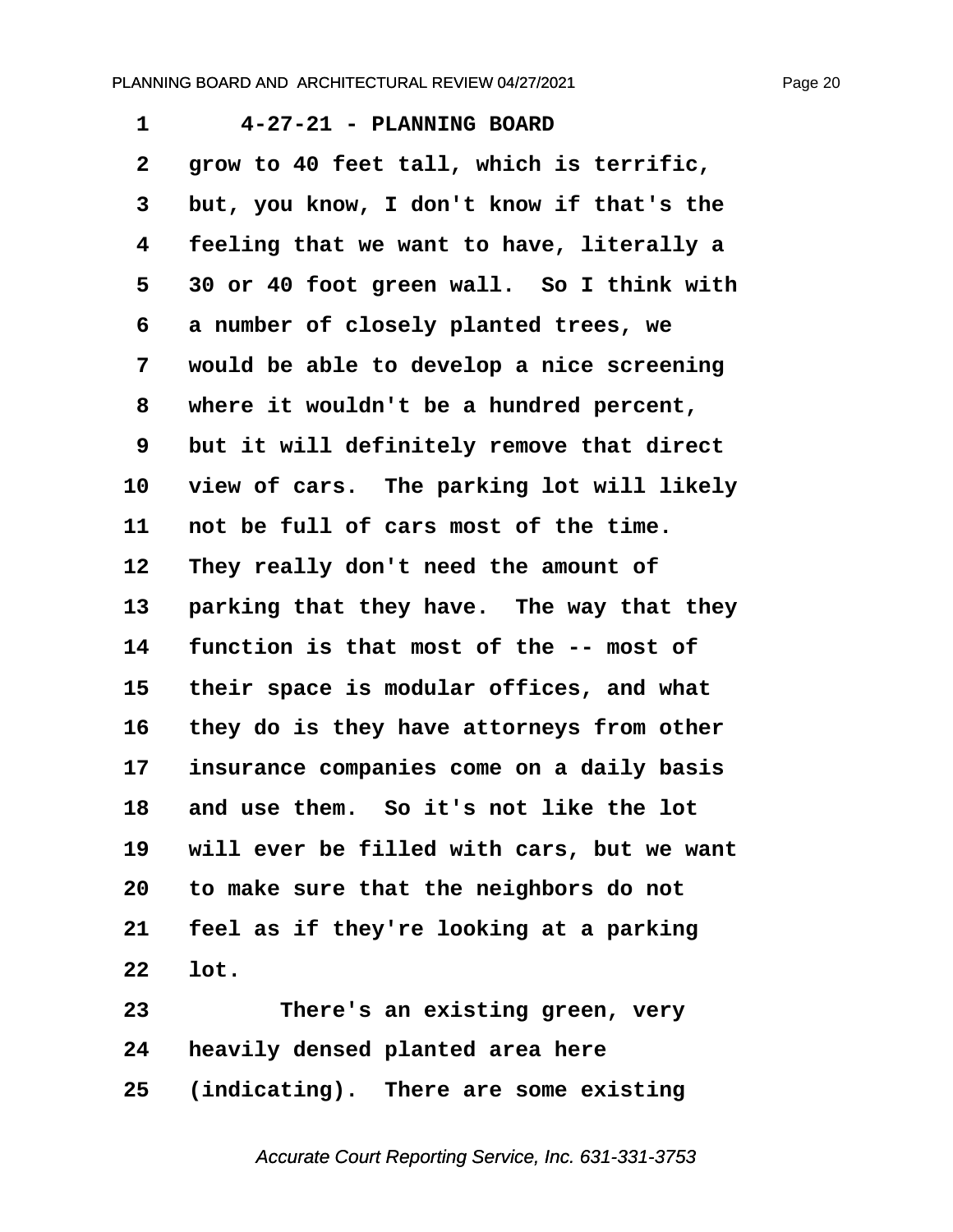<span id="page-21-0"></span>

| 1            | 4-27-21 - PLANNING BOARD                   |
|--------------|--------------------------------------------|
| $\mathbf{2}$ | plants already in place in here            |
| 3            | (indicating). We'll supplement them if we  |
| 4            | have to. We do have a street tree and a    |
| 5            | street tree here existing now currently.   |
| 6            | So, you know, we feel that this will       |
| 7            | create enough of a buffer that it will not |
| 8            | really create a bad view for the people    |
| 9            | who live on this corner house on Rose.     |
| 10           | CRAIG ROSASCO: Right. Is there             |
| 11           | any plans, Frank, on berming that          |
| 12           | landscape area?                            |
| 13           | FRANK GENESE: We haven't talked            |
| 14           | about it. It -- you know, it's a           |
| 15           | possibility.                               |
| 16           | CRAIG ROSASCO: Okay.                       |
| 17           | FRANK GENESE: You know, we could           |
| 18           | raise the grade slightly and plant the     |
| 19           | trees on top of it. You know, that would   |
| 20           | be something that we can certainly         |
| 21           | discuss. Could be a very nice feature.     |
| 22           | So, I mean, the client wants to make sure  |
| 23           | that the neighbors are happy with this     |
| 24           | building and, you know -- so I think that  |
| 25           | that would certainly be a possibility if   |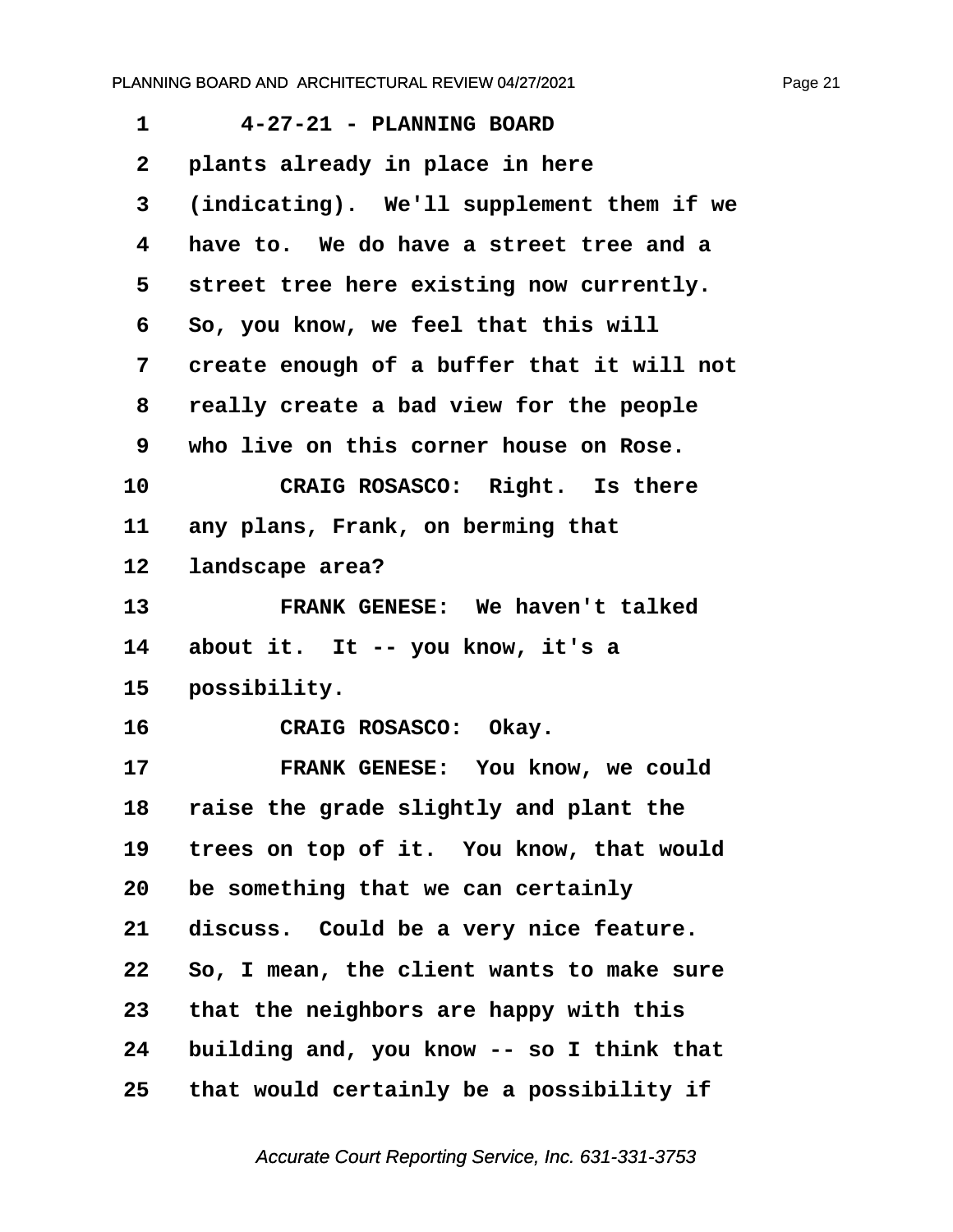<span id="page-22-0"></span>

| 1            | 4-27-21 - PLANNING BOARD                   |
|--------------|--------------------------------------------|
| $\mathbf{2}$ | the height is something that's concerning. |
| 3            | This is not a very tall house on           |
| 4            | the corner of Rose, so if it was a tall    |
| 5            | two-story home like this one or this one   |
| 6            | (indicating), where you'd be able to see   |
| 7            | over the trees, it would be more of an     |
| 8            | issue. This house is fairly low, so I      |
| 9            | think if the trees are at the ten to 12    |
| 10           | foot level, eventually, and fully -- you   |
| 11           | know, and dense enough to provide a visual |
| 12           | buffer, I think we should be okay. But we  |
| 13           | could do a three foot berm there to give   |
| 14           | us a little more height and also to give   |
| 15           | the parking lot a little more of a         |
| 16           | separate feel from the (inaudible) from    |
| 17           | the street.                                |
| 18           | CRAIG ROSASCO: Right.                      |
| 19           | CHARLES GOSLINE: Can I ask a               |
| 20           | question on the building? I think the      |
| 21           | building -- your intentions with the black |
| 22           | windows and the black shed awnings look    |
| 23           | great. The representation that I think we  |
| 24           | have with the plans shows a black cornice. |
| 25           | If you stay on that rendering it looks     |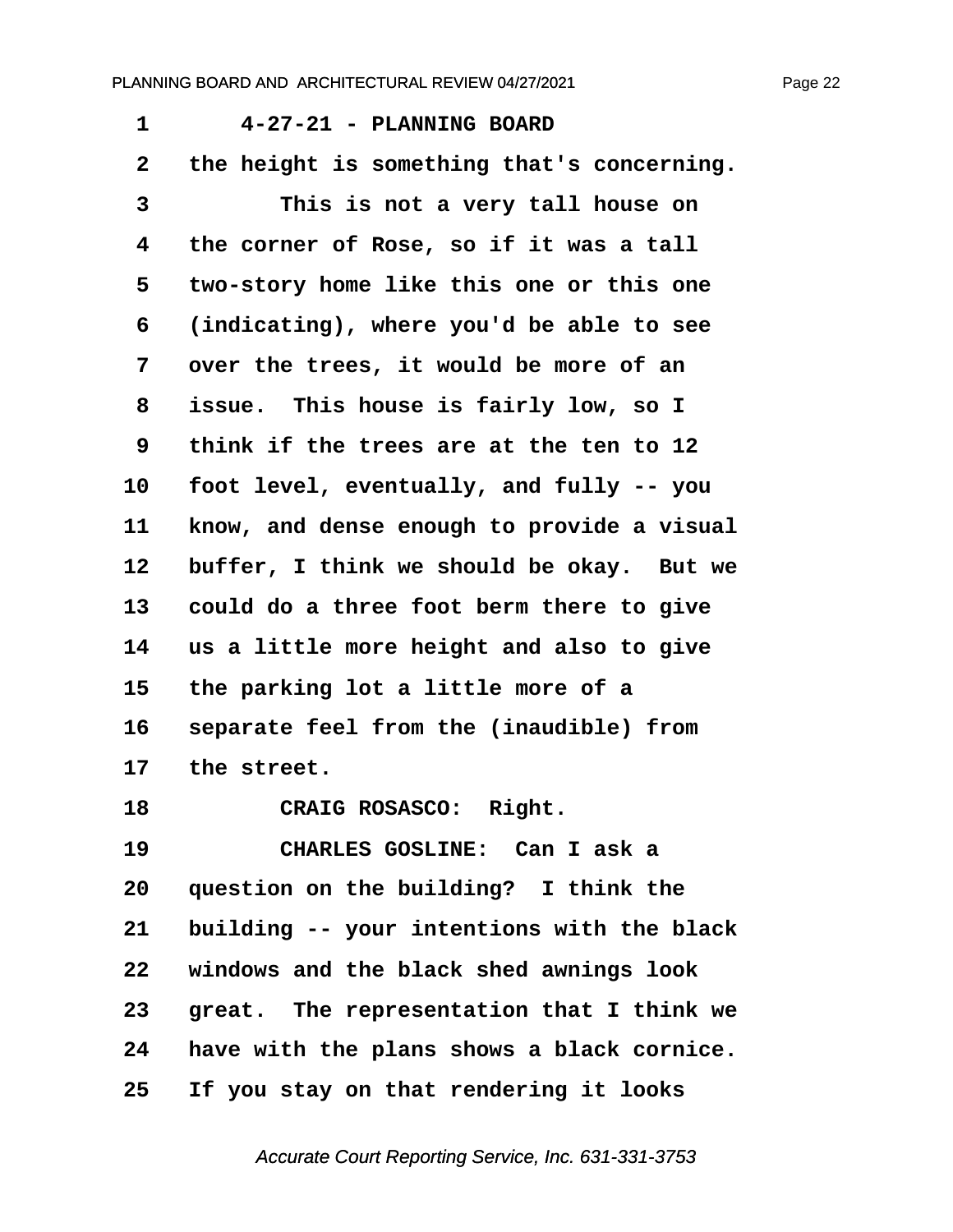<span id="page-23-0"></span>**·1· · · ·4-27-21 - PLANNING BOARD ·2· ·like maybe a four -- four six-inch black ·3· ·cornice along the top but in the pages ·4· ·that describe the elevations, I don't see** 5 any reference to that. **·6· · · · · FRANK GENESE:· Again, the color or ·7· ·the building is something that, you know, ·8· ·we've been working on with the client, ·9· ·with Elissa, and we did look at the** 10 **palette that the village has for historic** 11 colors. The client, unfortunately, was 12 **not happy with some of those historic 13· ·colors, so we decided to stick with white,** 14 which, you know, is actually a very 15 historic color. **16· · · · · CHARLES GOSLINE:· Yeah, I'm just** 17 saying that your white -- your white 18 background on the building, you know, **19· ·compared to the black windows, the black** 20 shed, looks great. I think that black **21· ·cornice, if it was there, on the top of 22· ·the building, would bring it all together. 23· · · · · FRANK GENESE:· Yeah, we did add 24· ·this later on -- 25· · · · · CHARLES GOSLINE:· Okay, so it's not**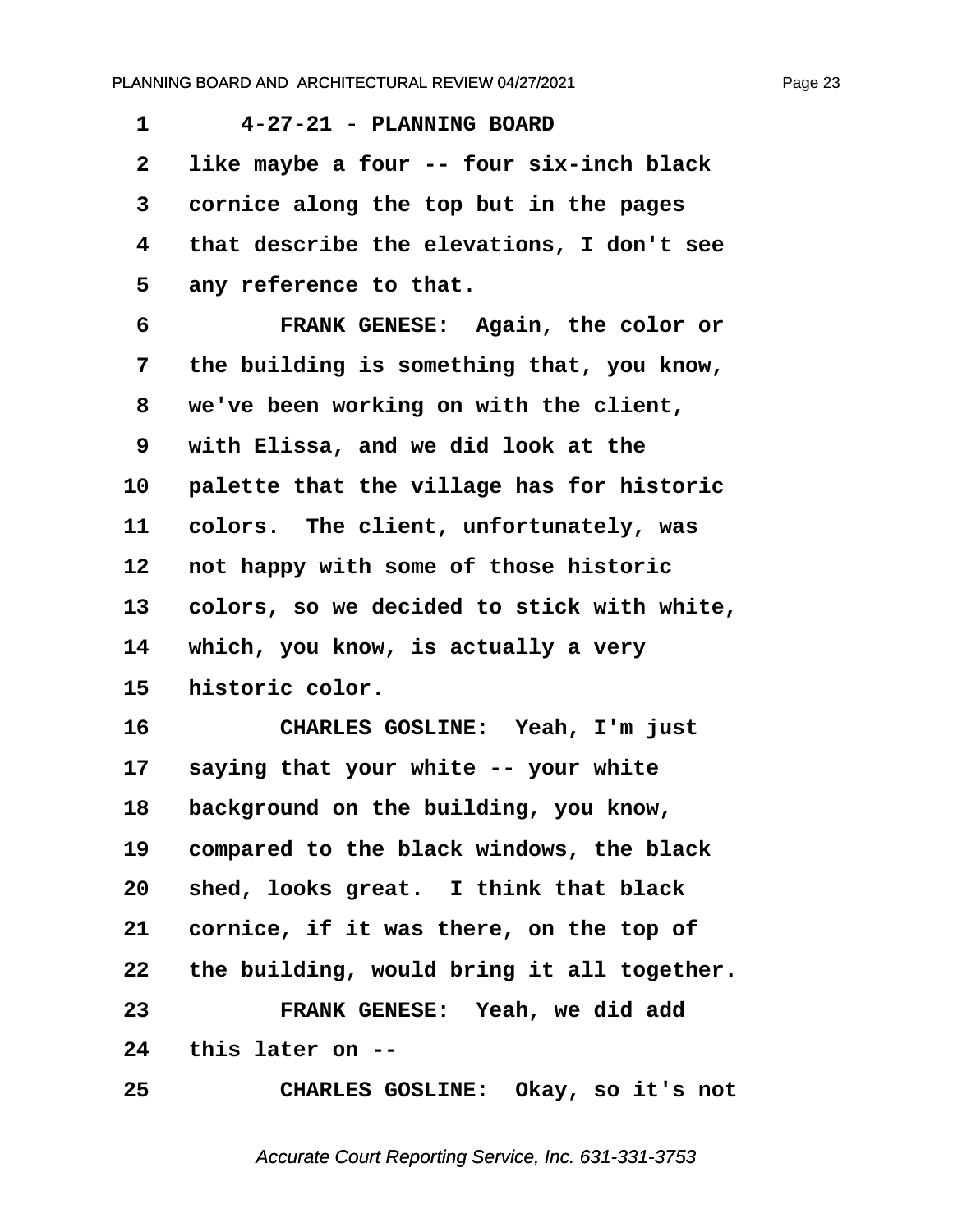<span id="page-24-0"></span>

| $\mathbf{1}$    | 4-27-21 - PLANNING BOARD                   |
|-----------------|--------------------------------------------|
| $\mathbf{2}$    | on the rendering that we have.             |
| $\mathbf{3}$    | FRANK GENESE: It's basically not a         |
| 4               | cornice, it's basically the parapet cap.   |
| 5               | CHARLES GOSLINE: Okay, but it's            |
| 6               | going to be black and I think that sets it |
| 7               | off if that's what --                      |
| 8               | FRANK GENESE: We think the black           |
| 9               | improves the look a lot, especially with   |
| 10 <sup>1</sup> | the corbel brick underneath it that casts  |
| 11              | shadows. I think it's going to be a very   |

12 nice look.

13 CHARLES GOSLINE: Okay, great. 14 **CRAIG ROSASCO:** Frank, just to kind **15· ·of segue back, one of the concerns that I 16· ·have is although the Thuja Giants, like** 17 you said, growing tremendously and they **18· ·look good early on, ten years out, they** 19 could become awfully overbearing. If the **20· ·goal is to get you into that ten to twelve 21· ·foot, maybe you can consider some other** 22 natural firs; whether they be emerald 23 **green arbs or, you know, some spruces, 24· ·just mix it up in there, and -- 25· · · · · FRANK GENESE:· Greeneries**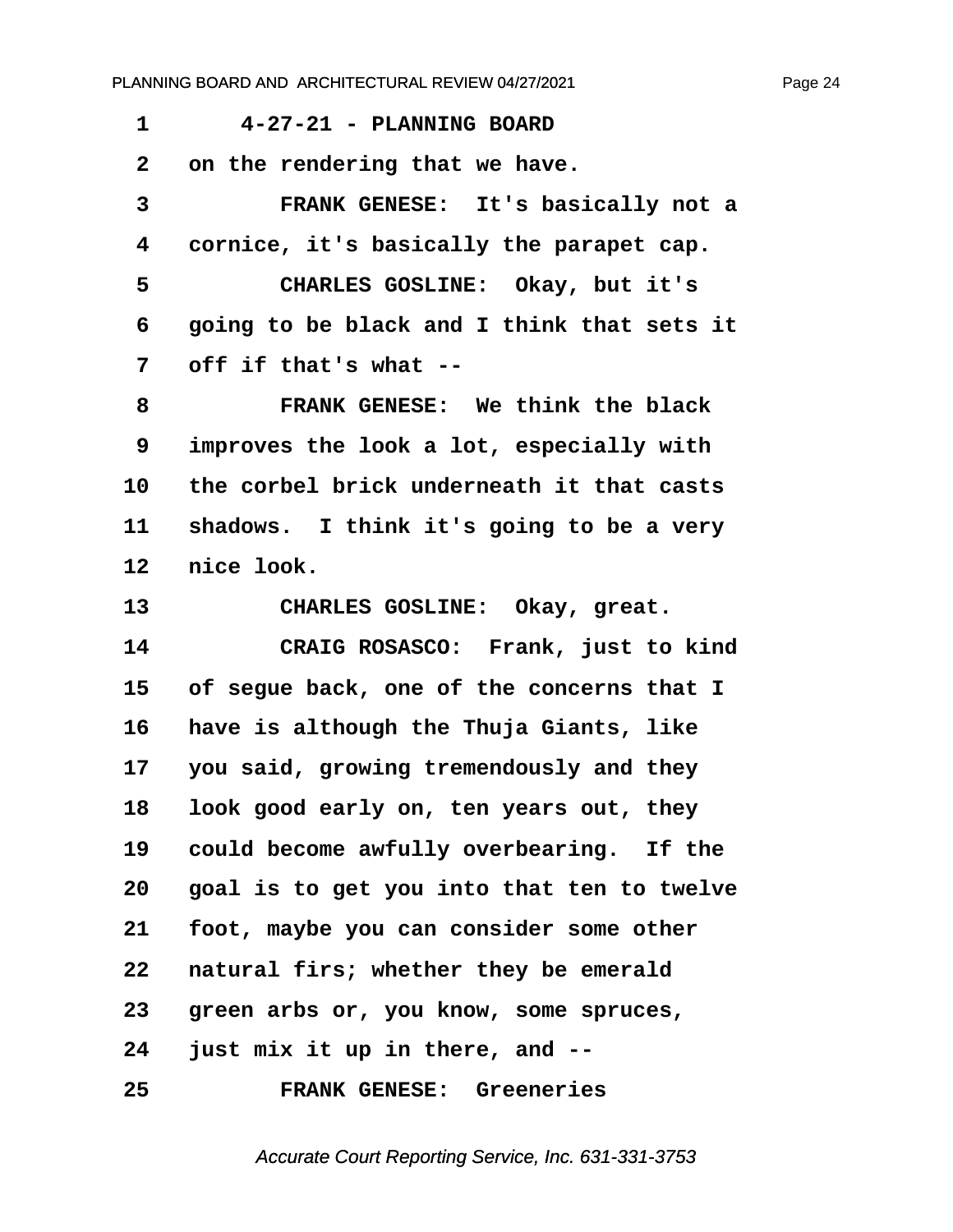<span id="page-25-0"></span>**·1· · · ·4-27-21 - PLANNING BOARD ·2· ·(inaudible) ·3· · · · · STEVE FELLMAN:· I was going to ·4· ·suggest, Mr. Chairman, you might want to** 5 **consider Holly. ·6· · · · · FRANK GENESE:· Holly, also nice. ·7· ·Spruce. ·8· · · · · STEVE FELLMAN:· Yeah, Holly doesn't ·9· ·get real big; it's green; it's a really** 10 strong hardy kind of hedge and you can 11 **Reep it at six to eight feet if you trim 12· ·it.** 13 **CRAIG ROSASCO:** I agree. And like 14 Frank said earlier, the house that's 15 **across the street is a one-story 16· ·residence, so I certainly think in this** 17 application a Thuja would be overwhelming. 18 Maybe not initially, but at some point, I 19 guess there would probably (inaudible) in **20· ·regard to that. 21· · · · · Anybody else have any commentary in 22· ·regards to the plantings? 23· · · · · THOMAS RYAN:· No, I would agree 24· ·that a hedge concept, if you're going with 25· ·Holly, would make sense.· I think your**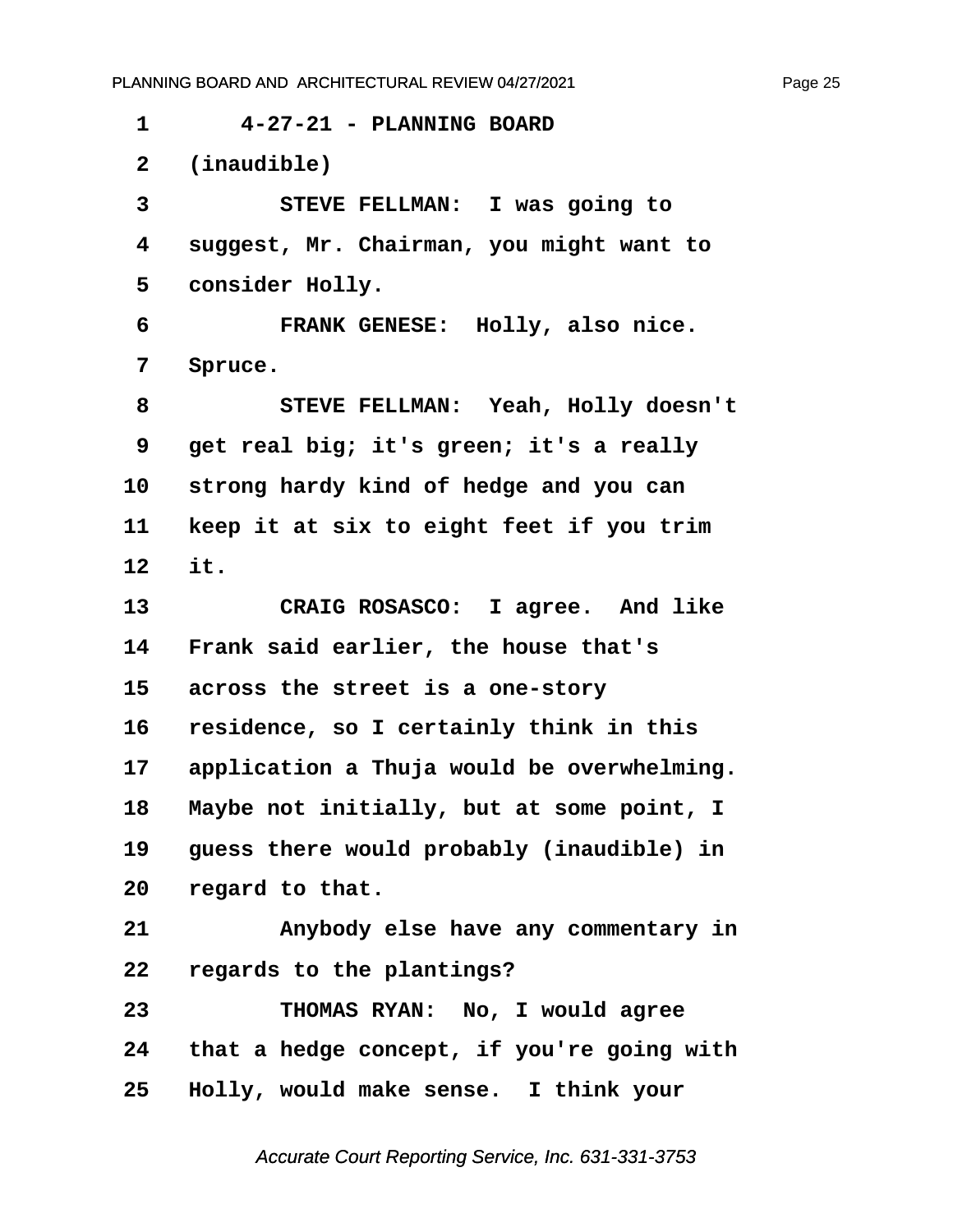<span id="page-26-0"></span>

| 1            | 4-27-21 - PLANNING BOARD                     |
|--------------|----------------------------------------------|
| $\mathbf{2}$ | representation on the berm obviously helps   |
| 3            | (inaudible). Holly and the green with the    |
| 4            | assessment and the berm. So that's all       |
| 5            | positive.                                    |
| 6            | CRAIG ROSASCO: Great. Okay.                  |
| 7            | Thank you, Tom.                              |
| 8            | Frank and Harry, I don't know that           |
| 9            | you have employment statistics for the       |
| 10           | firm, about how many employees and stuff     |
| 11           | like that. One of my concerns, which came    |
| 12           | up in my review of it is it shows 19         |
| 13           | cubicles and 13 to 15 offices that are run   |
| 14           | around the outside of the building. So,      |
| 15           | essentially, we're looking at somewhere in   |
| 16           | the area of 30 to 35 either offices or       |
| 17           | cubicles and 19 spots. So I don't --         |
| 18           | HARRY NICOLAIDES: The firm has               |
| 19           | when we first were retained, they referred   |
| 20           | to themselves as a 20-person law firm.<br>As |
| 21           | the pandemic made everybody comfortable,     |
| 22           | largely working from home, they pretty       |
| 23           | much agreed that they're never going to      |
| 24           | have the full complement in any given day,   |
| 25           | and the reason we went to these work         |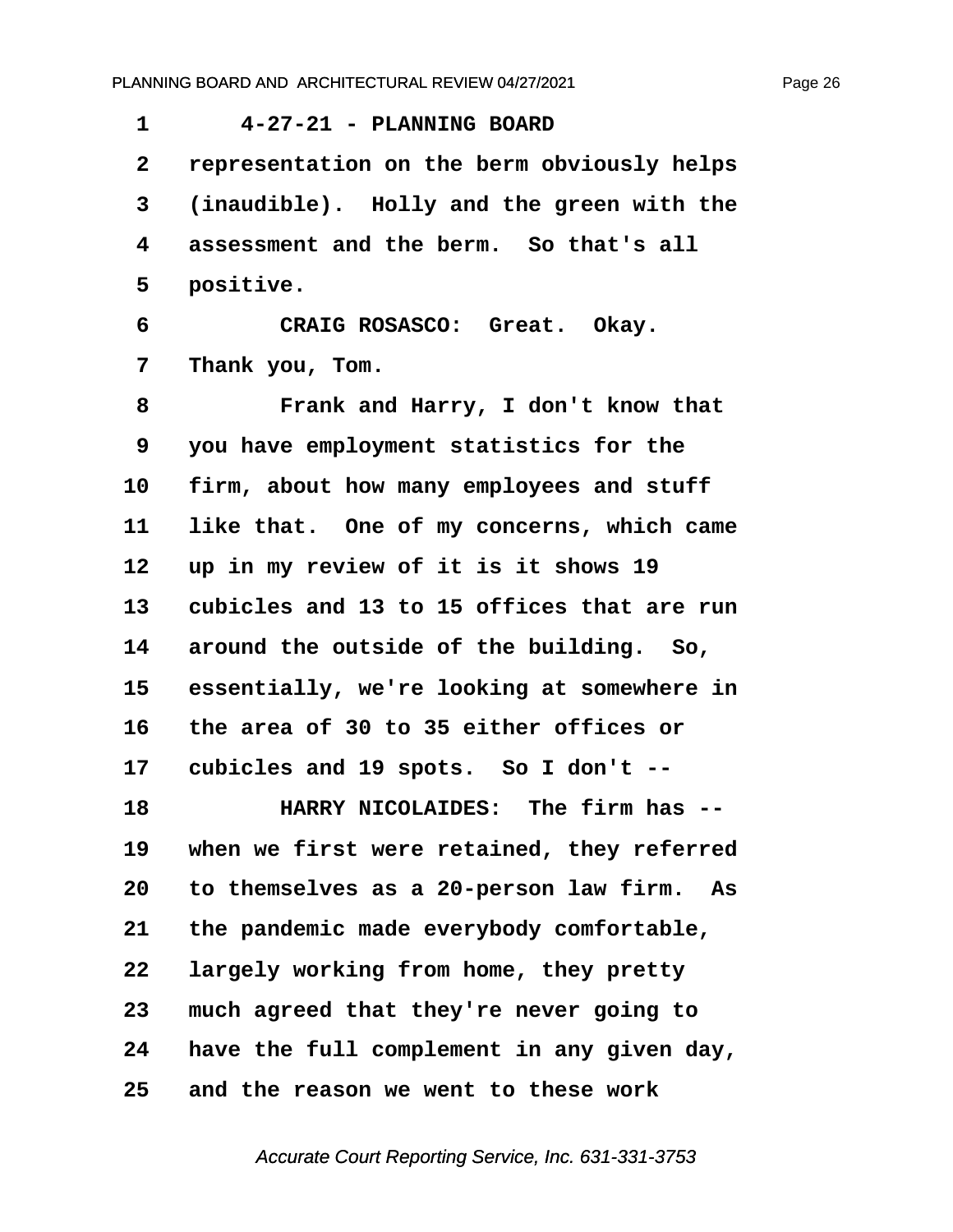<span id="page-27-0"></span>

| 1               | 4-27-21 - PLANNING BOARD                   |
|-----------------|--------------------------------------------|
| $\mathbf{2}$    | stations is they're basically almost       |
| 3               | visitor stations. So rather than having    |
| 4               | to displace somebody when they came in,    |
| 5               | there's room for someone to leave their    |
| 6               | things behind and come back a different    |
| 7               | day. But that's why when we looked at the  |
| 8               | parking, the confidence is that they won't |
| 9               | even use the full parking complement       |
| 10              | that's been provided.                      |
| 11              | CHARLES GOSLINE: But you also              |
| 12              | mentioned that there were visiting         |
| 13              | insurance reps coming in and out?          |
| 14              | HARRY NICOLAIDES: In and out, but          |
| 15              | again, they don't all come at the same     |
| 16              | time. They come on a case by case basis.   |
| 17              | CHARLES GOSLINE: Right, right.             |
| 18              | But I think the biggest issue for the      |
| 19              | surrounding neighborhood -- I think if     |
| 20              | people are parking on their block, you     |
| 21              | know, no matter what landscaping you put   |
| 22              | in there, that's going to be their biggest |
| 23              | craw (sic).                                |
| 24              | HARRY NICOLAIDES: Sure and that's          |
| 25 <sub>2</sub> | fair. You know, that's why we referred to  |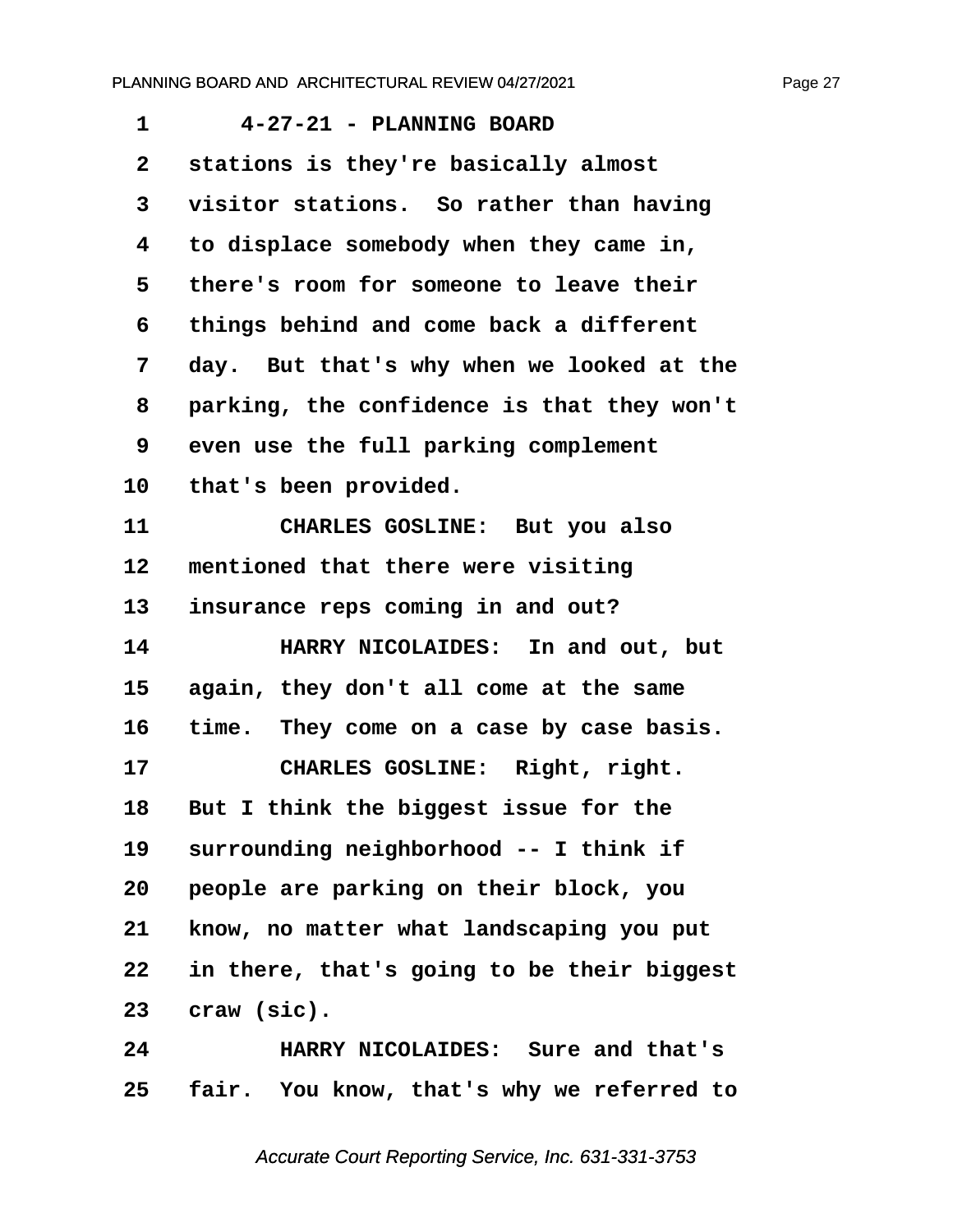<span id="page-28-0"></span>

| 1            | 4-27-21 - PLANNING BOARD                     |
|--------------|----------------------------------------------|
| $\mathbf{2}$ | the land banking this, a means of if we      |
| 3            | find that the actual use starts growing      |
| 4            | beyond what their projections are, we can    |
| 5            | certainly take those spots back as they've   |
| 6            | been planned into the actual parking lot.    |
| 7            | CHARLES GOSLINE: Right, but then             |
| 8            | you eliminate your plantings.                |
| 9            | HARRY NICOLAIDES: Some of it.                |
| 10           | We'll still have the buffer at the           |
| 11           | perimeter. That's why if you don't need      |
| 12           | them, we don't want to use them -- we        |
| 13           | don't want to create a bigger than           |
| 14           | necessary blacktop field.                    |
| 15           | STEVE FELLMAN: Can I make one                |
| 16           | suggestion?                                  |
| 17           | HARRY NICOLAIDES: Please.                    |
| 18           | STEVE FELLMAN: Frank, can you go             |
|              | 19 back to the site plan.                    |
| 20           | FRANK GENESE: Sure.                          |
| 21           | (Complying) There you go.                    |
| 22           | STEVE FELLMAN: Don't change                  |
|              | 23 anything. I would really recommend that   |
|              | 24 the stalls be 19 feet deep and the backup |
|              | 25 aisle 23 feet so it won't change but I    |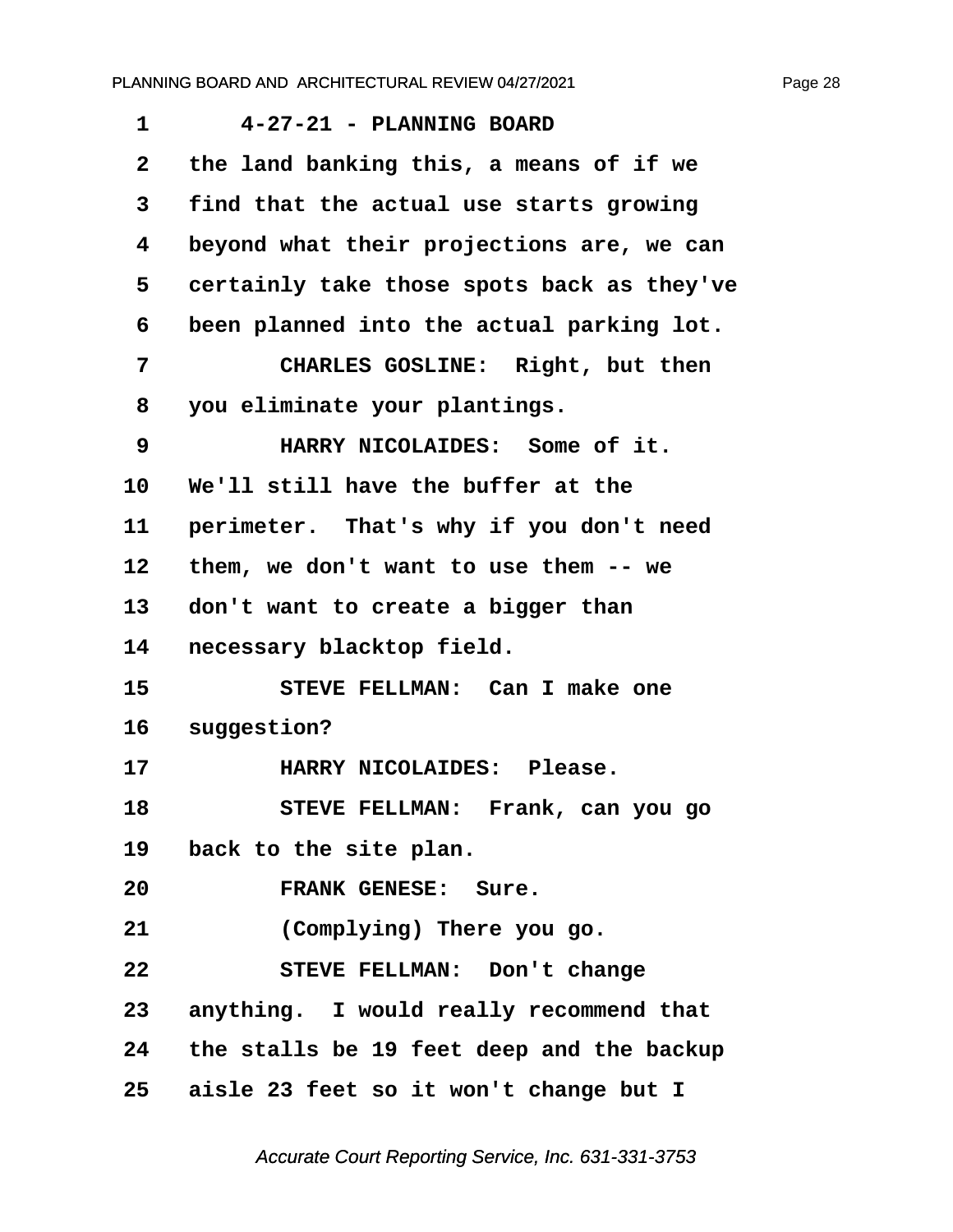<span id="page-29-0"></span>**·1· · · ·4-27-21 - PLANNING BOARD**

**·2· ·think the 19 foot each stall is a little ·3· ·better if somebody's got a pickup truck, ·4· ·that kind of thing.· And the 23 foot aisle ·5· ·is plenty big enough and that's the Town ·6· ·of Islip standard for backup aisles. ·7· · · · · HARRY NICOLAIDES:· That's fine. ·8· ·We'll just put another foot of paint on ·9· ·the stripe.** 10 STEVE FELLMAN: Exactly. Exactly. **11· · · · · CRAIG ROSASCO:· Well, six inches on** 12 each side, Harry. 13 **HARRY NICOLAIDES:** That's it. All 14 right. 15 **· CRAIG ROSASCO:** All right, does 16 anybody else have any additional 17 commentary with regards to this project? **18· · · · · THOMAS RYAN:· Just a clarification 19· ·because I know I heard it earlier.· So the 20· ·new curb cut on Rose, will that only allow 21· ·you access to those six spots.· Is it 22· ·actually landlocked so you have access 23· ·both to Richard and (inaudible) 24· · · · · FRANK GENESE:· Right.· I didn't**

**25· ·quite hear you, but I think you were**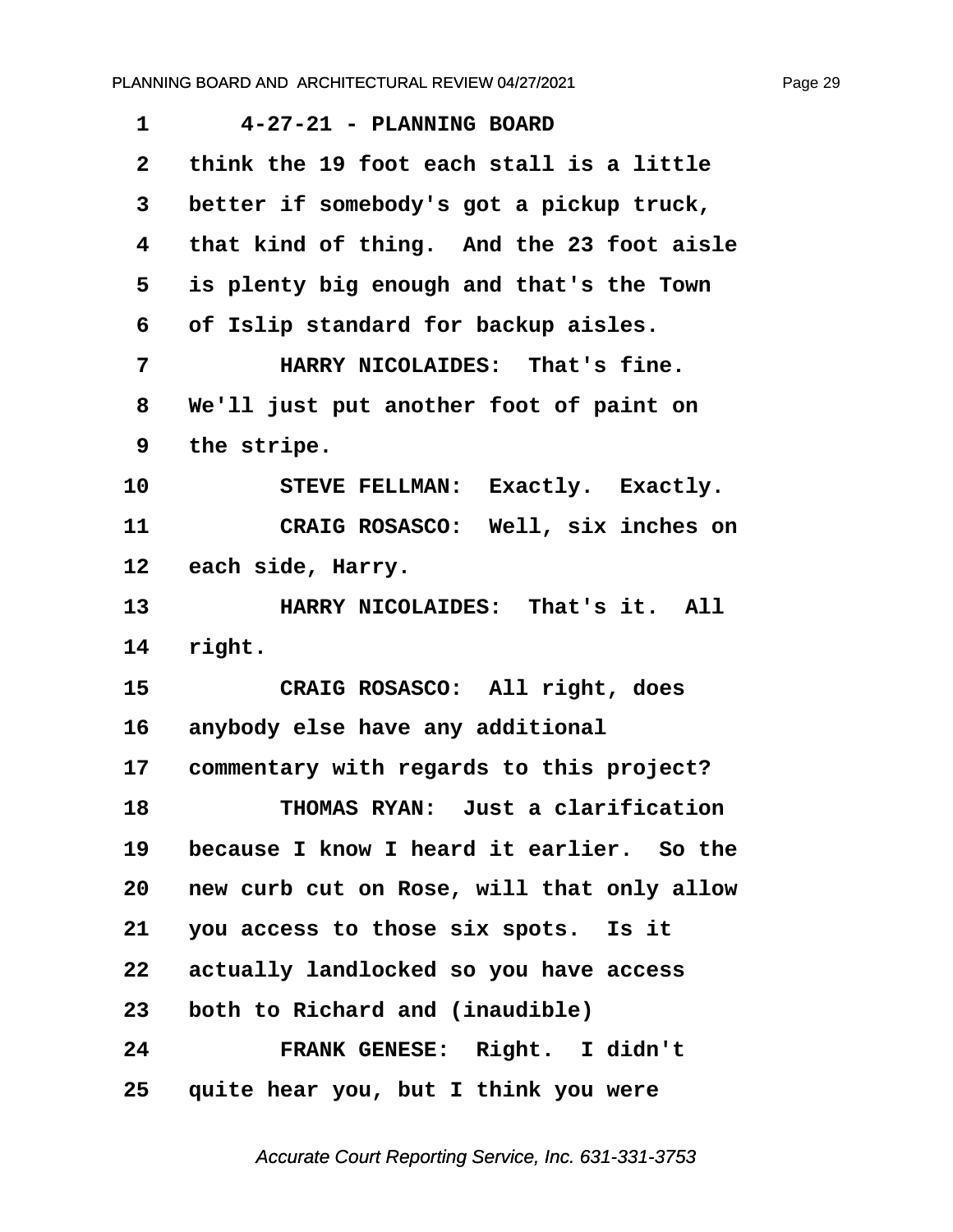<span id="page-30-0"></span>**·1· · · ·4-27-21 - PLANNING BOARD ·2· ·referring to the six spots on the north ·3· ·side that are separate from the remaining ·4· ·spots.· Unfortunately, we -- it's an odd** 5 shaped parking lot. So in order to meet **·6· ·the requirement, we had to run a myriad of ·7· ·different arrangements, and we found that ·8· ·this was the only one that would achieve ·9· ·the amount.· So in our review with the 10· ·client, it was kind of decided that, you** 11 know, that would be more or less of a 12 **pretty much non-used parking lot.** It 13 would be really there for overflow, if **14· ·they ever, you know, need additional spots** 15 because they don't even think they're 16 **gonna fill the existing spots that are on 17· ·the other side, the other 17 spots or now 18· ·13 spots.· So, you know, it is a separate 19· ·lot but it certainly, you know, would meet 20· ·the requirement of the client in the sense** 21 that it provides them with just some **22· ·additional parking in the event that they 23· ·need it.· Most of the staff that are going 24· ·there on a daily basis, as Harry said, 25· ·which is probably going to be 12 to 15**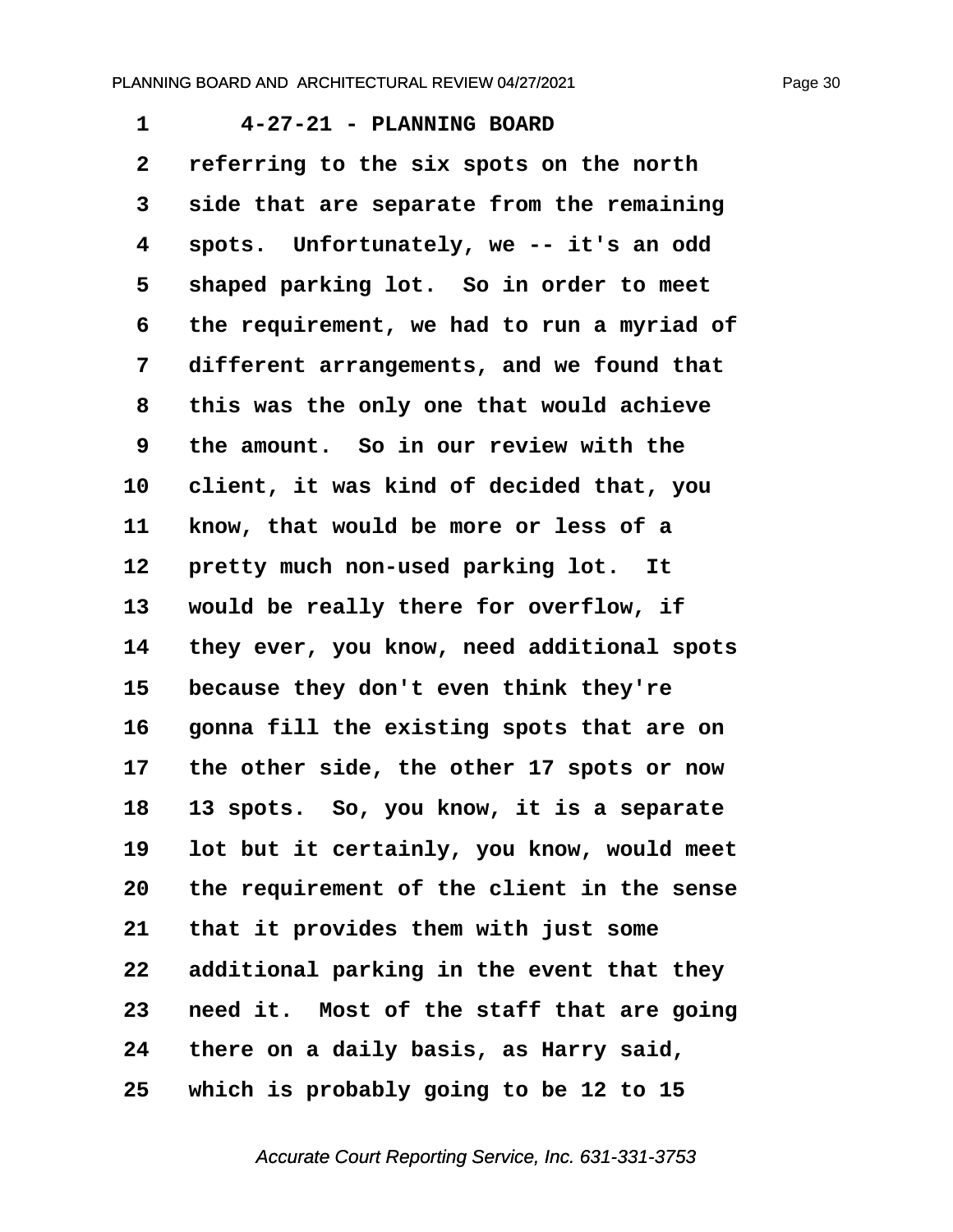<span id="page-31-0"></span>

| 1                 | 4-27-21 - PLANNING BOARD                   |
|-------------------|--------------------------------------------|
| $\mathbf{2}$      | people, will likely just park as close to  |
| 3                 | the building in the lot as possible.       |
| 4                 | Although someone -- you know, staff member |
| 5                 | with a brand new car may say, you know,    |
| 6                 | what I like my car in a nice big private   |
| 7                 | lot, I'm going to park it over there.      |
| 8                 | THOMAS RYAN: Next to the Holly's.          |
| 9                 | Yeah, sounds good.                         |
| 10                | CRAIG ROSASCO: Mr. Fellman, what           |
| 11                | is the parking story on both Rose and      |
| $12 \overline{ }$ | Richard street there?                      |
| 13                | STEVE FELLMAN: In terms of what,           |
| 14                | Mr. Chairman?                              |
| 15                | CRAIG ROSASCO: It's just open              |
| 16                | parking to anybody? There's no special     |
| 17 <sub>2</sub>   | parking permits or anything required.      |
| 18                | Correct?                                   |
| 19                | STEVE FELLMAN: Correct.                    |
| 20                | CRAIG ROSASCO: Okay. All right,            |
|                   | 21 any additional commentary from anybody? |
| 22                | (WHEREUPON, no response was heard.)        |
| 23                | CRAIG ROSASCO: Okay. Thank you,            |
| 24                | Harry and Frank for your very complete and |
| 25                | thorough presentation.                     |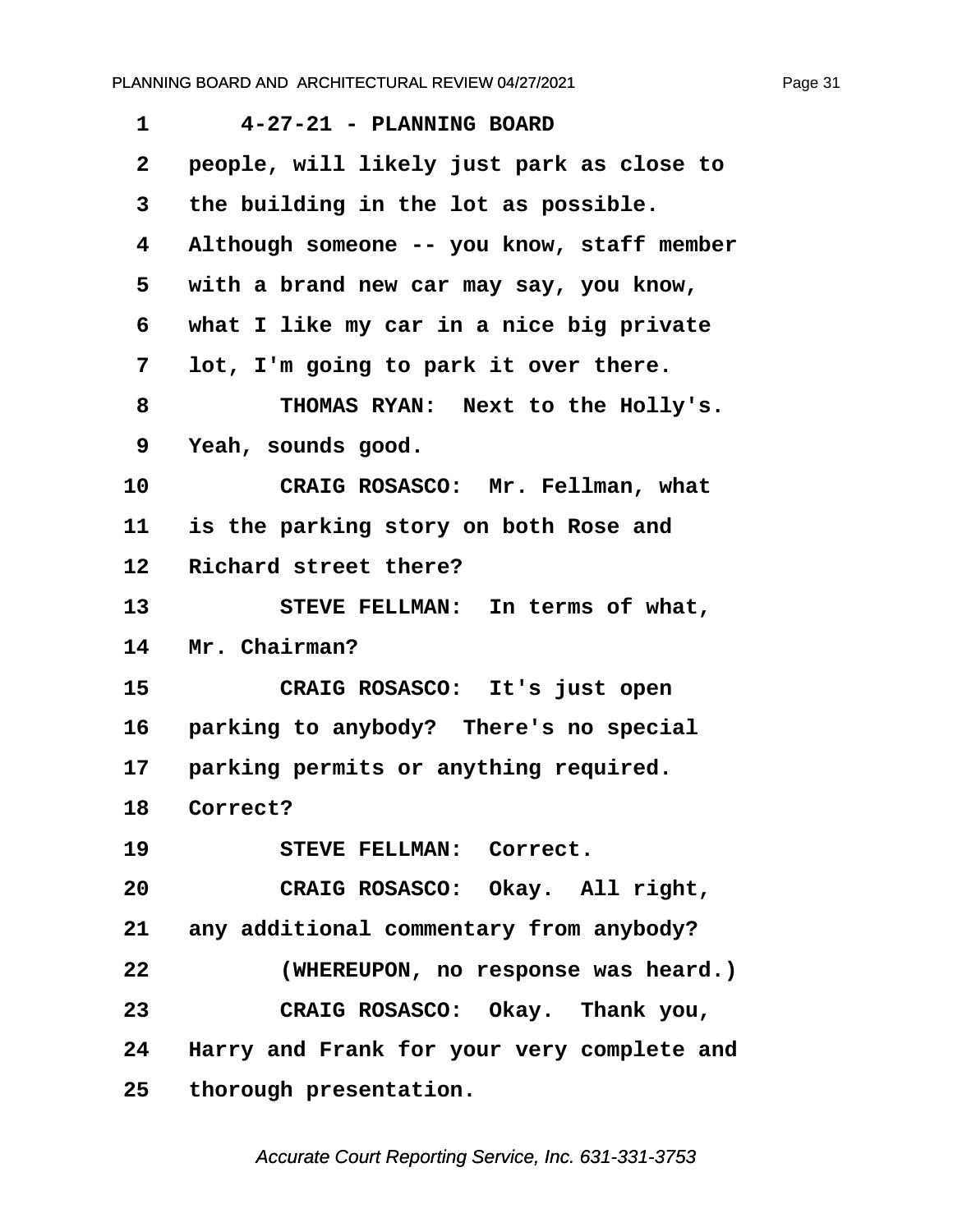<span id="page-32-0"></span>

| $\mathbf 1$  | 4-27-21 - PLANNING BOARD                   |
|--------------|--------------------------------------------|
| $\mathbf{2}$ | What we do at the Planning Board           |
| 3            | here is now we now hand this off to the    |
| 4            | Board of Trustees under Section 600-195 to |
| 5            | 196 for further consideration. Certainly,  |
| 6            | our recommendations and our concerns are   |
| 7            | parking versus cubicles; certainly there's |
| 8            | an inequity there. So that should be       |
| 9            | considered by the Board of Trustees. The   |
| 10           | plantings we discussed. And there may be   |
| 11           | the possibility that there may be a need   |
| 12           | for a special use permit under Section     |
| 13           | that is zoned, but we defer that back to   |
| 14           | the Board of Trustees. And, once, again,   |
| 15           | we thank you for your presentation         |
| 16           | tonight.                                   |
| 17           | HARRY NICOLAIDES: Thank you.               |
| 18           | FRANK GENESE: Thank you, very              |
| 19           | much. Have a good evening.                 |
| 20           | KEVIN WOOD: Did you want to ask            |
| 21           | for public comment at this time?           |
| 22           | CRAIG ROSASCO: I'm going to defer          |
| 23           | to the Board of Trustees in regards to     |
| 24           | notification and/or public hearing needs   |
| 25           | to be placed on theirs.                    |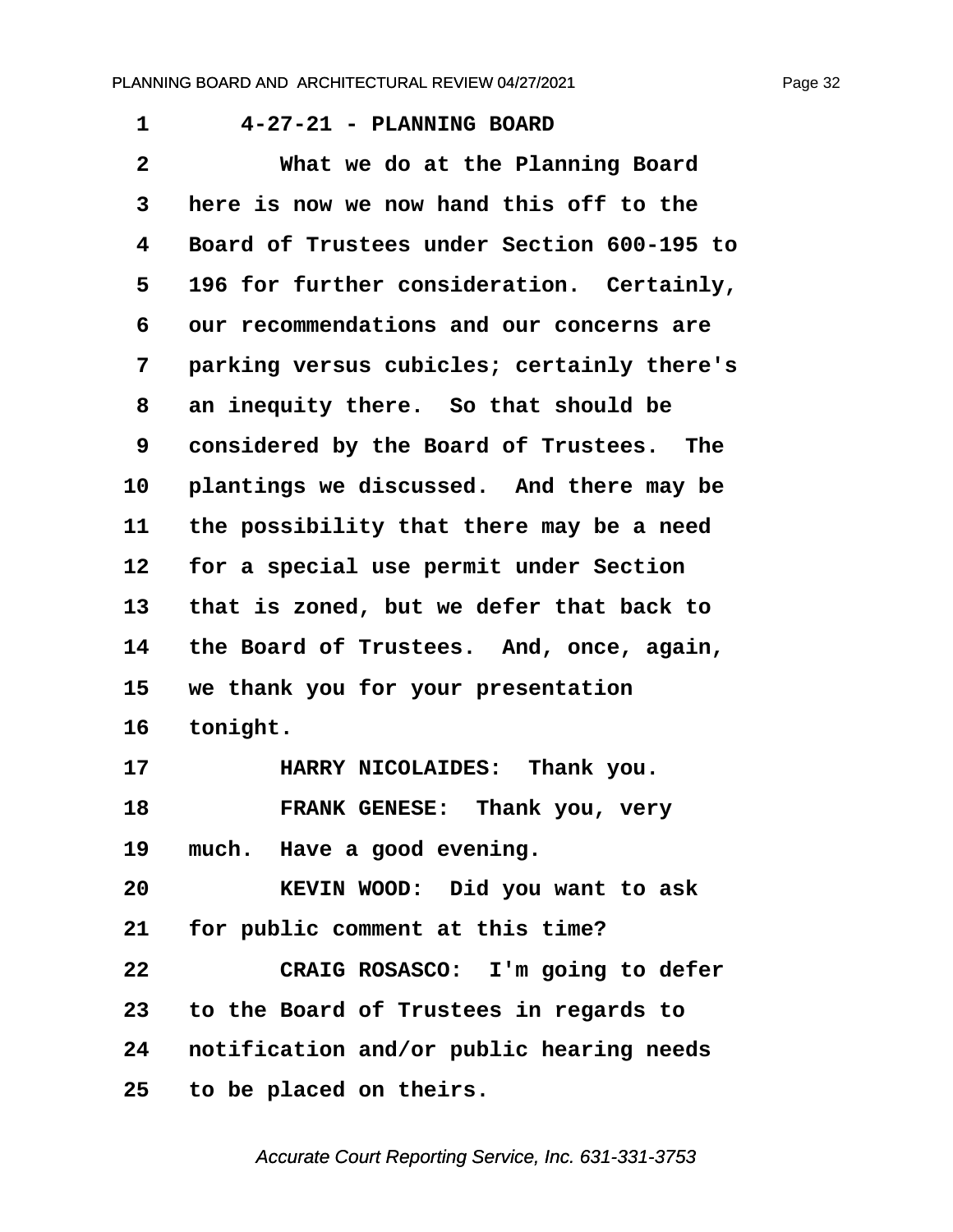<span id="page-33-0"></span>

| 4-27-21 - PLANNING BOARD                       |
|------------------------------------------------|
| Is there anybody here that is                  |
| looking to speak on a public basis? If         |
| they are, could they please raise their        |
| Zoom hand.                                     |
| KEVIN WOOD: All clear.                         |
| CRAIG ROSASCO: I don't see anybody             |
| on the attendee list. Okay, that's fine.       |
| Thank you, Kevin.                              |
| All right, with that being said,               |
| there is the additional site plan review       |
| tonight for 85 Conklin Street. As I look       |
| at the panelists and the attendee list, I      |
| do not see anybody in addition -- I stand      |
| corrected. I believe Walter Priestley is       |
| here tonight.                                  |
| Walter, if you're here, do you want            |
| to raise your Zoom hand and Kevin can          |
| bring you into the meeting. That will be<br>19 |
| 20 great. It looks like he's raised his        |
| hand.                                          |
| KEVIN WOOD: Coming in now.                     |
| CRAIG ROSASCO: Walter, can you                 |
| hear us?                                       |
| WALTER PRIESTLEY: Hello, Tom.                  |
|                                                |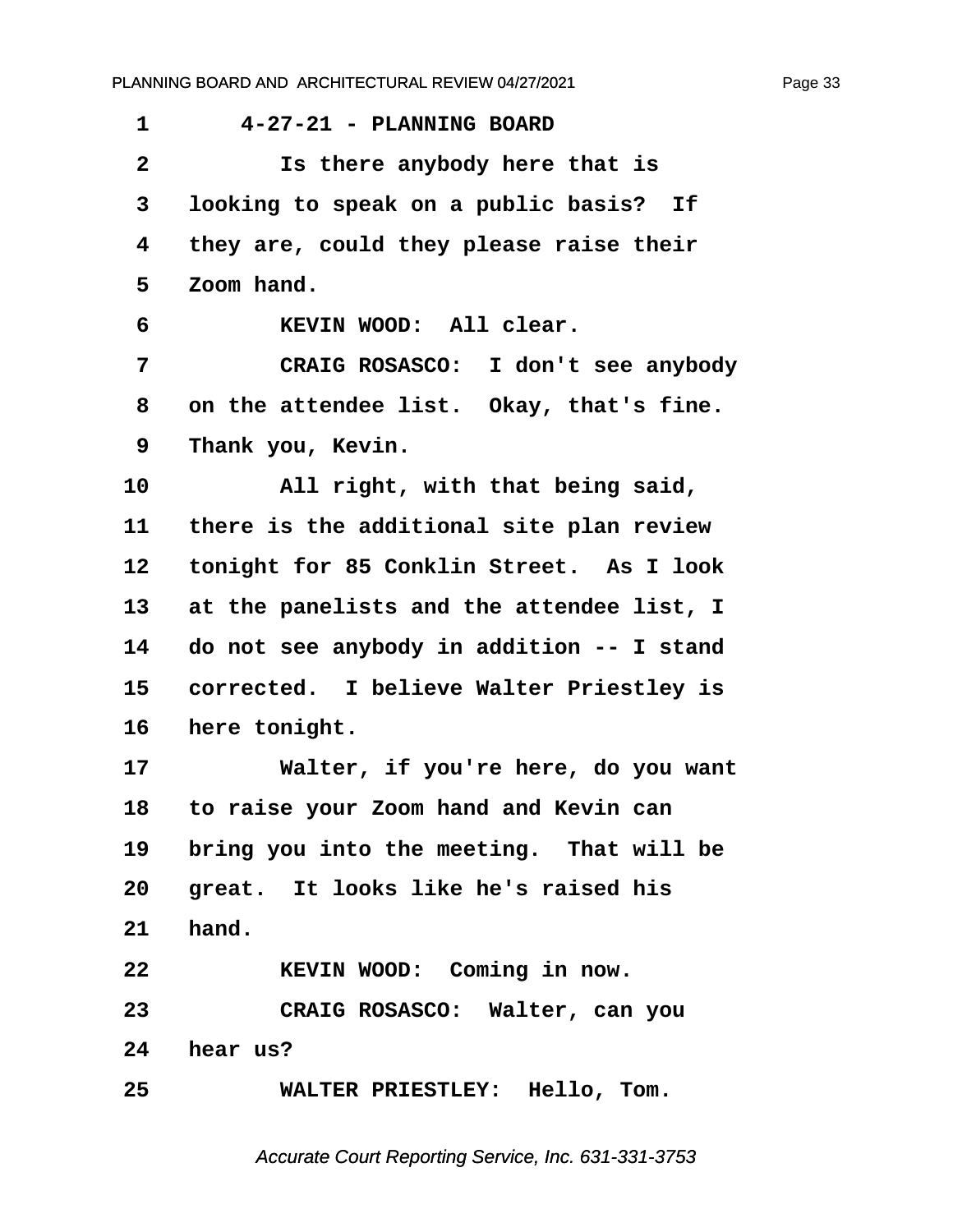<span id="page-34-0"></span>

| 1               | 4-27-21 - PLANNING BOARD                   |
|-----------------|--------------------------------------------|
| $\mathbf{2}$    | Hello, Craig, Steve, Chuck and Accurate    |
| 3               | Court Reporting.                           |
| 4               | All right, so what do we have to           |
| 5               | say about the 85 Conklin Street Parking?   |
| 6               | CRAIG ROSASCO: Walter, just state          |
| 7               | your name and your business address for    |
| 8               | the record.                                |
| 9               | WALTER PRIESTLEY: Walter                   |
| 10 <sub>1</sub> | Priestley. My business address is 81       |
| 11              | Conklin Street.                            |
| 12              | CRAIG ROSASCO: And the address of          |
| 13              | this application pertains to the next door |
| 14              | property.                                  |
| 15              | WALTER PRIESTLEY: The address is           |
| 16              | 85 Conklin Street. It's the adjoining      |
| 17              | property that my wife and I own.           |
| 18              | CRAIG ROSASCO: Okay, great.                |
| 19              | So we are in receipt of your -- of         |
| 20              | the rendering that we have. Do you want    |
| 21              | to make a presentation on this, Walter,    |
| 22              | and let us know as to what the needs are.  |
| 23              | WALTER PRIESTLEY: Well, the issue          |
| 24              | is that the office is filling up and we're |
| 25              | -- you know, in order to accommodate the   |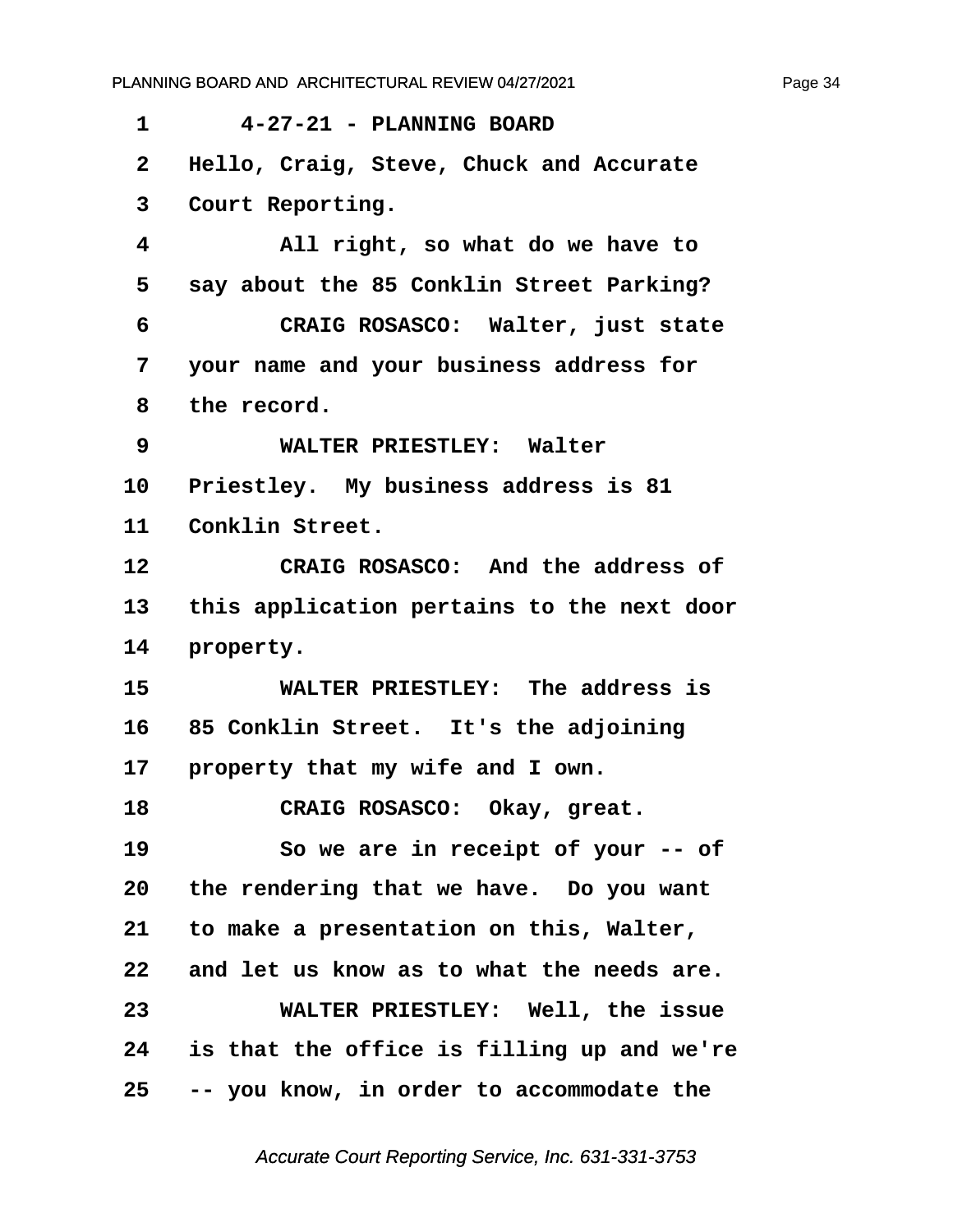<span id="page-35-0"></span>**·1· · · ·4-27-21 - PLANNING BOARD ·2· ·employees and the patients -- some of us ·3· ·are ending up parking on the street and we ·4· ·don't want patients or people parking on ·5· ·the street because it blocks the sight -- ·6· ·the line of sight for people pulling in** 7 and out of the office. It's going to be **·8· ·in the backyard.· It's not going to be ·9· ·visible from the street, the parking back** 10 there. It's going to be a gravel parking 11 lot because we -- my wife and I think that 12 one day we might want to live -- move back **13· ·to 85 Conklin Street and, you know,** 14 revisit it as a backyard one day. We're **15· ·not going -- we don't plan on taking down** 16 any of the -- there's a little forest in 17 the back. It backs up to the sump. We **18· ·want to keep that up.· And we're going to 19· ·lose one or two spots from our lot but** 20 we're going to gain about seven. So we'll **21· ·get a net gain of about five or six spots 22· ·there.· We're going to use it for 23· ·primarily employee parking and parking for 24· ·the tenants that live at 85 Conklin** 25 Street. It's a family that lives there.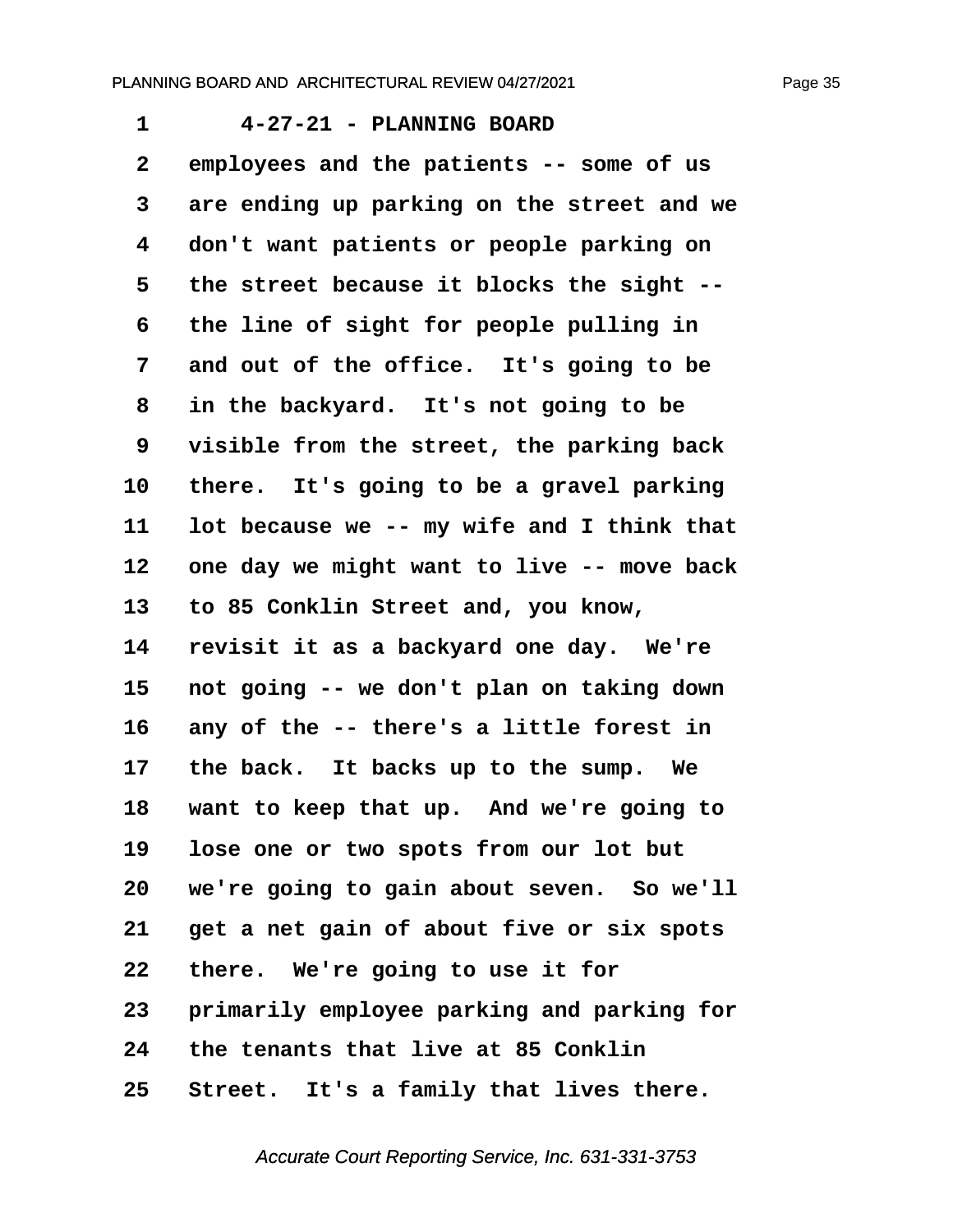<span id="page-36-0"></span>**·1· · · ·4-27-21 - PLANNING BOARD ·2· ·A dad with their three adult children.· So** 3 they have a couple of cars. There's no --**·4· ·the basement is unfinished at 85 Conklin** 5 Street. There's no accessory apartment. **·6· ·There's no business at 85 Conklin Street. ·7· ·It's just a family.· And the backyard, it ·8· ·goes pretty deep.· It's 235 feet deep.· So 9** we're looking at just putting gravel. And 10 the building inspector and the architect 11 showed us what we need for a -- I guess 12 it's called a drywell. He was very 13 **specific about how many square feet we** 14 **need, based on the area.** I don't think **15· ·there's going to be any runoff into the** 16 street because the area is very flat and **17· ·there's a recharge basin to the left and 18· ·behind us.· I don't see any impact in the 19· ·neighborhood.· The property to the east of 20· ·me has parking all the way back to the** 21 sump that's paved. I don't -- you know, **22· ·they have multiple -- they have many more** 23 **spots than I have.** So I don't think **24· ·there's going to be any issue with any 25· ·neighbors, as far as I'm concerned right**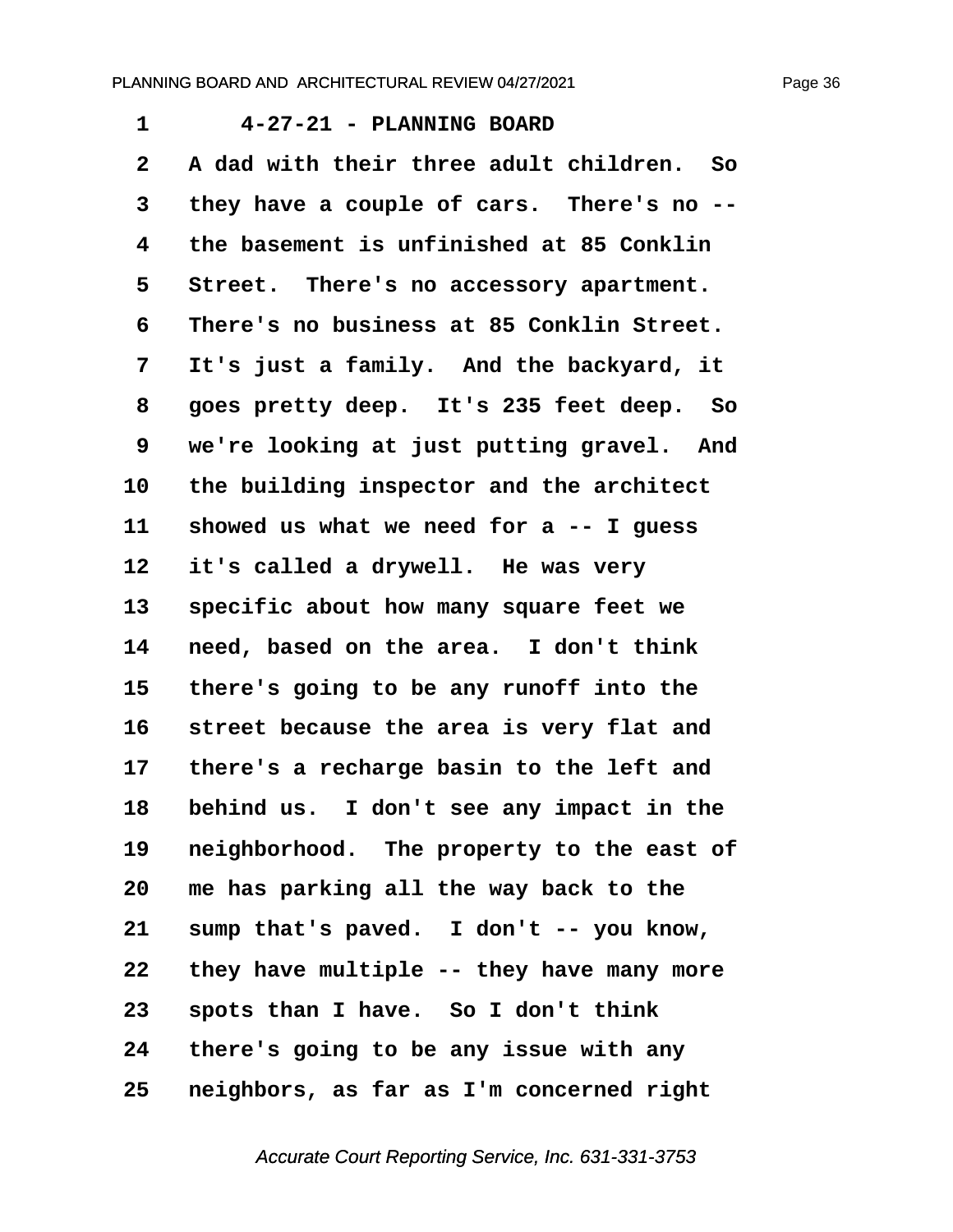<span id="page-37-0"></span>**·1· · · ·4-27-21 - PLANNING BOARD ·2· ·now. ·3· · · · · CRAIG ROSASCO:· And just so we're ·4· ·clear -- ·5· · · · · WALTER PRIESTLEY:· It'll just make ·6· ·it safer for us to pull in and out of our ·7· ·parking lot, and the line of sight will be ·8· ·a lot easier if we can get our employees ·9· ·to park in that back area and the tenants** 10 that live at 85 Conklin Street to park in 11 that back area. 12 **CRAIG ROSASCO:** Okay. And just for **13· ·the record, to be clear, Walter, the spots 14· ·that you're looking to provide on this** 15 **property are not to be used for this** 16 **property.** They're for the adjacent 17 **property; correct? 18· · · · · WALTER PRIESTLEY:· No, they're for** 19 both. They're for the tenants that live **20· ·at 85 Conklin Street -- 21· · · · · CRAIG ROSASCO:· It's already there;** 22 *correct?* **23· · · · · WALTER PRIESTLEY:· Yes, we have 24· ·some parking for them already and for my** 25 employees.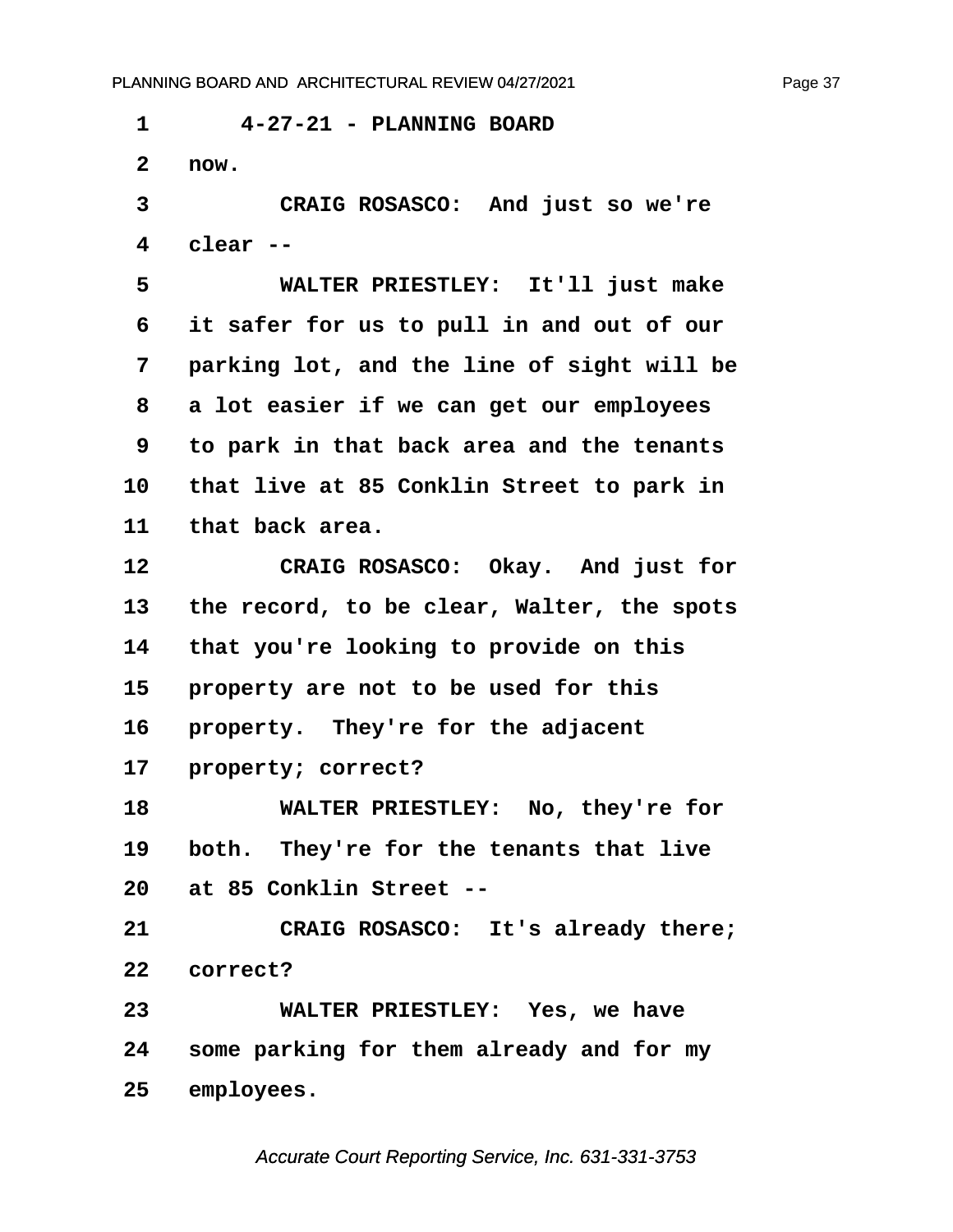<span id="page-38-0"></span>

| 1            | 4-27-21 - PLANNING BOARD                   |
|--------------|--------------------------------------------|
| $\mathbf{2}$ | CRAIG ROSASCO: Okay.                       |
| 3            | WALTER PRIESTLEY: And myself.              |
| 4            | CRAIG ROSASCO: Okay.                       |
| 5            | CHARLES GOSLINE: It's really a             |
| 6            | common driveway that serves both of those  |
| 7            | properties; right?                         |
| 8            | WALTER PRIESTLEY: Yes.                     |
| 9            | CRAIG ROSASCO: What do you plan on         |
| 10           | doing about lighting in the back there,    |
| 11           | Walter?                                    |
| 12           | WALTER PRIESTLEY: Well, on the             |
| 13           | back of 85 Conklin Street -- if you look   |
| 14           | up -- I can send you pictures of it.       |
| 15           | There's two large -- I guess -- they're    |
| 16           | not flourescent, they're -- they're pretty |
| 17           | strong lights that face downwards towards  |
| 18           | the ground. They're mounted on the         |
| 19           | building.                                  |
| 20           | CRAIG ROSASCO: Okay.                       |
| 21           | STEVE FELLMAN: And just for the            |
| 22           | Board's edification, even though he's      |
| 23           | proposing gravel right now, we make people |
| 24           | put in the full drainage as if it's paved  |
| 25           | because at some point it becomes paved.    |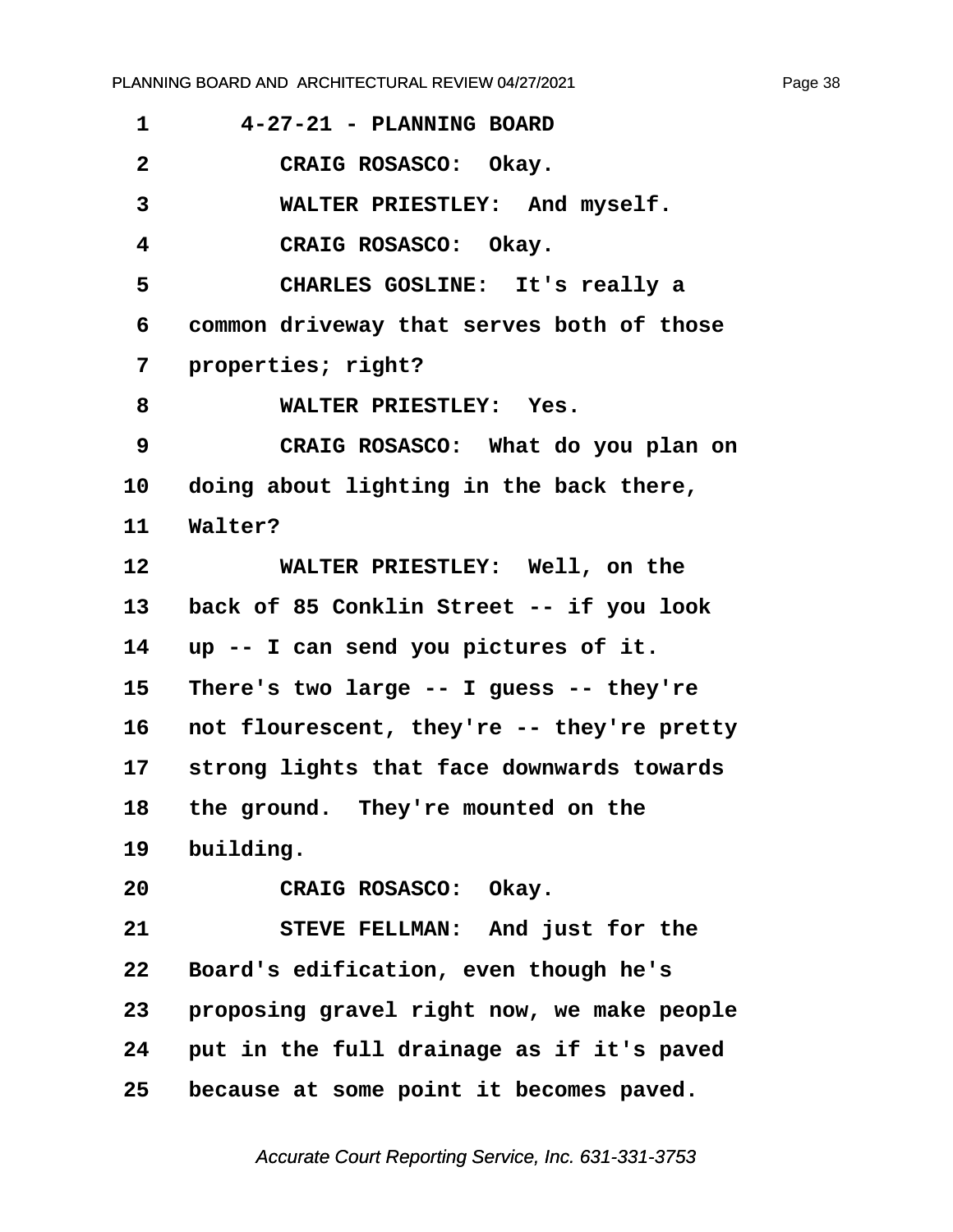<span id="page-39-0"></span>

| 1            | 4-27-21 - PLANNING BOARD                   |
|--------------|--------------------------------------------|
| $\mathbf{2}$ | So you might as well get the drainage in   |
| 3            | now and get that all settled, so           |
| 4            | Didn't get a drainage problem at           |
| 5            | all because it's gravel right now but in   |
| 6            | the future should somebody else want to    |
| 7            | pave it, the proper drainage is going to   |
| 8            | be installed.                              |
| 9            | CRAIG ROSASCO: Right, and I                |
| 10           | believe that that's mentioned in the plans |
| 11           | where they're planning an eight foot ring  |
| 12           | -- an eight foot depth ring for the        |
| 13           | drainage for that and I'm assuming,        |
| 14           | Walter, they would grade that gravel so    |
| 15           | that it drains into that ring?             |
| 16           | WALTER PRIESTLEY: Steve, did you           |
| 17           | see that on the survey?                    |
| 18           | STEVE FELLMAN: Yeah, they will             |
| 19           | grade it -- again, they will grade it as   |
| 20           | if they were going to pave it. It's going  |
| 21           | to all be graded and pitched correctly.    |
| 22           | It's just missing the top coat, if you     |
| 23           | will. It's designed to the full two-inch   |
| 24           | rainfall and, as you know, in Farmingdale, |
| 25           | we are blessed with one of the best sand   |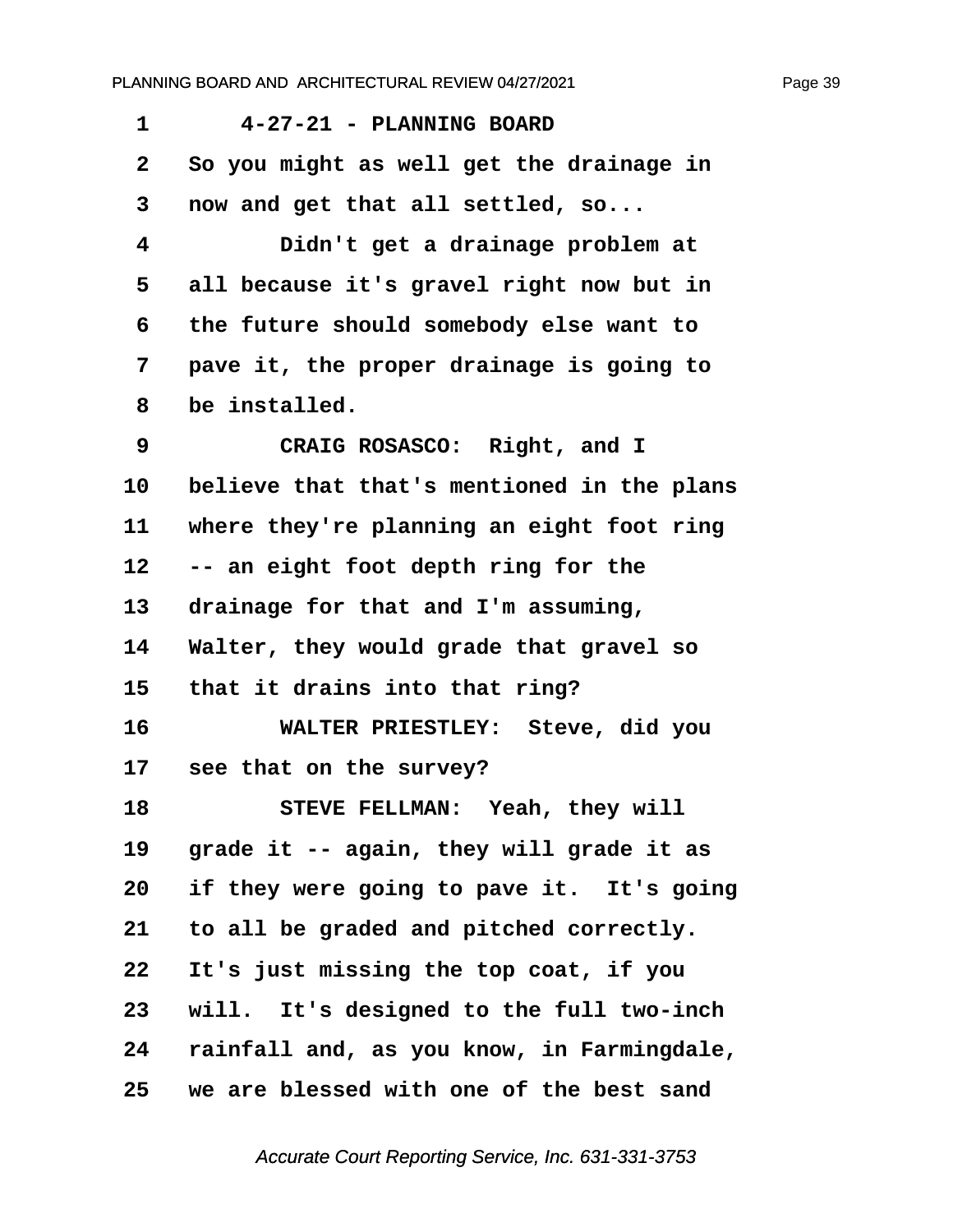<span id="page-40-0"></span>

| 1  | 4-27-21 - PLANNING BOARD                   |
|----|--------------------------------------------|
| 2  | and gravel this side of the Mississippi,   |
| 3  | so You know, put the drywell, they         |
| 4  | work really well here.                     |
| 5  | CRAIG ROSASCO: Well, I've measured         |
| 6  | the sizing on the parking spots. It        |
| 7  | clears the nine by eighteen by the office  |
| 8  | residential district. The 24 feet that     |
| 9  | you have in between the spots and the      |
| 10 | western side of the property line, that's  |
| 11 | in accordance with the code also. So I     |
| 12 | don't really have any problem. My only     |
| 13 | recommendation to the Board would be that  |
| 14 | technically, the code does say that the    |
| 15 | stalls are to be clearly marked and I      |
| 16 | don't how they're going to do that in the  |
| 17 | gravel, but the Board of Trustees can      |
| 18 | certainly just consider that in their      |
| 19 | application and we've addressed it here in |
|    | 20 the Planning Board.                     |
| 21 | Tom and Chuck, do you guys have any        |
| 22 | additional questions?                      |
| 23 | CHARLES GOSLINE: I don't have any.         |
| 24 | I'll make a motion to accept as presented. |
| 25 | THOMAS RYAN: I would agree.                |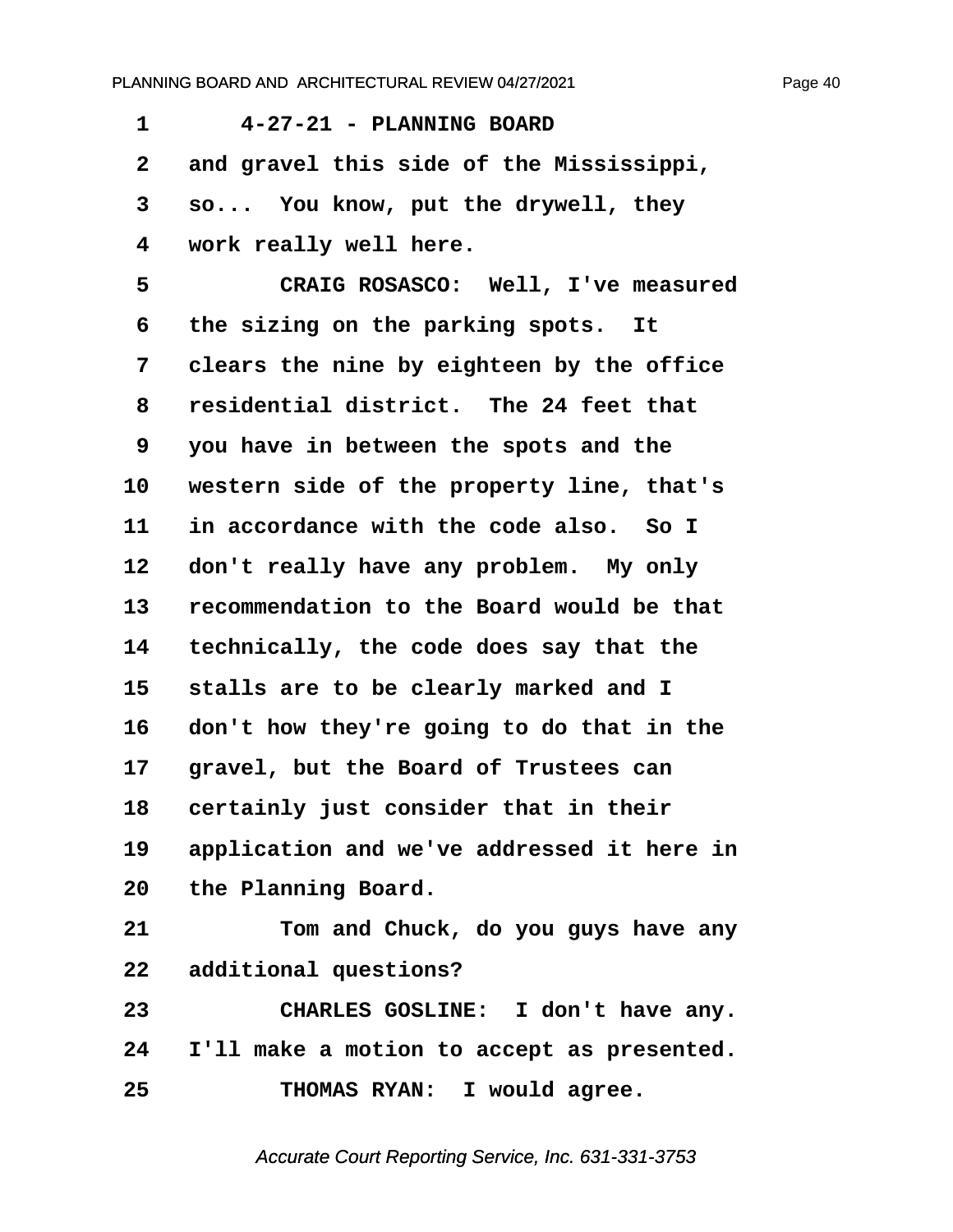<span id="page-41-0"></span>**·1· · · ·4-27-21 - PLANNING BOARD ·2· · · · · CHARLES GOSLINE:· Recommend it. ·3· · · · · CRAIG ROSASCO:· All right, so, Tom, ·4· ·you want to second that motion?** 5 **· · · · · THOMAS RYAN:** I'll second that **·6· ·motion. ·7· · · · · CRAIG ROSASCO:· All those in favor ·8· ·vote aye.** 9 THOMAS RYAN: Aye. 10 CHARLES GOSLINE: Aye. **11· · · · · CRAIG ROSASCO:· Fantastic.· So,** 12 Walter, your application has cleared the 13 Planning Board and Architectural Review 14 Board. It certainly is subject to the **15· ·discretion of the Board of Trustees and 16· ·I'm sure that you'll bring that up in the** 17 future with them. And we wish you the 18 **best of luck. 19· · · · · WALTER PRIESTLEY:· Okay, thank you. 20· ·Thanks, Chuck, Tom, Craig, Steve and** 21 Accurate Court Reporting. **22· · · · · THOMAS RYAN:· You should have** 23 recused yourself during that. **24· · · · · CRAIG ROSASCO:· You're very**

**25· ·welcome.· Thank you, Walter.**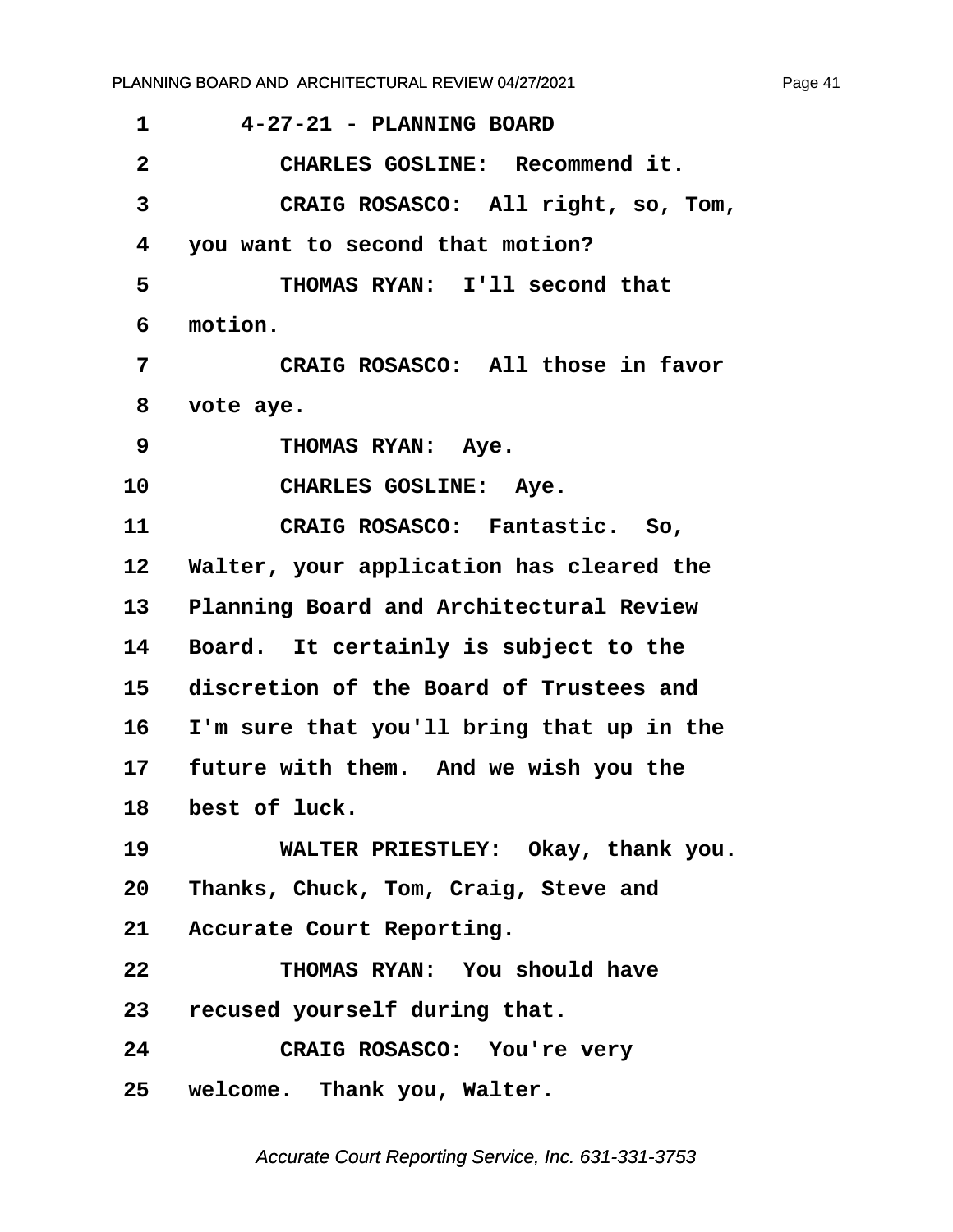<span id="page-42-0"></span>

| 1                       | 4-27-21 - PLANNING BOARD                   |
|-------------------------|--------------------------------------------|
| $\overline{\mathbf{2}}$ | KEVIN WOOD: Walter, you forgot me,         |
| 3                       | but thank you. Hi.                         |
| 4                       | WALTER PRIESTLEY: Thank you,               |
| 5                       | Kevin. I can't see you.                    |
| 6                       | CRAIG ROSASCO: The most important          |
| 7                       | guy here.                                  |
| 8                       | KEVIN WOOD: I think I got you in           |
| 9                       | here. I was like begging for you.          |
| 10                      | WALTER PRIESTLEY: I got a phone            |
| 11                      | call from Brian, told me I had to jump on. |
| 12                      | He found my home number. Nobody -- I       |
| 13                      | haven't used a landline. I'm like who's    |
| 14                      | calling me on the landline? Nobody calls   |
| 15                      | us on the landline.                        |
| 16                      | KEVIN WOOD: We're glad you showed.         |
| 17                      | CRAIG ROSASCO: Absolutely.                 |
| 18                      | WALTER PRIESTLEY: All right, thank         |
|                         | 19 you.                                    |
| 20                      | CRAIG ROSASCO: Best of luck,               |
|                         | 21 Walter. Good luck.                      |
| 22                      | THOMAS RYAN: Thank you.                    |
| 23                      | CHARLES GOSLINE: All right, take           |
|                         | 24 care.                                   |
| 25                      | CRAIG ROSASCO: With the conclusion         |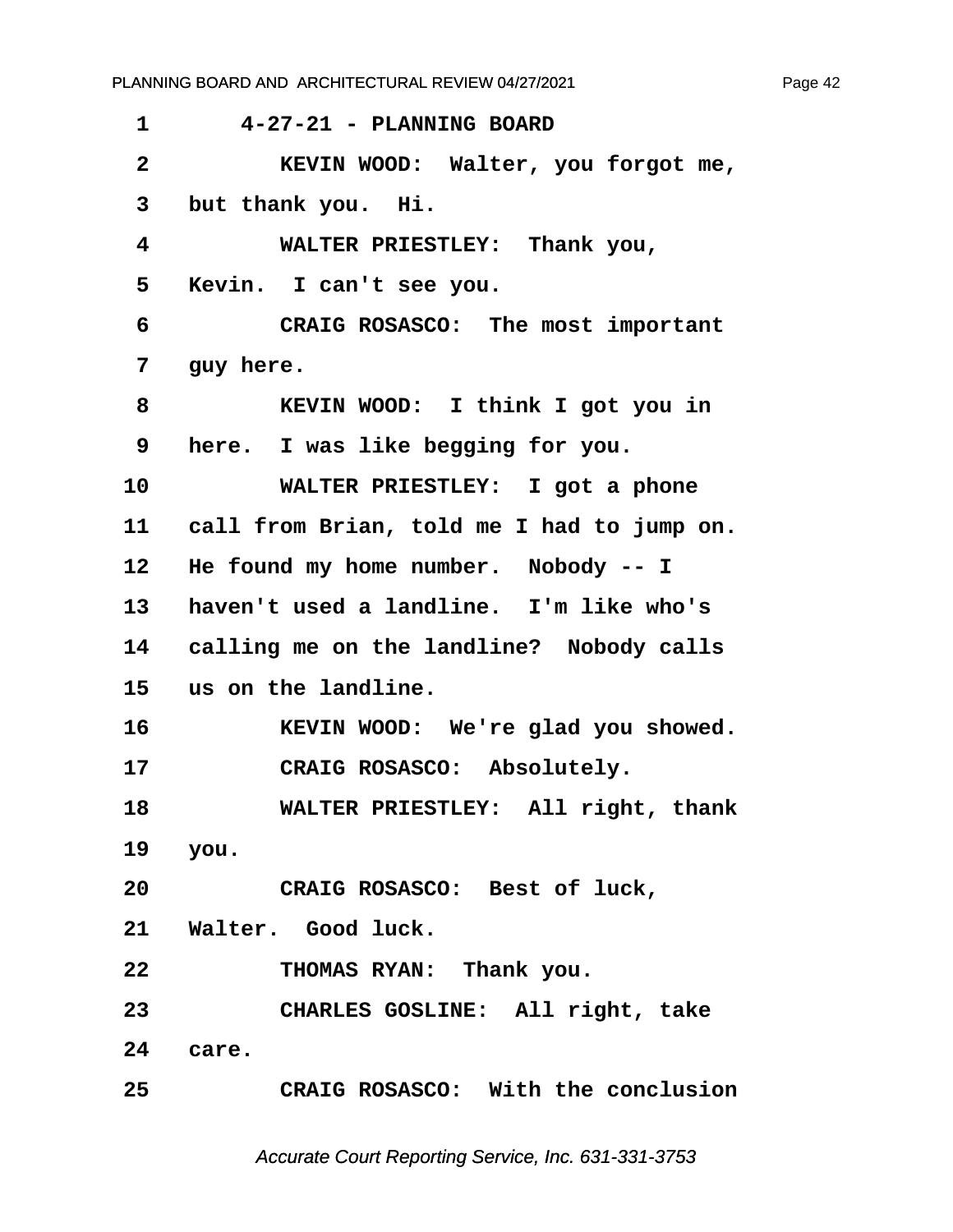| $\mathbf 1$  | 4-27-21 - PLANNING BOARD                  |
|--------------|-------------------------------------------|
| $\mathbf{2}$ | of that application, that will bring to a |
| 3            | close tonight's Planning Board,           |
| 4            | Architectural Review Board meeting.       |
| 5            | To my fellow committeemen, I want         |
| 6            | to thank you for your appearances tonight |
| 7            | and should anything change in the near    |
| 8            | future, certainly your participation      |
| 9            | tonight is greatly appreciated.           |
| 10           | CHARLES GOSLINE: Okay. Hopefully,         |
| 11           | the quorum continues.                     |
| 12           | CRAIG ROSASCO: Absolutely. Thank          |
| 13           | you, everybody.                           |
| 14           | CHARLES GOSLINE: I make a motion          |
| 15           | to adjourn.                               |
| 16           | CRAIG ROSASCO: Second?                    |
| 17           | THOMAS RYAN: Second.                      |
| 18           | CRAIG ROSASCO: All right.                 |
| 19           | Everybody, thank you. Take care,          |
| 20           | everybody.                                |
| 21           | (WHEREUPON, this meeting was              |
| 22           | concluded at $7:40 p.m.$                  |
| 23           | $\star$<br>*<br>$\star$<br>$\star$        |
| 24           |                                           |
| 25           |                                           |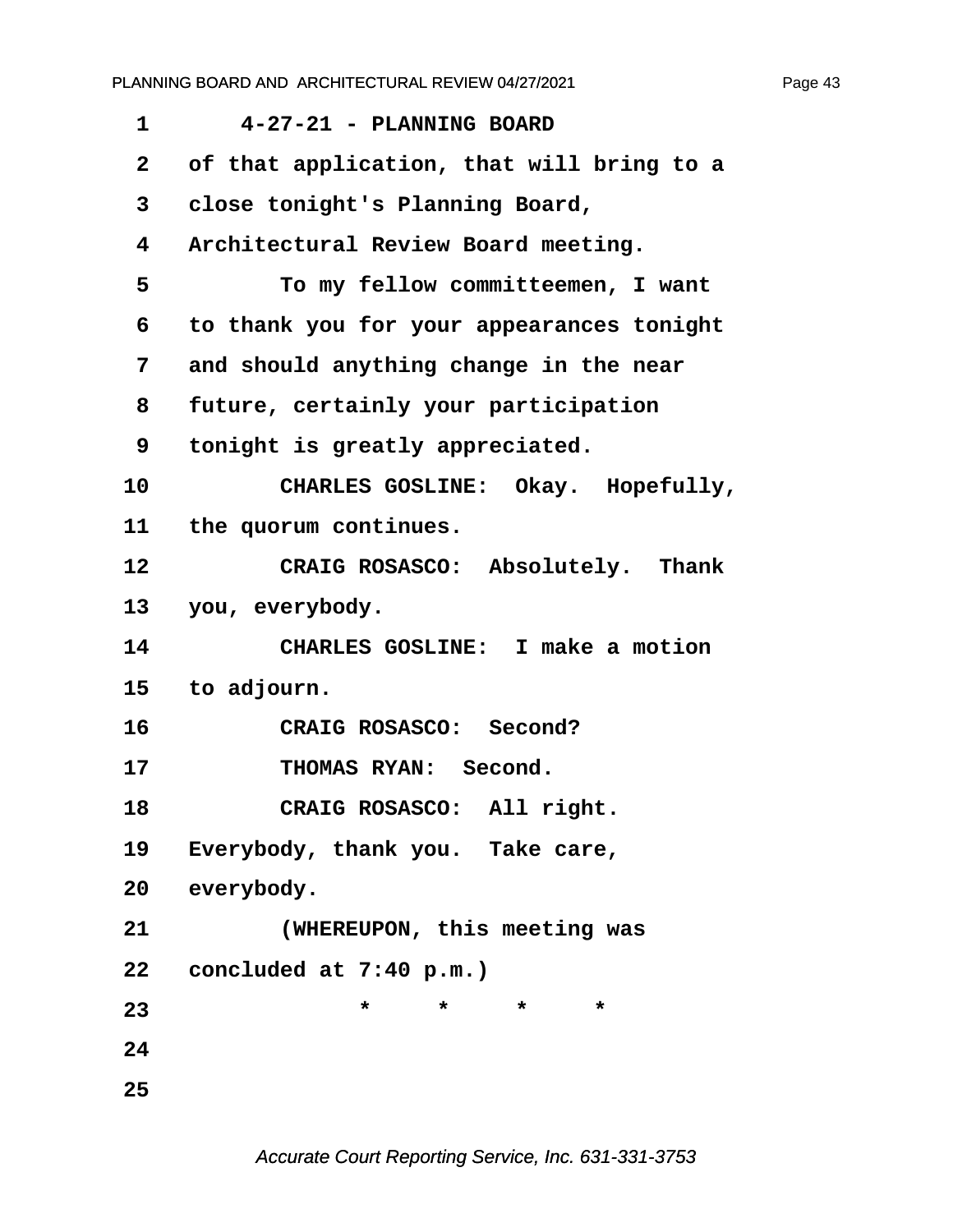**1 1 · · 4-27-21 · PLANNING BOARD ·2· · · · · · · · · · C E R T I F I C A T I O N ·3· ·STATE OF NEW YORK ·4· · · · · · ·Ss: ·5· ·COUNTY OF SUFFOLK ·6· · · · · · · · · · I, LORRAINE D. BERARDI, Court ·7· · · · · · ·Reporter and Notary Public of the State of ·8· · · · · · ·New York, do hereby certify: ·9· · · · · · · · · · That the within transcript was 10· · · · · · ·prepared by me and is a true and accurate** 11 **11** *record of this meeting to the best of my* 12 ability. **13· · · · · · · · · · I further certify that I am not 14· · · · · · ·related to any of the parties to this 15· · · · · · ·matter by blood or by marriage and that I 16· · · · · · ·am in no way interested in the outcome of** 17 **any of these matters. 18· · · · · · · · · · IN WITNESS WHEREOF, I have hereunto 19· · · · · · ·set my hand this 27th of May, 2021.** 20<br>20<br>*Lorraine D. Berardi* **21· · · · · · · · · · · · · · · ·LORRAINE D. BERARDI 22 23 24 25**

Page 44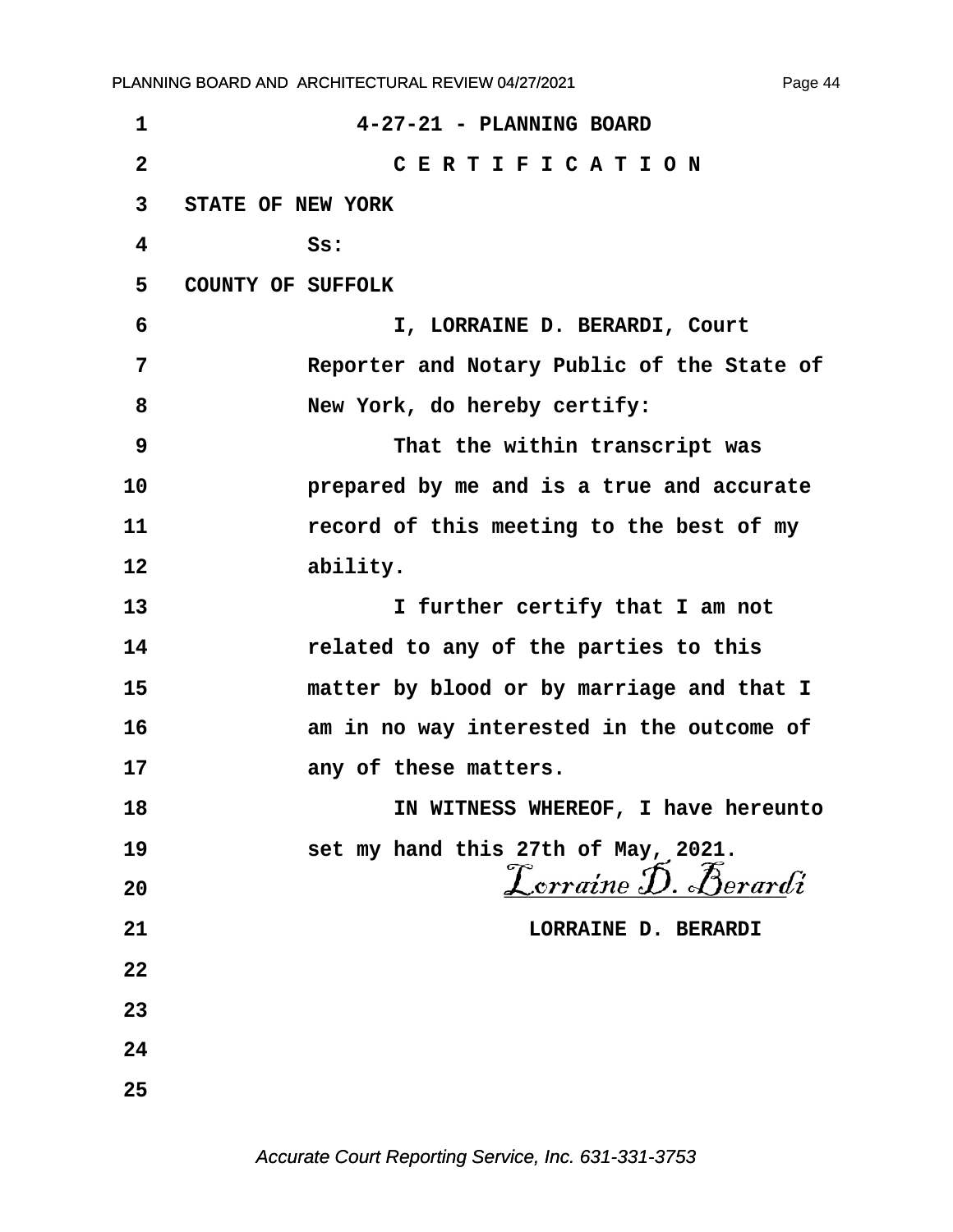#### RCHITECTURAL REVIEW 04/27/2021

| 1                            |
|------------------------------|
| 109 10:2                     |
| 12 22:9 30:25                |
| 13 26:13 30:18               |
| 15 26:13 30:25               |
| 17 30:17                     |
| 19 10:23 26:12,17 28:24 29:2 |
| 196 32:5                     |
| $\mathbf{2}$                 |
| 20-person 26:20              |
| 2021 3:6                     |
| 23 10:23 28:25 29:4          |
| 235 36:8                     |
| 24 40:8                      |
| $27th$ 3:6                   |
| 3                            |
| 30 20:5 26:16                |
|                              |

| 4-27-21 3:1 4:1 5:1 6:1 7:1 8:1   |
|-----------------------------------|
| 9:1 10:1 11:1 12:1 13:1 14:1 15:1 |
| 16:1 17:1 18:1 19:1 20:1 21:1     |
| 22:1 23:1 24:1 25:1 26:1 27:1     |
| 28:1 29:1 30:1 31:1 32:1 33:1     |
| 34:1 35:1 36:1 37:1 38:1 39:1     |
| 40:1 41:1 42:1                    |
|                                   |

 $\overline{\mathbf{A}}$ 

#### 40 20:2,5

35 26:16

497 3:20 4:25 6:5 7:4 8:17 12:17 18:5,15

6

### 600-195 32:4

600.195 9:9

8

#### 81 34:10

85 3:19 4:24 5:8,14 7:2 33:12 34:5,16 35:13,24 36:4,6 37:10,20 38:13

#### A

absence  $4:47:2$ Absolutely 3:16 42:17 accept 40:24 access 11:19 29:21,22 accessory 36:5 accommodate 34:25 accordance 9:9 40:11 **Accurate** 34:2 41:21 achieve 30:8  $actual$  28:3.6 ADA 11:19 add 6:14 23:23 addition 33:14 additional 12:9 14:22 15:24 17:14 29:16 30:14,22 31:21 33:11 40:22 address 8:15 18:24 34:7,10,12, 15 addressed 40:19 adjacent 37:16 adjoining 34:16 adult 36:2 afford 4:16 agenda 3:18 4:23 agree 25:13,23 40:25 agreed 26:23 aisle 28:25 29:4 aisles 29:6 Allegiance 3:24,25 4:5,8 amount 20:12 30:9

ampersand 18:20,23

and/or  $32:24$ 

apartment 36:5

appeal 16:8

applicant 5:15 6:21

application 6:24 8:17 9:8 25:17 34:13 40:19 41:12

approved 12:13,20 18:10,15

April 3:6

Arborvitae 19:21,24

arbs 24:23

architect 36:10

Architectural 3:5 19:13 41:13

Architecture 8:21 9:4

area 10:3,7,19 11:17 14:10 15:12 17:13 20:24 21:12 26:16 36:14,16 37:9,11

areas 19:17

 $arms: 3:13$ 

arrangements 30:7

assemblage 4:7,17

assessment 26:4

assuming 39:13

attendee 6:20 33:8,13

attorneys 20:16

attractive 13:15 15:8,14

**Avanti 11:22** 

awnings 18:10 22:22

aye 41:8,9,10

#### B.

back 6:8 7:7 13:11 14:6 18:17 19:12 24:15 27:6 28:5,19 32:13 35:9,12,17 36:20 37:9,11 38:10, 13 background 6:16 23:18 **backs** 35:17 backup 28:24 29:6 backyard 35:8,14 36:7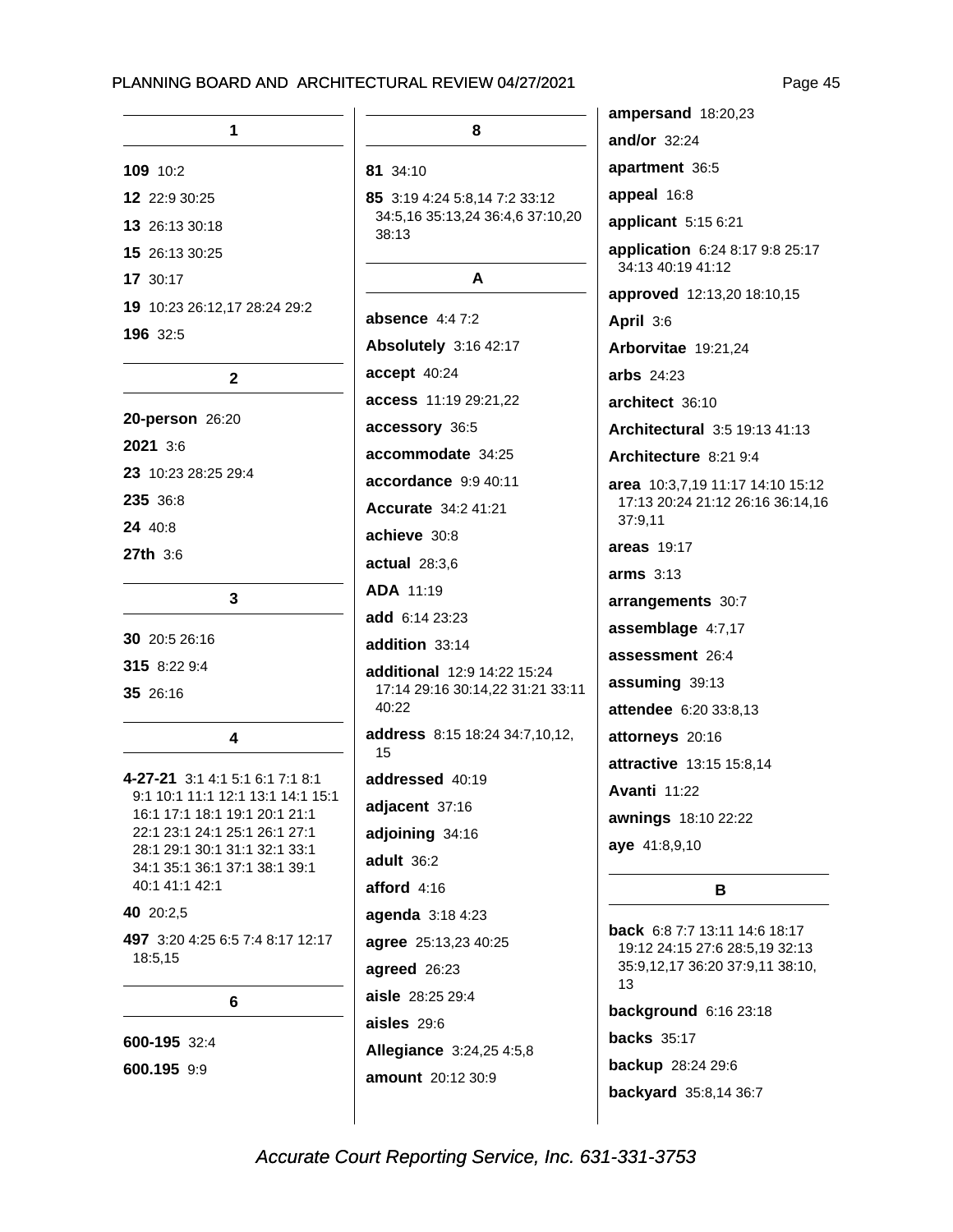**bad** 21:8 **banked** 10:24 19:17 **banking** 11:3 28:2 barking 6:16 **based** 36:14 basement 36:4 **basically** 24:3,4 27:2 basin  $36:17$ **basis** 20:17 27:16 30:24 33:3 beautify 11:9 beautifying 15:12 begging 42:9 behalf 4:6 beige  $13:19$ benches 15:5 berm 22:13 26:2,4 berming 21:11 big 12:17 15:3 25:9 29:5 31:6 bigger  $28:13$ biggest 19:14 27:18,22 **bit** 10:8 17:19 black 22:21,22,24 23:2,19,20 24:6,8 blacktop 28:14 blessed 39:25 block  $27:20$ blocks  $35:5$ **bloom** 19:20 Board 3:4,5,10,12 4:1 5:1 6:1 7:1 8:1,13 9:1 10:1 11:1 12:1 13:1 14:1 15:1 16:1 17:1 18:1 19:1,12, 13 20:1 21:1 22:1 23:1 24:1 25:1 26:1 27:1 28:1 29:1 30:1 31:1 32:1,2,4,9,14,23 33:1 34:1 35:1 36:1 37:1 38:1 39:1 40:1,13,17,20 41:1,13,14,15 42:1 **Board's 38:22** brand  $31:5$ Brian 12:16 42:11

**brick** 11:12 13:14.16.25 24:10 bricks  $12:3$ briefly 3:23 bring 4:2 5:5,20 7:5 23:22 33:19 41:16 brings  $3:11$ buffer 21:7 22:12 28:10 **building** 9:23 10:4,14 11:5,10,23 12:10,11,18 13:17,23 14:18 15:9, 10,14 16:9,13,20,23 17:3,12 18:5 19:5, 15 21:24 22:20, 21 23:7, 18, 22 26:14 31:3 36:10 38:19 buildings 17:9 **business** 8:15 34:7,10 36:6 C call 5:10 42:11 called 36:12 calling 42:14 calls 42:14 cap 24:4 car 31:5,6 care 42:24 cars 20:10,11,19 36:3

Cascone 9:12 case 5:11 6:4 27:16

casts 24:10

Chairman 25:4 31:14

change 6:3 14:20 28:22,25

changing 16:20

**CHARLES** 22:19 23:16,25 24:5, 13 27:11,17 28:7 38:5 40:23 41:2, 10 42:23 check 6:8

children 36:2 chose 17:6 Chuck 3:8 34:2 40:21 41:20 clarification 29:18 clear 33:6 37:4,13

cleared  $41:12$ clears 40:7 client 16:5 18:17 21:22 23:8,11 30:10,20 close 12:22 14:9 31:2 closely 20:6 closer  $11:13$ coat 39:22 code 40:11.14 color 23:6,15 colors 23:11,13 comfortable 26:21 comment 18:16 32:21 commentary 25:21 29:17 31:21 **committed** 15:10.11 common 38:6 companies 20:17 compared 23:19 complement 26:24 27:9 complete 31:24 completion 14:19 Complying 28:21 concept 25:24 concern 10:17 19:14 concerned 36:25 concerns 24:15 26:11 32:6 conclusion 42:25 concrete 10:10 condition 15:20 confidence 27:8 Conklin 3:19 4:24 5:8.14 7:3 33:12 34:5,11,16 35:13,24 36:4,6 37:10.20 38:13 consideration 32:5 considered 13:19 32:9 consistent 18:22 conversation 16:2 corbel 24:10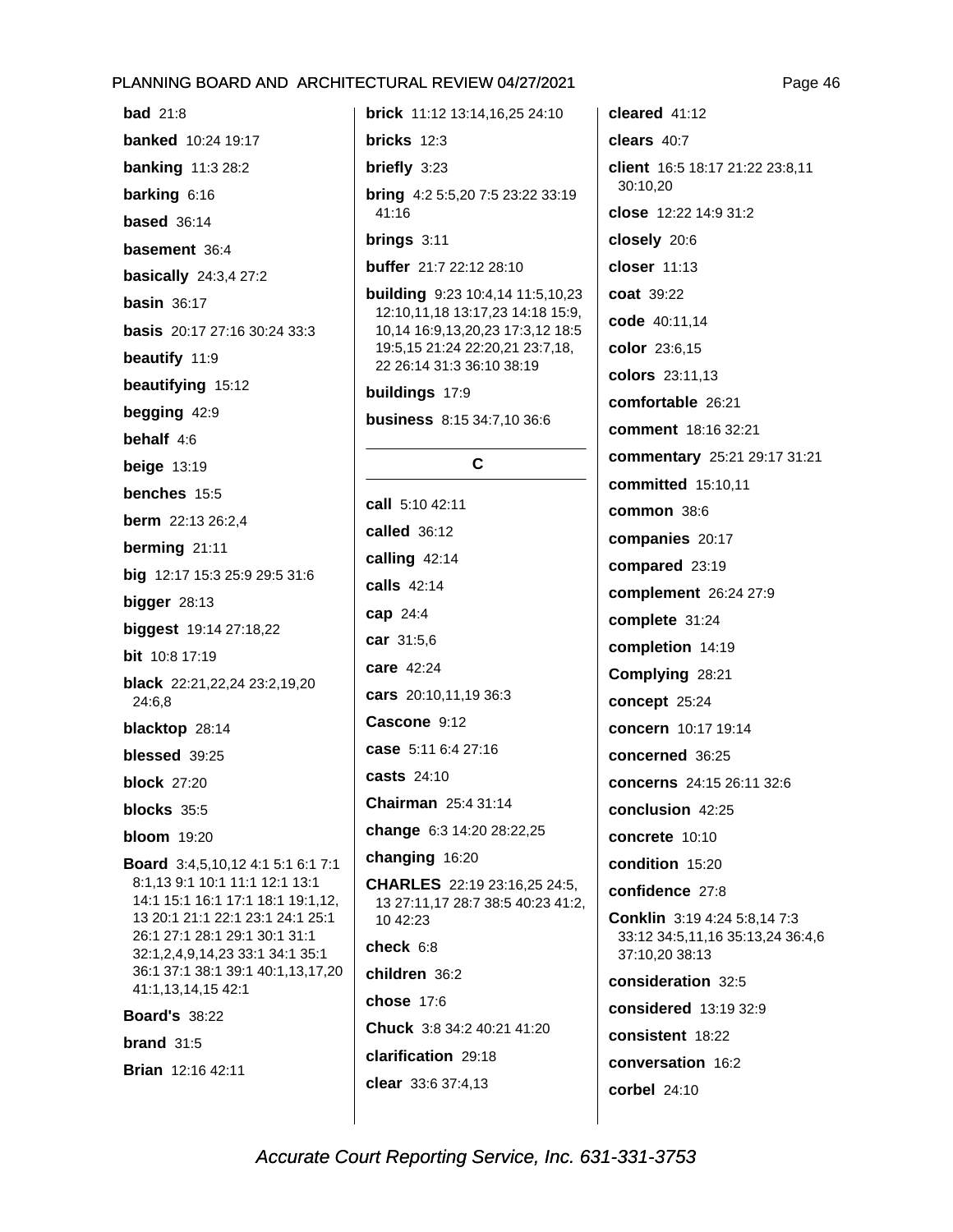corner 12:17 13:2 21:9 22:4 cornice 22:24 23:3.21 24:4 correct 8:8,18,19 13:6 31:18,19 37:17,22 corrected 33:15 correctly 8:6 39:21 cosmetically 19:5 County 4:12 couple 16:7 17:4 36:3 Court 34:3 41:21 Craig 3:2,16 4:10,20 5:14,20 6:12,25 7:12,16 8:12,24 9:6 13:4 19:2,10 21:10,16 22:18 24:14 25:13 26:6 29:11,15 31:10,15,20, 23 32:22 33:7,23 34:2,6,12,18 37:3,12,21 38:2,4,9,20 39:9 40:5 41:3,7,11,20,24 42:6,17,20,25  $craw$  27:23 create 11:3 19:21 21:7,8 28:13 cubicles 26:13,17 32:7 curb 16:7 29:20 current 11:11,22 cut 29:20

#### D

 $dad 36:2$ daily 20:17 30:24 damage 13:24 day 12:16 26:24 27:7 35:12,14 days 11:24 decent 15:20 decided 13:25 14:2 23:13 30:10 deciduous 16:7 19:19 deep 28:24 36:8 deeper 17:19 defer 32:13,22 dense 19:22 22:11 densed 20:24 depending 16:16

depth  $39:12$ describe  $23:4$ designed 39:23 detail 16:11 details 14:22 determined 13:21 develop 20:7 difference 15:4 direct 20:9 discretion 41:15 discuss 21:21 discussed 19:20 32:10  $disclusion$  16:3 17:10 displace 27:4 disrepair 10:8 13:18 district 40:8 division 17:11 dock 13:10 14:10 dog 6:16 door 14:12,14,16 17:2,4 34:13 doors 12:6,22 13:5,7,8 drainage 38:24 39:2,4,7,13 drains  $39:15$ dramatic 14:20 driveway 38:6 drywell 36:12 40:3 dynamic 16:21

#### E

earlier 25:14 29:19 early 24:18 easier 37:8 east 14:4 36:19 edification 38:22 effectively 10:23 17:12 eighteen 40:7

elevations 14:3 23:4 eliminate 14:13 28:8 eliminated 13:9 16:25 17:4 Elissa 6:22,23 18:13 23:9 emerald 24:22 employee 35:23 employees 26:10 35:2 37:8,25 employment 26:9 ending 35:3 enhance 16:8 entering 15:7 entrance 11:20 entrances 11:18 envisioned 14:18 essentially 26:15 evening 3:2 4:23 32:19 event 30:22 eventually 19:25 22:10 everyday 4:16 exact 5:11 Excellent 8:24 exception 12:25 exist 14:23 existing 9:24 10:19 12:6,20 13:19 14:8.14 15:17 20:23,25 21:5 30:16 exits 11:17 exterior 13:22 eyes 19:4

#### F.

facade 11:25 13:12 14:9 15:4  $17:2$ face 13:3 38:17 faces 14:5 **fact** 13:4 factory 9:24 fair 27:25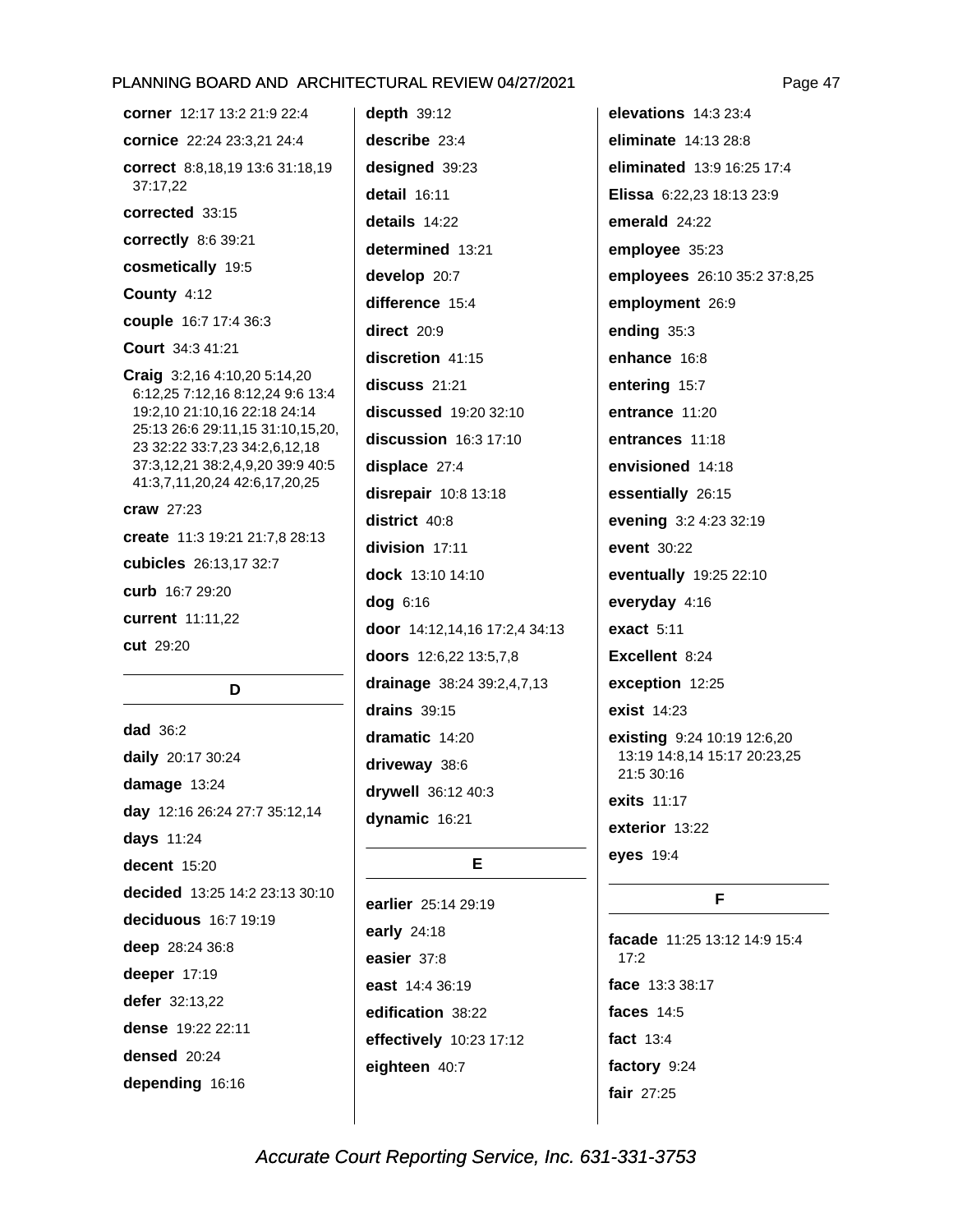fairily 12:7

fairly  $22:8$ 

fall 16:19

fallen  $4:13$ 

familiar 9:23

family 5:9 35:25 36:7

- fantastic 4:3 8:4 19:6 41:11
- **Farmingdale** 3:4 15:7 39:24

favor  $41:7$ 

feature  $21:21$ 

feel 13:15 14:21 15:2,19 17:7 20:21 21:6 22:16

feeling 20:4

feet 20:2 25:11 28:24,25 36:8,13 40:8

Fellman 25:3,8 28:15,18,22 29:10 31:10,13,19 38:21 39:18

fellow 3:7

fenestrations 12:4 **field** 28:14 figured  $6:15$ fill 13:11 30:16 **filled** 20:19 filling  $34:24$ find  $28:3$ fine 19:2 29:7 33:8 finish  $14:2$ firm 26:10,18,20 firs  $24:22$ fixtures 14:23 flag  $4:2$ flat 36:16 flexibility 17:23 floor  $9:10$ flourescent 38:16 flowering 16:17 foot 20:5 22:10,13 24:21 29:2,4,8 39:11,12

forest 35:16 forgot  $42:2$ found 30:7 42:12 Frank 5:24,25 6:5,10 7:5,7,11,12, 19 8:5, 9, 10, 12, 19, 20, 25 9: 14, 18, 19,22 13:7 18:12 19:3,9,18 21:11, 13,17 23:6,23 24:3,8,14,25 25:6, 14 26:8 28:18,20 29:24 31:24  $32:18$ freezes  $18:3$ front 11:9 full 19:19 20:11 26:24 27:9 38:24 39:23 fully 22:10 function 20:14 furniture 9:24 11:23 future 15:9,19 39:6 41:17 G.

#### G-E-N-E-S-E 8:10

gain 35:20,21

gateway 10:2 15:6

Genese 5:24,25 6:5,10 7:20 8:10, 19,20 9:14,19,22 13:7 18:12 19:9, 18 21:13,17 23:6,23 24:3,8,25 25:6 28:20 29:24 32:18

gentlemen 7:15 9:7

**Giants 24:16** 

give 3:9 11:5 16:10,11,19 18:18 22:13,14

glad 42:16

goal 24:20

qold 18:19,20

good 3:2 13:16 24:18 31:9 32:19 42:21

gooseneck 18:14

Gosline 3:8 22:19 23:16,25 24:5, 13 27:11,17 28:7 38:5 40:23 41:2, 10 42:23

grade 21:18 39:14,19

araded 39:21

graphic 18:4,19 graphics 18:18  $qrass$  10:9 gravel 35:10 36:9 38:23 39:5,14 40:2,17 gray 16:15 great 12:18 19:6 22:23 23:20 24:13 26:6 33:20 34:18 areen 20:5.23 24:23 25:9 26:3 Greeneries 24:25 ground 38:18 grout 13:24 grow 20:2 growing 24:17 28:3 grown 10:10 guess 25:19 36:11 38:15 guy 42:7 guys 9:16,20 12:13 40:21

#### н

hand 5:4 32:3 33:5.18.21

handicap 11:16

hands  $5:13$ 

happy 3:14 17:16 21:23 23:12

hardy  $25:10$ 

Harry 5:19,22 6:2 7:14,17,18,23, 25 8:2,13 9:2 18:6,8 19:3,8 26:8, 18 27:14,24 28:9,17 29:7,12,13 30:24 31:24 32:17

**Harry's 5:25** 

hear 7:12,15 29:25 33:24

heard 29:19 31:22

hearing 32:24

heavily 20:24

hedge 19:22 25:10,24

height 22:2,14

helps  $26:2$ 

heroes  $4:13$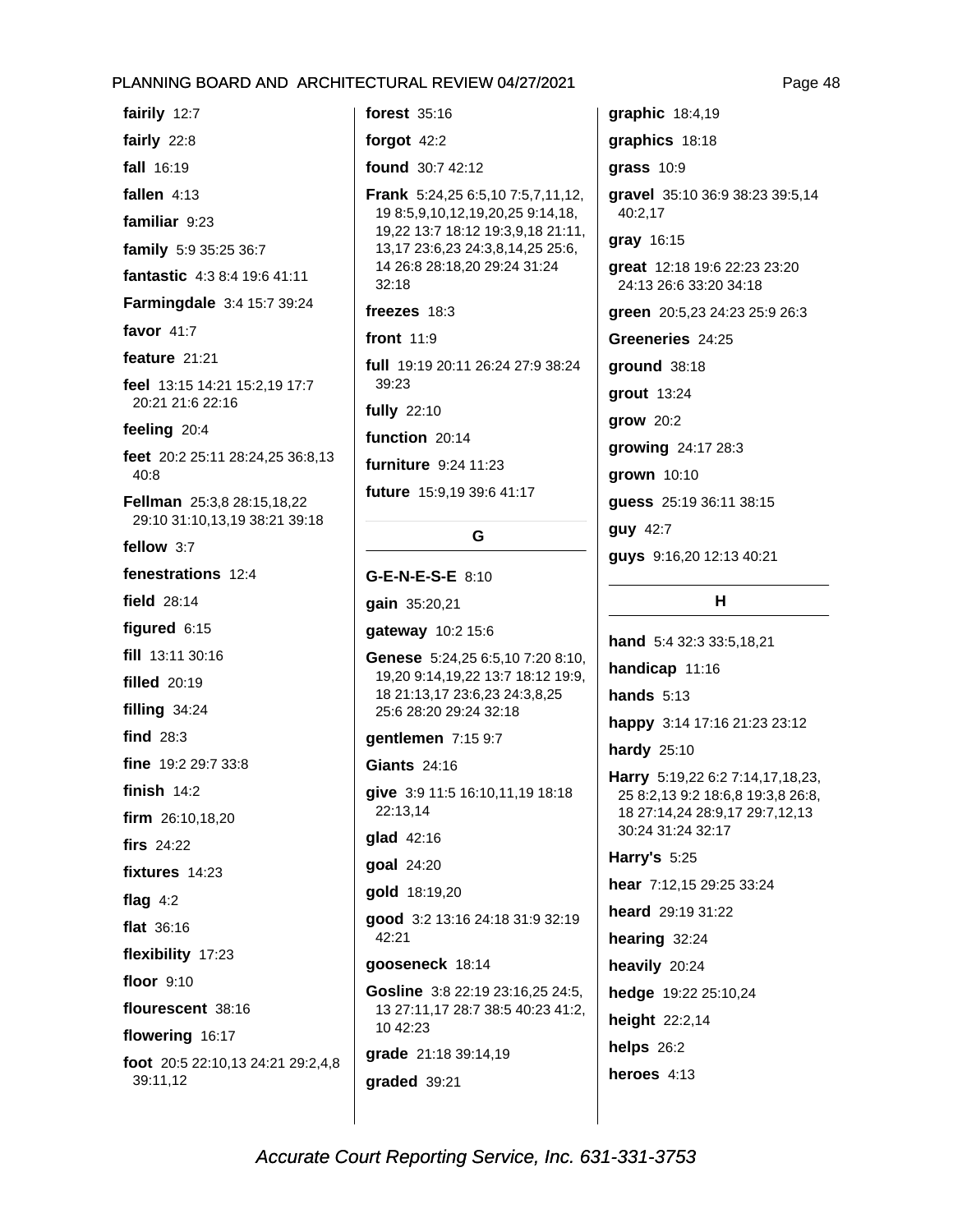historic 23:10.12.15 Holly 25:5,6,8,25 26:3 **Holly's 31:8** home 22:5 26:22 42:12 **homes** 10:20 **honor** 4:11,13 house 21:9 22:3,8 25:14 hundred 20:8 husband  $5:16$ 

#### $\mathbf{I}$

**idea** 12:19 identify 7:5 image 10:15 15:15 16:23 18:3 images 11:14 impact 36:18 important 42:6 improvement 10:12 improves 24:9 inadvertently 6:13 inaudible 22:16 25:2,19 26:3 29:23 **inches** 29:11 include  $18:23$ included 14:22 indicating 10:5 11:2 13:13 14:5, 7,14,16 15:16,23 16:14,24 17:22 20:25 21:3 22:6 inequity 32:8 infill 15:16 infilled 14:11 initially 25:18 input  $6:14$ **inside** 10:16 inspector 36:10 installed 39:8 **installing** 11:10 15:2 insurance 20:17 27:13

intensive 18:4 intentions 22:21 interested 15:13 intersection 11:21 invasive 13:22 investigation 13:21  $Islip 29:6$ **issue** 19:24 22:8 27:18 34:23  $36:24$  $issues$  11:25 items 4:22

J

job 19:7

joining 5:23

jump 7:3 42:11

K

Kevin 4:2 5:5,7,10,18,22 6:3,7, 11, 19 7: 7, 22, 24 8: 4, 11 9: 17, 21 32:20 33:6,9,18,22 42:2,5,8,16

kind 10:2.7 11:9 12:14 13:21 14:17.19 15:6 16:18.20 18:18 19:19 24:14 25:10 29:4 30:10

Kluepfel 9:12

knowledge 3:12

**Kyle 6:22** 

L

land 10:24 11:3 19:17 28:2 landline 42:13,14,15 landlocked 29:22 landscape 11:4 16:8 21:12 landscaping 27:21 large 13:10 14:10 17:2 38:15 largely 26:22 larger 11:4 Lauri  $5:15$ 

**law** 26:20 leave 11:13 27:5 left 10:7 36:17 **level** 22:10 liberties 4:15 light 14:23 lighted 10:15 lighting 18:9 38:10 lights 18:14 38:17 list 33:8,13 literally 20:4 live 5:5 11:6 21:9 35:12,24 37:10, 19 lives  $35:25$ 

loading 11:17 13:10 14:10

located 8:22 9:25 10:23

looked 27:7

lose 35:19

**lot** 10:19 11:7 17:3 20:10,18,22 22:15 24:9 28:6 30:5,12,19 31:3,7 35:11,19 37:7,8

low 19:23 22:8

luck 41:18 42:20,21

#### M

made 5:9 9:9 26:21

main 3:20 4:25 6:6 7:4 8:17,22 9:4,25 10:3,14 11:20,21 12:8 13:3,12 14:24 17:9 18:5

maintenance 19:23

make 5:12 8:7 15:3,13 20:20 21:22 25:25 28:15 34:21 37:5 38:23 40:24

making  $5:2$ 

Manchin 4:4,11

marked 40:15

marketing 18:22

**matter** 27:21

**Mayor 12:16** 

Page 49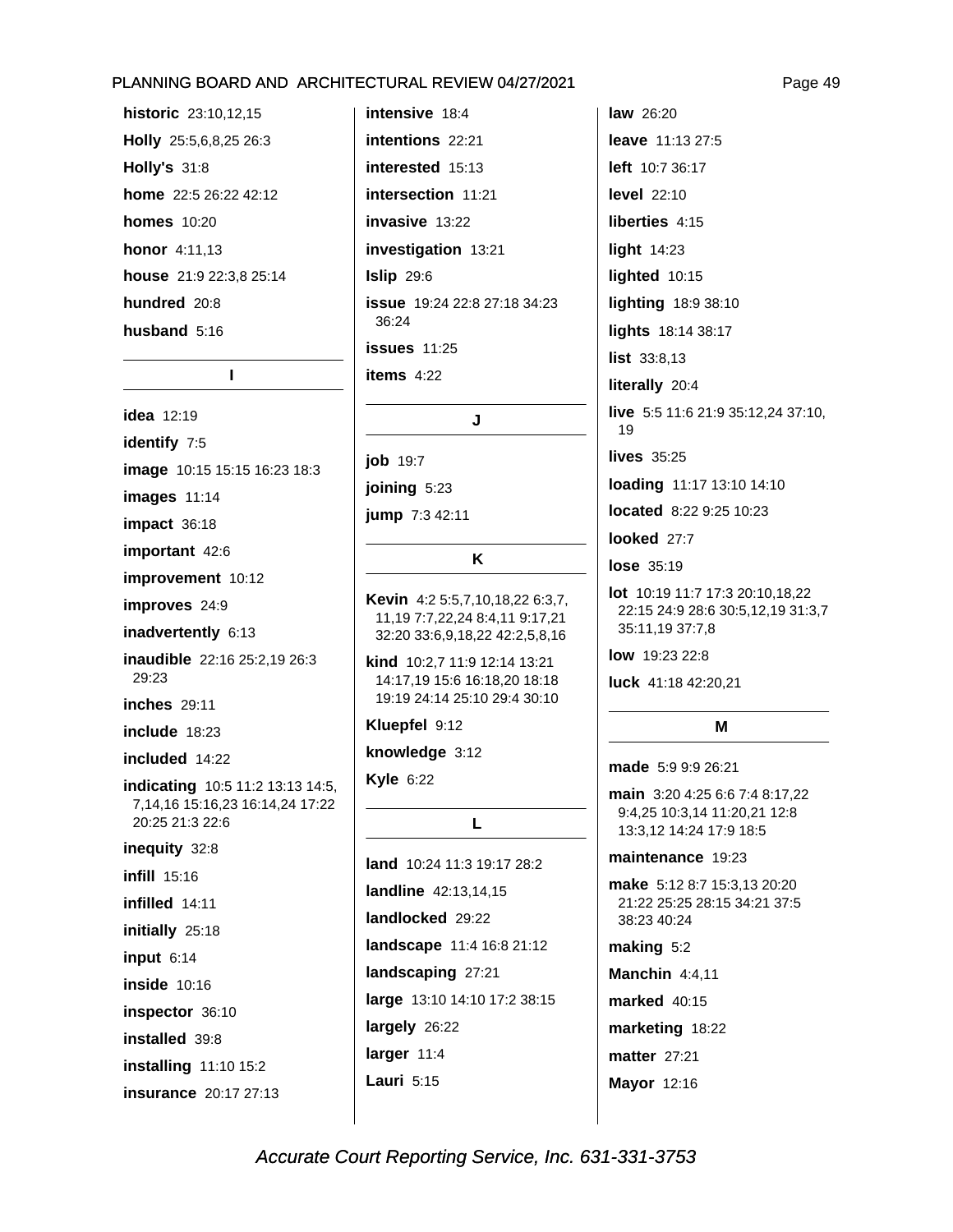means  $28:2$ measured 40:5 meet 10:21 30:5,19 meeting 3:5 5:6 8:14 12:14 18:25 33:19 member 3:8,10 31:4 members  $3:7$ mentioned 18:9 27:12 39:10 met 11:15 Michael 4:4.11 middle 17:21 minutes 11:14 12:5  $missing$  39:22 Mississippi 40:2 mix 24:24 modification 12:19 modular  $20:15$ moment 4:12,18 motion 40:24 41:4,6 mounted 38:18 move 16:21 35:12 multiple 36:22 mums 16:19  $muted$  6:13 myriad 30:6

#### N

N-I-C-O-L-A-I-D-E-S 8:3 N2design 7:19 8:21 9:3 Nassau 4:11 natural 24:22 neighborhood 27:19 36:19 neighbors 19:14 20:20 21:23 36:25 net 35:21 nice 12:8 20:7 21:21 24:12 25:6  $31:6$ Nicolaides 7:14,17,18,23 8:2

9:2,3 18:8 19:8 26:18 27:14,24 28:9.17 29:7.13 32:17 non-used 30:12 north 14:3 30:2 notification 32:24 number 11:24 20:6 42:12

#### $\Omega$

observed 4:17 odd 30:4 **oddly** 17:25 office 34:24 35:7 40:7 Officer 4:12 offices 20:15 26:13.16 one-story 25:15 open 3:13 31:15 order 4:24 30:5 34:25 original 18:16 overbearing 24:19 overflow 30:13 overwhelming 25:17 owner 17:16 **owners** 15:9,10

#### P

P.C. 8:21 9:4 pages 23:3 paint 13:20 29:8 painted 14:2 palette 23:10 pandemic 26:21 panelists 33:13 parapet 24:4 park 31:2,7 37:9,10 parking 10:6,18,22 11:7,16 20:10,13,21 22:15 27:8,9,20 28:6 30:5,12,22 31:11,16,17 32:7 34:5 35:3,4,9,10,23 36:20 37:7,24 40:6 partner 5:25 patients 35:2,4 patten 17:6 pave 39:7,20 paved 36:21 38:24,25 paving 13:14 peace  $4:15$ people 4:25 5:12 21:8 27:20 31:2 35:4.6 38:23 percent 20:8 Perfect 8:11 perimeter 28:11 permit 32:12 permits 31:17 pertains 34:13 phone 42:10 pickup 29:3 pictures 38:14 **pink** 13:8 pitched 39:21 place 21:2 placing 15:24 plan 3:19 5:3 7:6 9:10 10:13 12:20 15:22 18:16 19:16 28:19 33:11 35:15 38:9 planned 11:8 28:6 **planning** 3:4,12 4:1 5:1,2 6:1 7:1 8:1,13 9:1,12 10:1 11:1 12:1 13:1 14:1 15:1 16:1 17:1 18:1 19:1,12 20:1 21:1 22:1 23:1 24:1 25:1 26:1 27:1 28:1 29:1 30:1 31:1 32:1,2 33:1 34:1 35:1 36:1 37:1

plans 21:11 22:24 39:10

38:1 39:1,11 40:1,20 41:1,13 42:1

plant 16:6 17:17 21:18

planted  $20:6,24$ 

planter 16:13,15

planters 11:11

planting 16:4 17:13,24

plantings 16:15 19:11,16 25:22

Page 50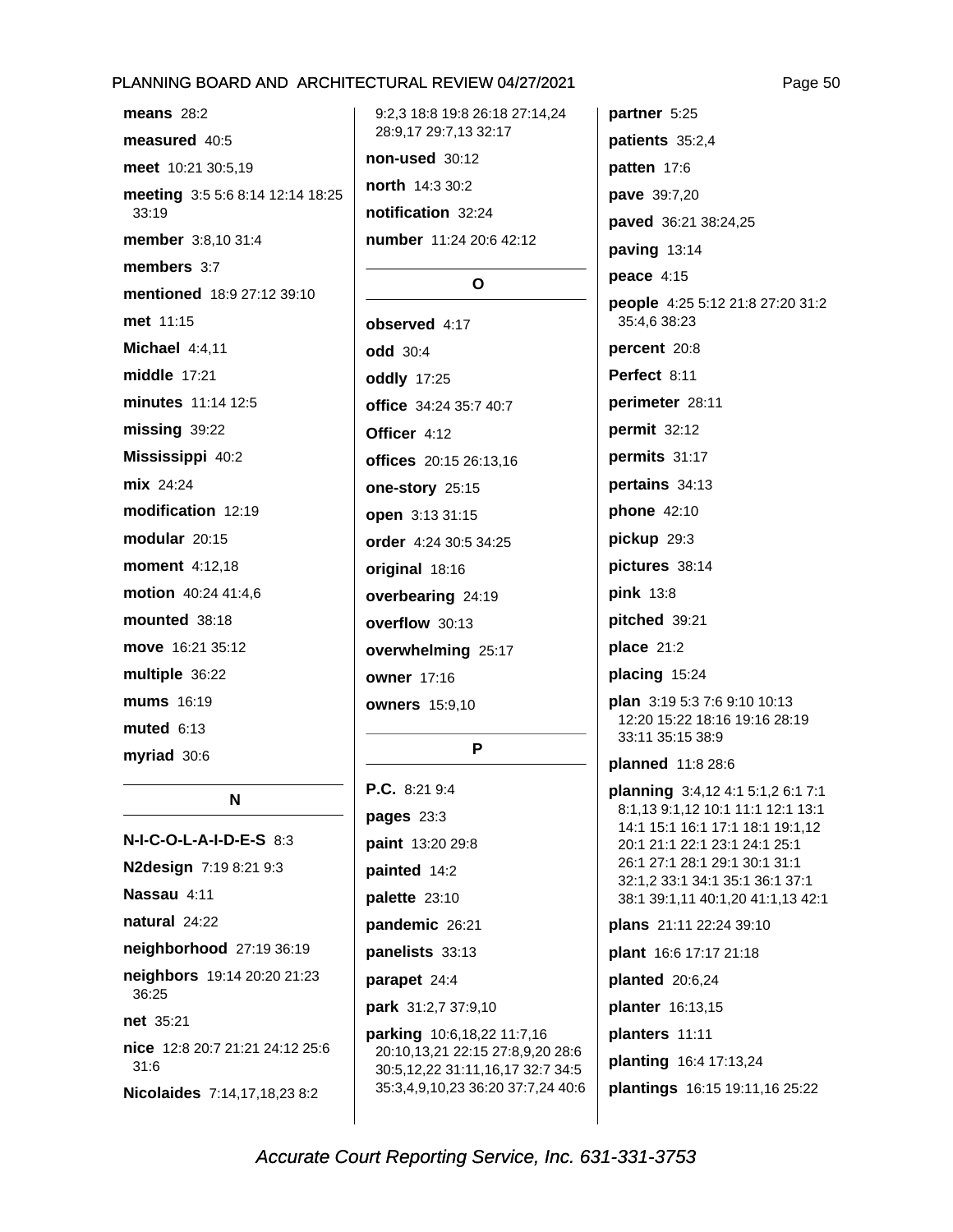28:8 32:10 plants 16:17,18 17:24 18:2,3  $21:2$ Pledge 3:23,25 4:5,8 plenty 29:5 point 25:18 38:25 Police 4:12 Port 8:22 9:4 positive 26:5 possibility 19:20 21:15,25 32:11 possibly 12:17 practical 19:23 present 5:7 presentation 5:3 9:16 19:4 31:25 32:15 34:21 presented 40:24 pretty 26:22 30:12 36:8 38:16 Priestley 5:9,15,17 6:24 33:15, 25 34:9,10,15,23 37:5,18,23 38:3, 8,12 39:16 41:19 42:4,10,18 primarily  $11:1935:23$ principal 7:19,20 8:20 9:3 private 31:6 problem 39:4 40:12 procedure 13:22 process 14:25 program 16:5 project 29:17 projections 28:4 proper 39:7 properties 38:7 property 9:13 13:5 17:20 34:14, 17 36:19 37:15,16,17 40:10 proposed 12:10 proposing 11:10 12:9 15:5 38:23 protection 4:14 provide 4:14 11:16 22:11 37:14 provided 27:10

public 32:21,24 33:3 pull 37:6 pulling 35:6 purpose 11:2 put 6:8 9:15 12:17 17:14 27:21 29:8 38:24 40:3 putting 36:9

#### Q

question 22:20 **auestions** 19:11 40:22 quickly 14:6

#### R.

rainfall 39:24 raise 5:4 21:18 33:4,18 raised 33:20 raising 5:12 reads  $4:5$ ready 9:19 real  $25:9$ rear 10:5 11:18 14:9 16:25 reason 6:2 26:25 receipt 34:19 recharge 36:17 recited  $4:7$ recommend 28:23 41:2 recommendation 40:13 recommendations 32:6 record 34:8 37:13 recused 41:23 red 11:12 13:14 redevelopment 10:3 reference 23:5 referred 26:19 27:25 referring 30:2 reflective 17:7

regard  $25:20$ remain  $15:18$ remaining 30:3 remove 20:9 removed 12:7 17:24 renamed 6:21 rendering 17:25 22:25 24:2 34:20 repair 12:2 replace 12:23 replaced 14:12,15 15:19 replacement 16:18 17:6 repointing 12:2 **Reporting 34:3 41:21** representation 22:23 26:2 reps 27:13 requests 17:15 require 11:25 required 31:17 requirement 10:21,22 30:6,20 requirements 11:15 residence 25:16 residential 40:8 residents 11:5 response 31:22 retained  $26:19$ review 3:5 5:4 7:6 9:10 19:13 26:12 30:9 33:11 41:13 reviewed 18:11 reviews 3:19 revisit  $35:14$ Richard 9:25 11:21 12:21 13:2 15:25 29:23 31:12 ring 39:11,12,15 roll-up 17:2 **room** 27:5 ROSASCO 3:2,16 4:10,20 5:14, 20 6:12,25 7:12,16 8:12,24 9:6 13:4 19:2,10 21:10,16 22:18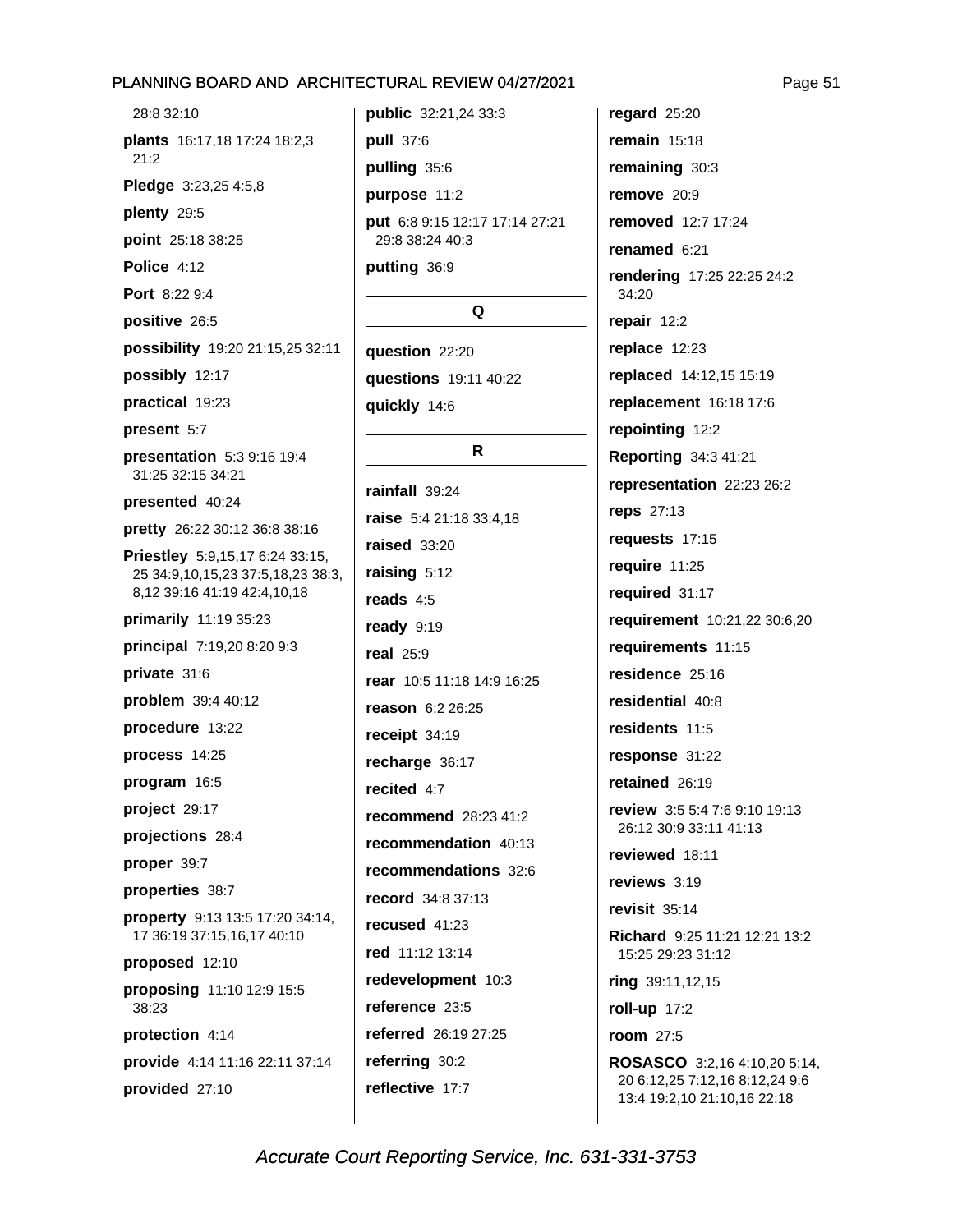24:14 25:13 26:6 29:11,15 31:10, 15.20.23 32:22 33:7.23 34:6.12. 18 37:3,12,21 38:2,4,9,20 39:9 40:5 41:3,7,11,24 42:6,17,20,25 Rose 10:20 11:6 19:15 21:9 22:4

29:20 31:11 run 26:13 30:6 runoff 36:15 **runs** 17:20 Rvan 3:9.14 6:15 25:23 29:18 31:8 40:25 41:5,9,22 42:22

#### S

safer 37:6 salvage 15:21 salvageable 13:18 sand 39:25 sandblasting 13:19 screen 9:15 10:19 11:4 screening 20:7 season 16:16 seasons 16:21 section 9:9 10:6 32:4,12 segue 24:15 send 38:14 sense 10:2 25:25 30:20 separate 22:16 30:3,18 serves 38:6 sets  $24:6$ settled 39:3 shadows 24:11 shape 13:16 shaped 30:5 share  $9:15$ shared 17:3 shed 22:22 23:20 show 12:5 showed 36:11 42:16

shows 22:24 26:12 sic 27:23 side 11:9 12:21,23 13:5 14:4,5,6 17:18,19,23 29:12 30:3,17 40:2,  $10$ sidewalk 15:25 17:21 sight 35:5,6 37:7 signage 12:12,20 18:10,14 silence 4:13.18 site 3:19 5:3 7:6 9:10 10:10.13 15:22 28:19 33:11  $six$ -inch  $23:2$ sizing 40:6 slightly 21:18 Slowly 7:24 **soften** 10:18 solution 19:23 somebody's 29:3 **sounds** 31:9 space 20:15 speak  $33:3$ special 31:16 32:12 specific 36:13 spell 7:24 8:7 spelled 8:5 spelling 8:8 spots 10:23,24 26:17 28:5 29:21 30:2,4,14,16,17,18 35:19,21 36:23 37:13 40:6,9 spring 16:17 Spruce 25:7 spruces 24:23 square  $36:13$ staff 30:23 31:4 stall  $29:2$ stalls 28:24 40:15

start  $3:24.7:8$ starts  $28:3$ state 8:14 13:17 34:6 stations  $27:2,3$ statistics 26:9 stav 18:21 22:25 step 18:6 Steve 12:15 25:3,8 28:15,18,22 29:10 31:13,19 34:2 38:21 39:16, 18 41:20 stick 23:13 stored 10:9 storefront 13:2 15:17 **story** 31:11 street 3:20,21 4:24,25 5:8,14 7:3, 4 8:17,22 9:4 10:3,20 11:6 12:8,9, 21 13:3,12 14:24 15:24,25 17:9, 17 18:5 19:15 21:4,5 22:17 25:15 31:12 33:12 34:5,11,16 35:3,5,9, 13,25 36:5,6,16 37:10,20 38:13 streetscape 11:12 strip 17:13 stripe 29:9 strong 25:10 38:17 stuff 26:10 subject 41:14 sufficient 15:18 suggest 25:4 suggestion 28:16 sump 35:17 36:21 supplement 21:3 surrounding 27:19 survey 39:17 T

standby 6:11

taking 35:15 talked 21:13 talking  $15:23$  Page 52

Accurate Court Reporting Service, Inc. 631-331-3753

stand  $33:14$ 

standard 29:6